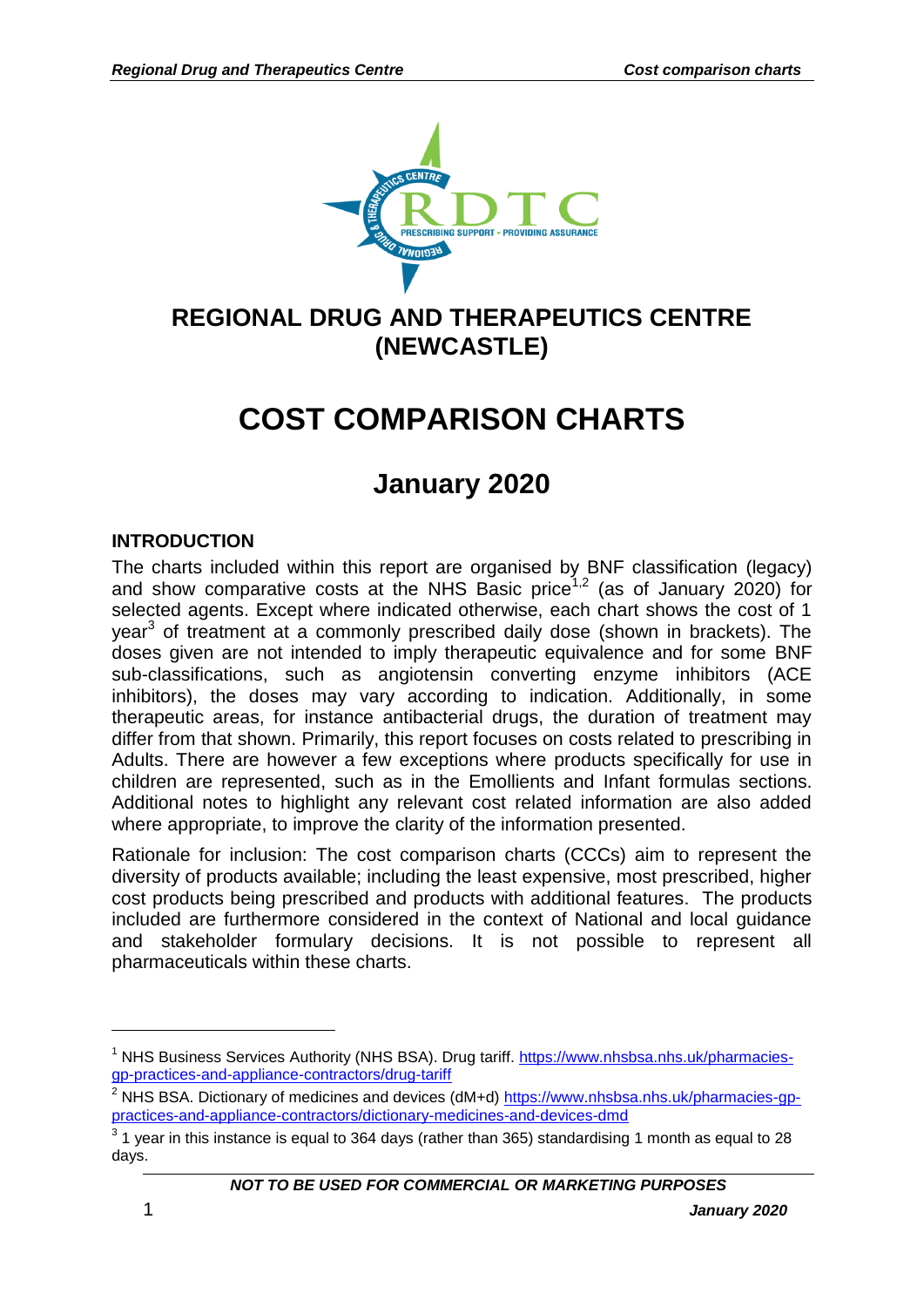Stakeholders (under password protection) can access the current version of the CCCs via our website in three formats: PDF, Word and Excel. The Excel version incorporates a more detailed comparison of contraceptives and allows charts to be split by BNF subsections in some instances. The PDF format of the previous CCC report is available for free access.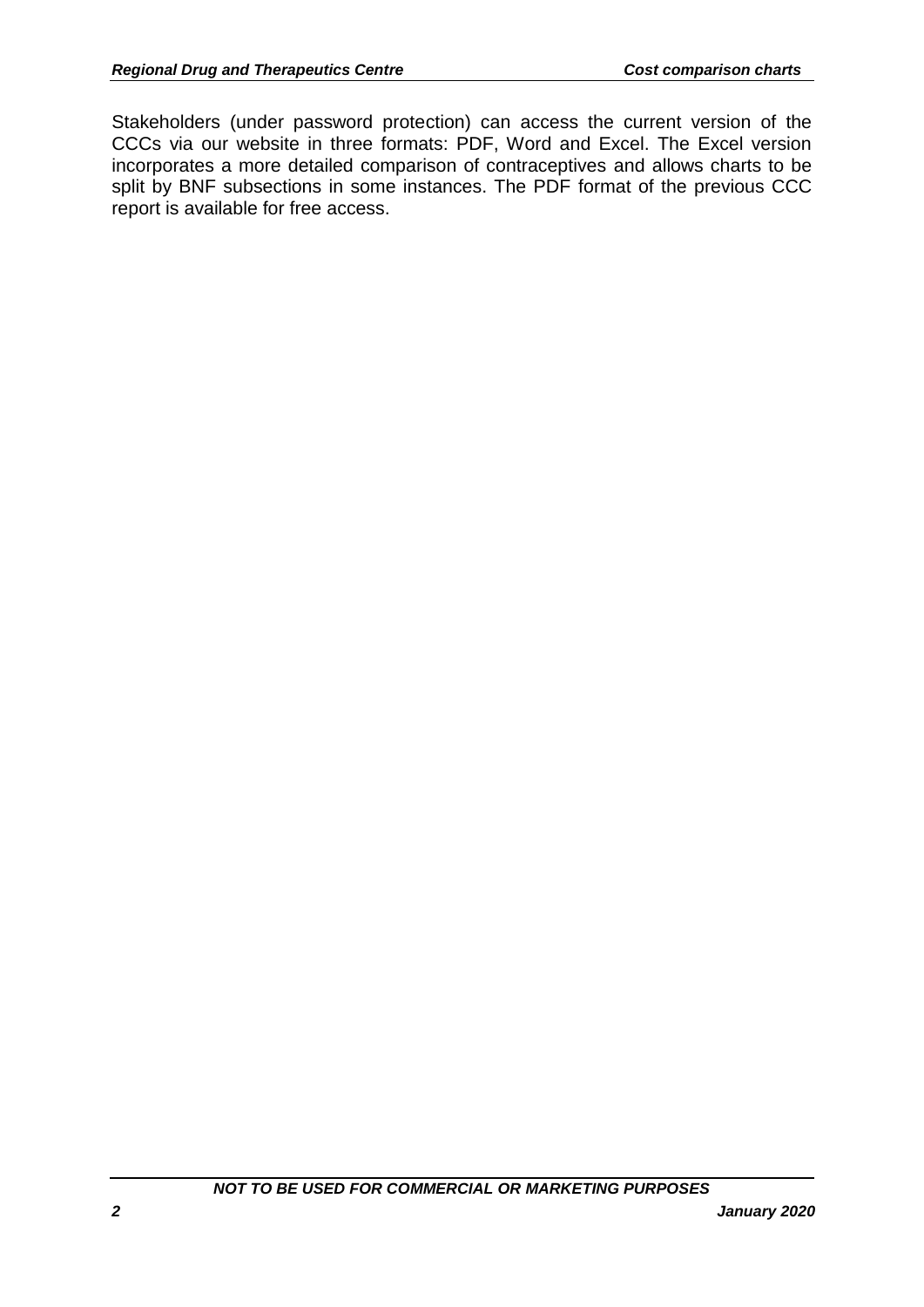To navigate to the chart required, hover the cursor over the section required, press CTRL and click with the left mouse button.

<span id="page-2-0"></span>

| Contents by BNF Legacy / ePACT2 classification                                                        | Page |
|-------------------------------------------------------------------------------------------------------|------|
|                                                                                                       |      |
|                                                                                                       |      |
|                                                                                                       |      |
|                                                                                                       |      |
|                                                                                                       |      |
|                                                                                                       |      |
|                                                                                                       |      |
|                                                                                                       |      |
|                                                                                                       |      |
|                                                                                                       |      |
|                                                                                                       |      |
|                                                                                                       |      |
|                                                                                                       |      |
|                                                                                                       |      |
|                                                                                                       |      |
|                                                                                                       |      |
|                                                                                                       |      |
| 3.2 Corticosteroids (respiratory): (ii) combination with bronchodilators, inhalation devices 22       |      |
|                                                                                                       |      |
| 3.3 Cromoglicate & related therapy, leukotriene receptor antagonists, and phosphodiesterase           |      |
|                                                                                                       |      |
|                                                                                                       |      |
| 4.2.1/4.2.3 Antipsychotic drugs and drugs used for mania and hypomania: maintenance doses             |      |
|                                                                                                       |      |
|                                                                                                       |      |
| 4.4 CNS stimulants and drugs used for attention deficit hyperactivity disorder: (i) stimulant 29      |      |
| 4.4 CNS stimulants and drugs used for attention deficit hyperactivity disorder: (ii) stimulant;       |      |
| 4.4 CNS stimulants and drugs used for attention deficit hyperactivity disorder: (iii) non-stimulant31 |      |
|                                                                                                       |      |
|                                                                                                       |      |
|                                                                                                       |      |
|                                                                                                       |      |
|                                                                                                       |      |
|                                                                                                       |      |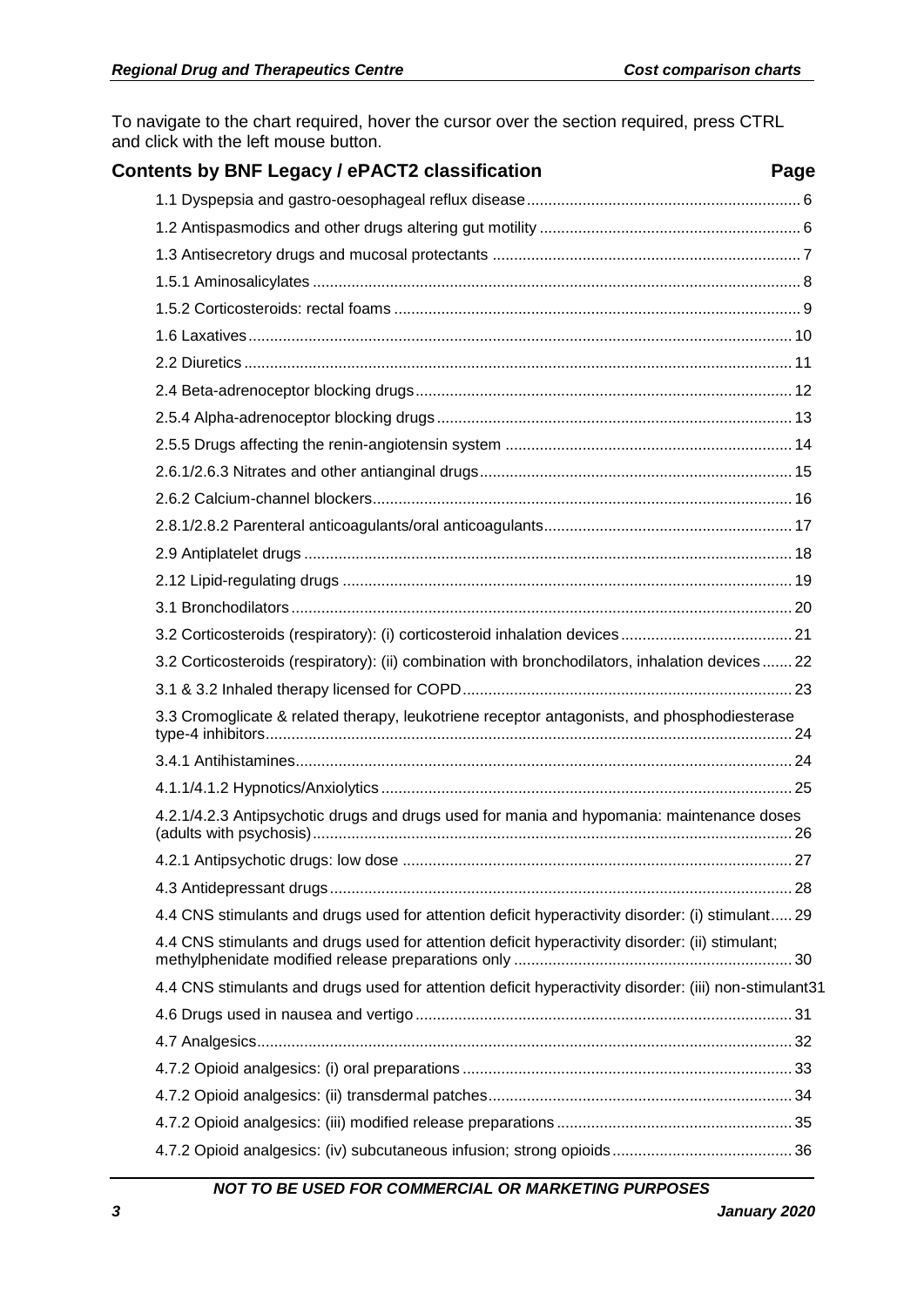| 4.9.1 Dopaminergic drugs used in Parkinson's disease: (i) dopamine receptor agonists 38      |  |
|----------------------------------------------------------------------------------------------|--|
| 4.9.1 Dopaminergic drugs used in Parkinson's disease: (ii) levodopa, COMT and MAO-B          |  |
|                                                                                              |  |
|                                                                                              |  |
|                                                                                              |  |
|                                                                                              |  |
|                                                                                              |  |
|                                                                                              |  |
|                                                                                              |  |
|                                                                                              |  |
| 5.2 Antifungal drugs: miscellaneous, including topical and gynaecological  46                |  |
|                                                                                              |  |
| Hypodermic equipment: (i) needles for PF and reusable insulin pens (4mm to 6 mm)  48         |  |
| Hypodermic equipment: (ii) needles for PF and reusable insulin pens (8 mm) 49                |  |
|                                                                                              |  |
|                                                                                              |  |
|                                                                                              |  |
|                                                                                              |  |
|                                                                                              |  |
| 6.4.1 Female sex hormones and their modulators: (i) combination HRT preparations 55          |  |
| 6.4.1 Female sex hormones and their modulators: (ii) oestrogen only HRT patches  56          |  |
| 6.4.1 Female sex hormones and their modulators: (iii) oestrogen only HRT preparations except |  |
|                                                                                              |  |
|                                                                                              |  |
|                                                                                              |  |
|                                                                                              |  |
|                                                                                              |  |
|                                                                                              |  |
|                                                                                              |  |
|                                                                                              |  |
|                                                                                              |  |
|                                                                                              |  |
|                                                                                              |  |
|                                                                                              |  |
|                                                                                              |  |
|                                                                                              |  |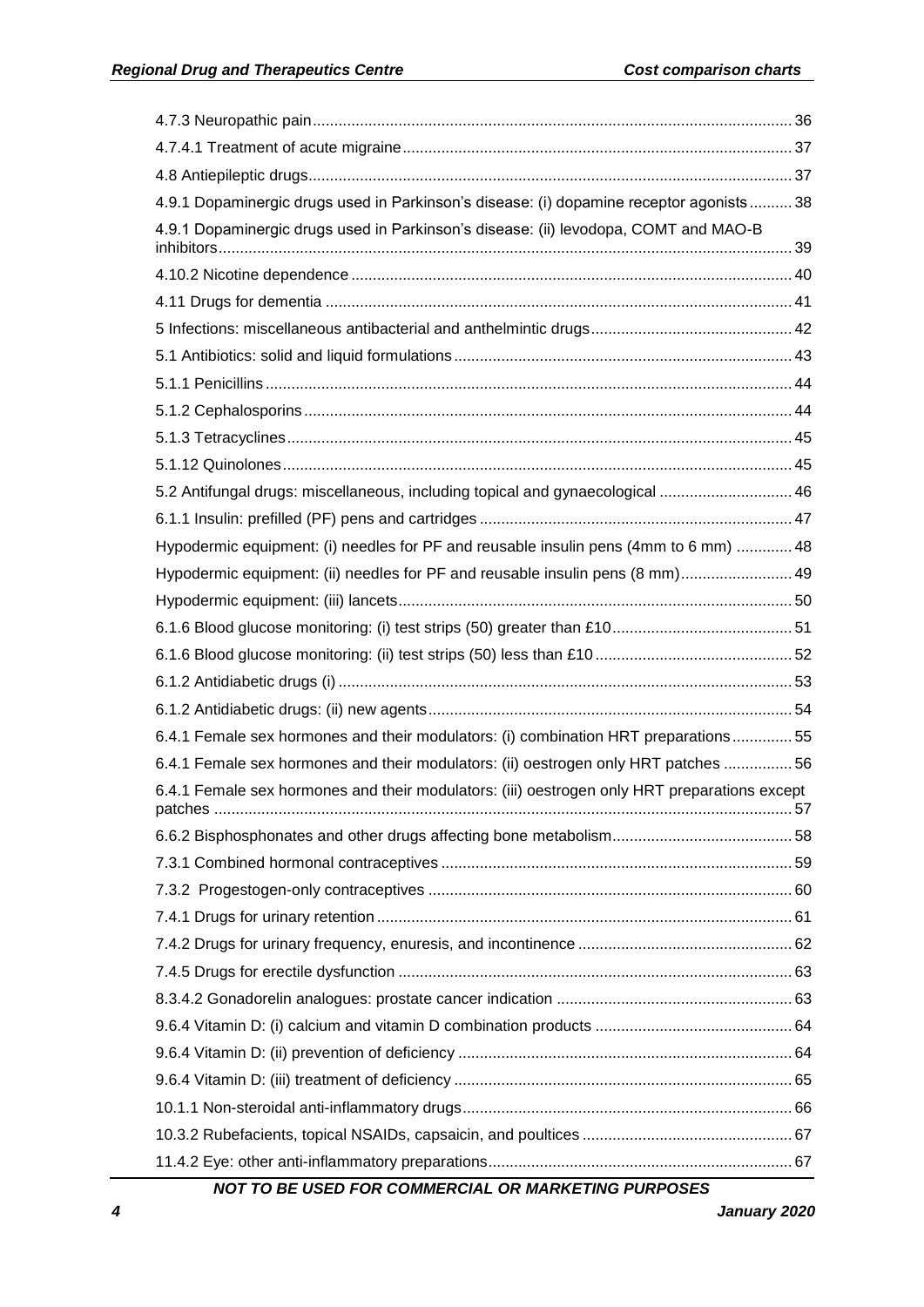| 13.2.1 Emollients: (iii) bath and shower preparations, cost per 100g or 100ml                      |
|----------------------------------------------------------------------------------------------------|
|                                                                                                    |
| 13.4 Topical corticosteroids (skin): (ii) combination corticosteroid and antimicrobial products74  |
|                                                                                                    |
| 13.5.2 Preparations for psoriasis: corticosteroid and vitamin D combination topical preparations75 |
|                                                                                                    |
|                                                                                                    |
|                                                                                                    |
|                                                                                                    |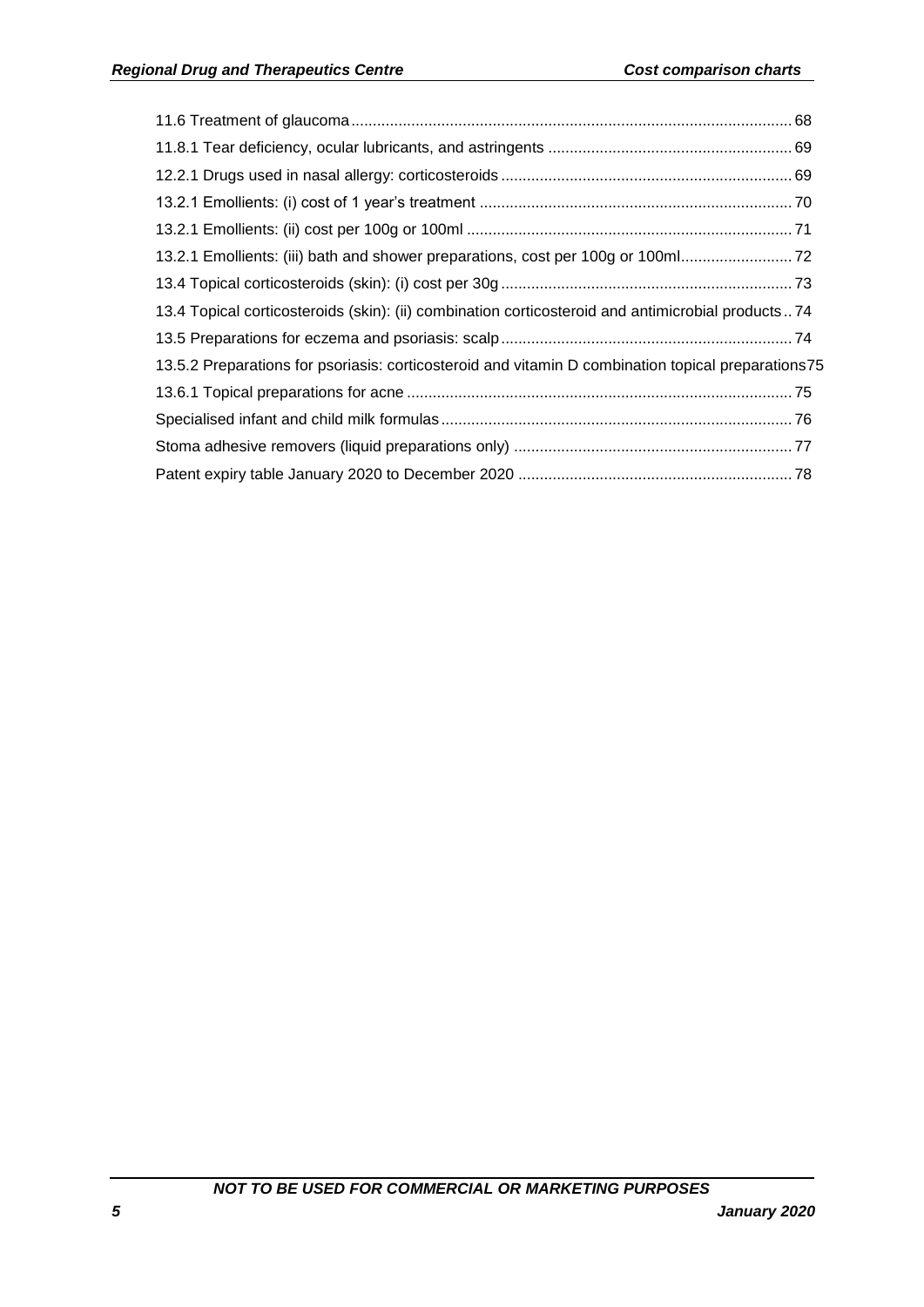Sodium alginate with potassium bicarbonate: Acidex® Advance (5ml QDS)

Doses given do not imply therapeutic equivalence

#### £56.78 £74.55 £74.55 £84.74 £87.07 £120.12 £172.54 Sodium alginate, calcium carbonate & sodium bicarbonate: Peptac® (10ml QDS) Sodium alginate with potassium bicarbonate: Gaviscon® Advance (5ml QDS) Sodium alginate, calcium carbonate & sodium bicarbonate: Acidex® (10ml QDS) Simeticone with aluminium hydroxide and magnesium hydroxide: Maalox plus® (5ml QDS) Co-magaldrox: Mucogel® (10ml QDS) Magnesium trisilicate with magnesium carbonate and sodium bicarbonate oral suspension (10ml TDS) Sodium alginate, calcium carbonate & sodium bicarbonate: Gaviscon® (10ml QDS) **January 2020: Dyspepsia and gastro-oesophageal reflux disease - cost of 1 year's treatment**

### <span id="page-5-0"></span>*1.1 Dyspepsia and gastro-oesophageal reflux disease*

### <span id="page-5-1"></span>*1.2 Antispasmodics and other drugs altering gut motility*



£55.91

£0 £20 £40 £60 £80 £100 £120 £140 £160 £180 £200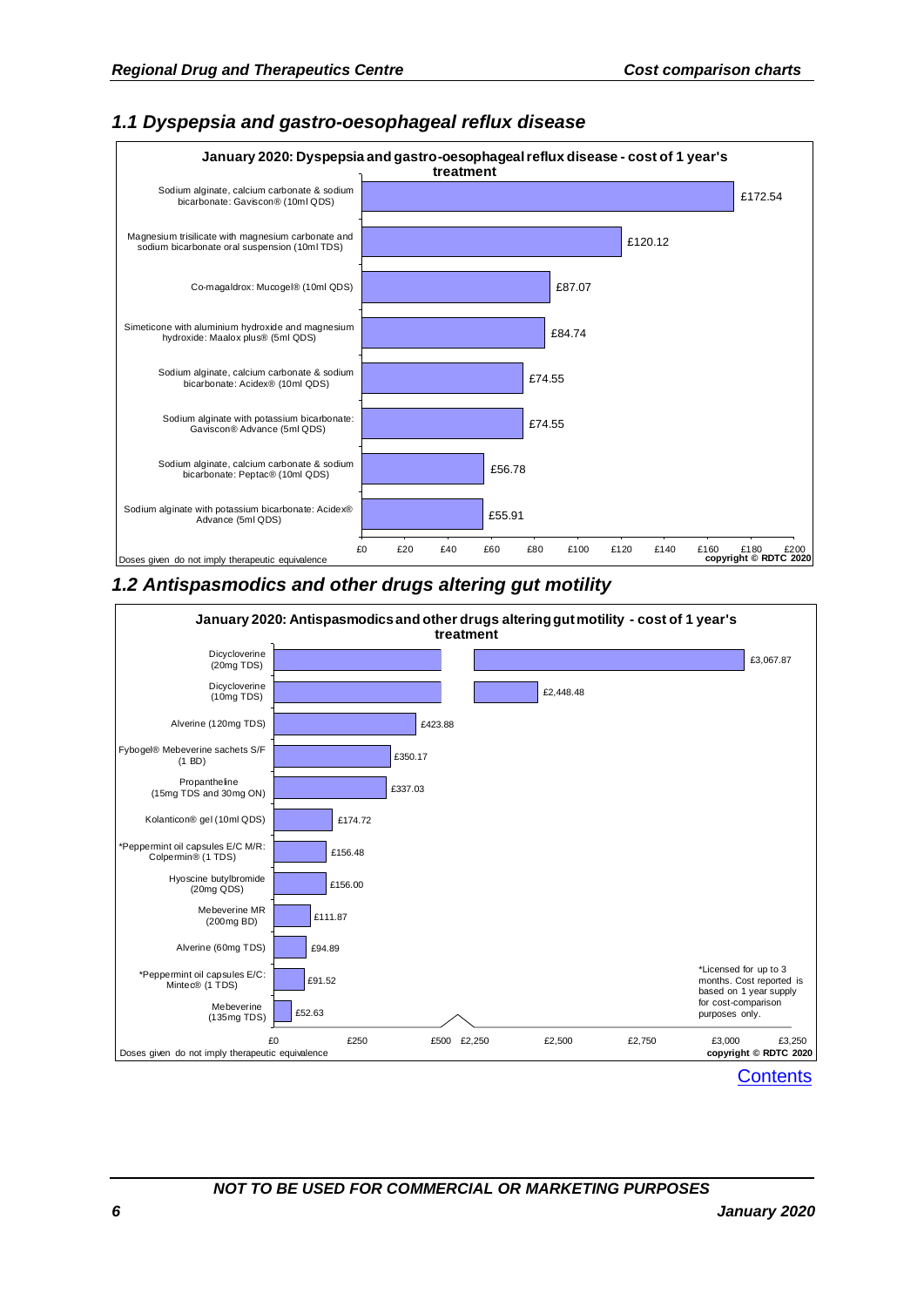

### <span id="page-6-0"></span>*1.3 Antisecretory drugs and mucosal protectants*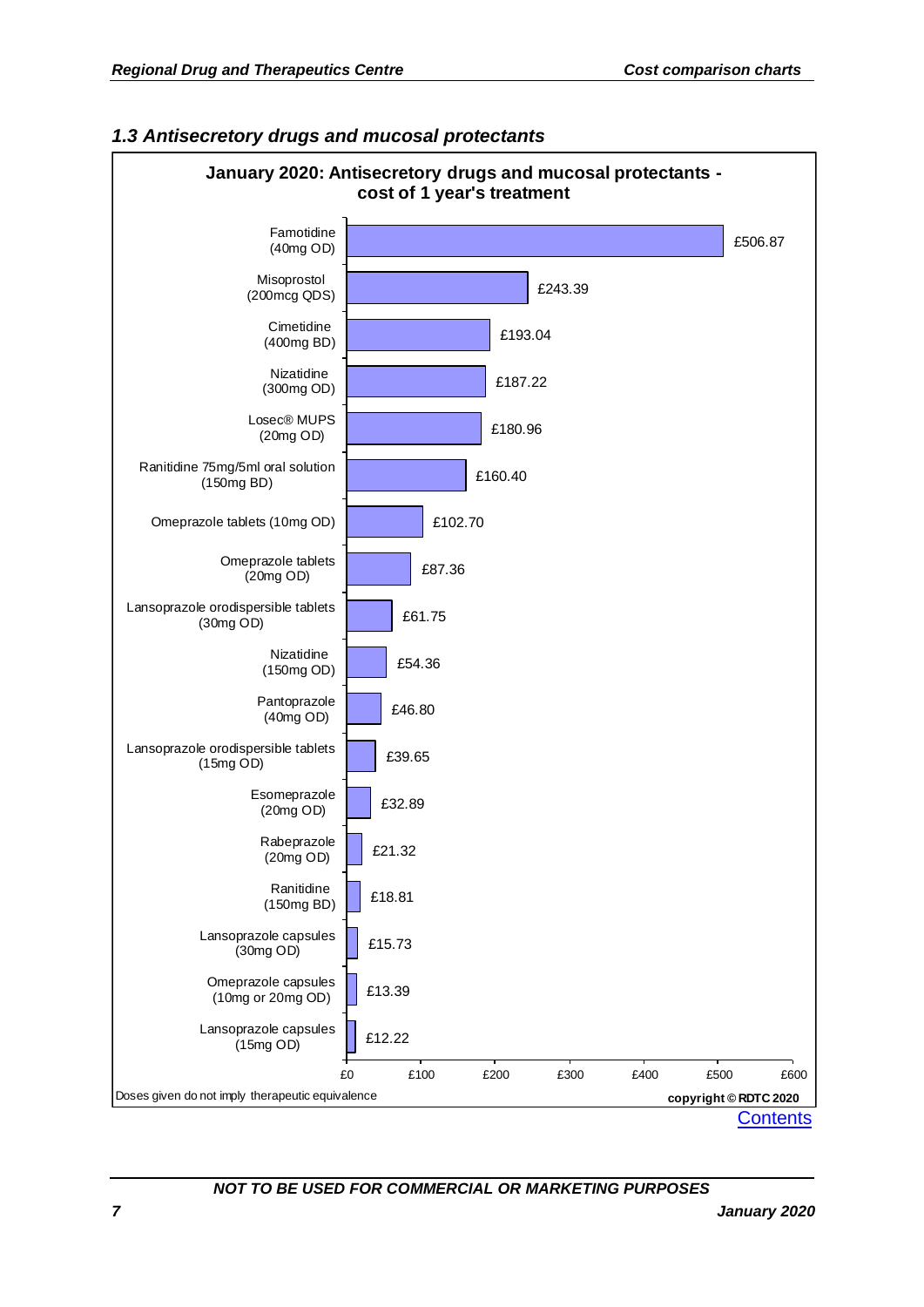### <span id="page-7-0"></span>*1.5.1 Aminosalicylates*

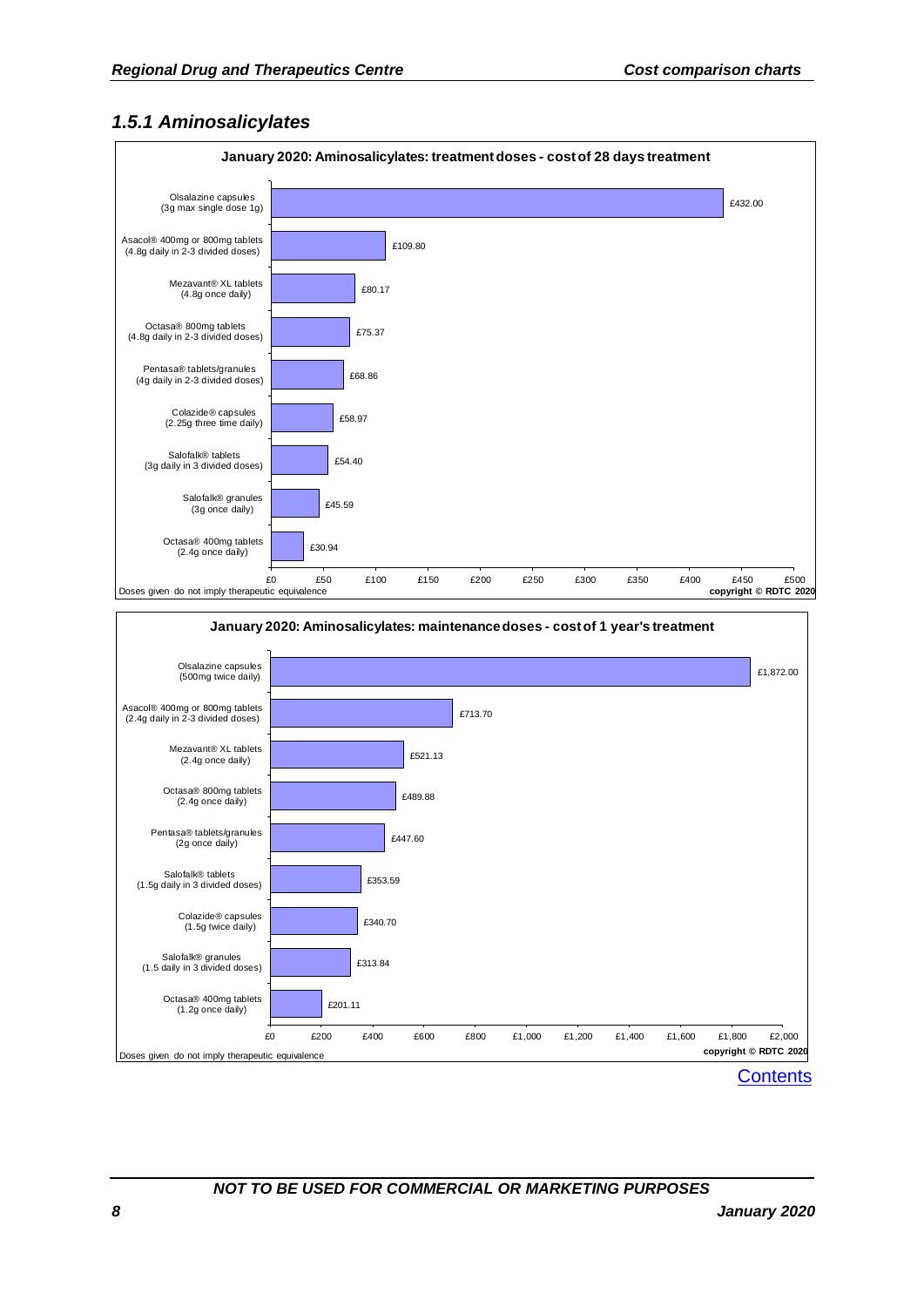### <span id="page-8-0"></span>*1.5.2 Corticosteroids: rectal foams*

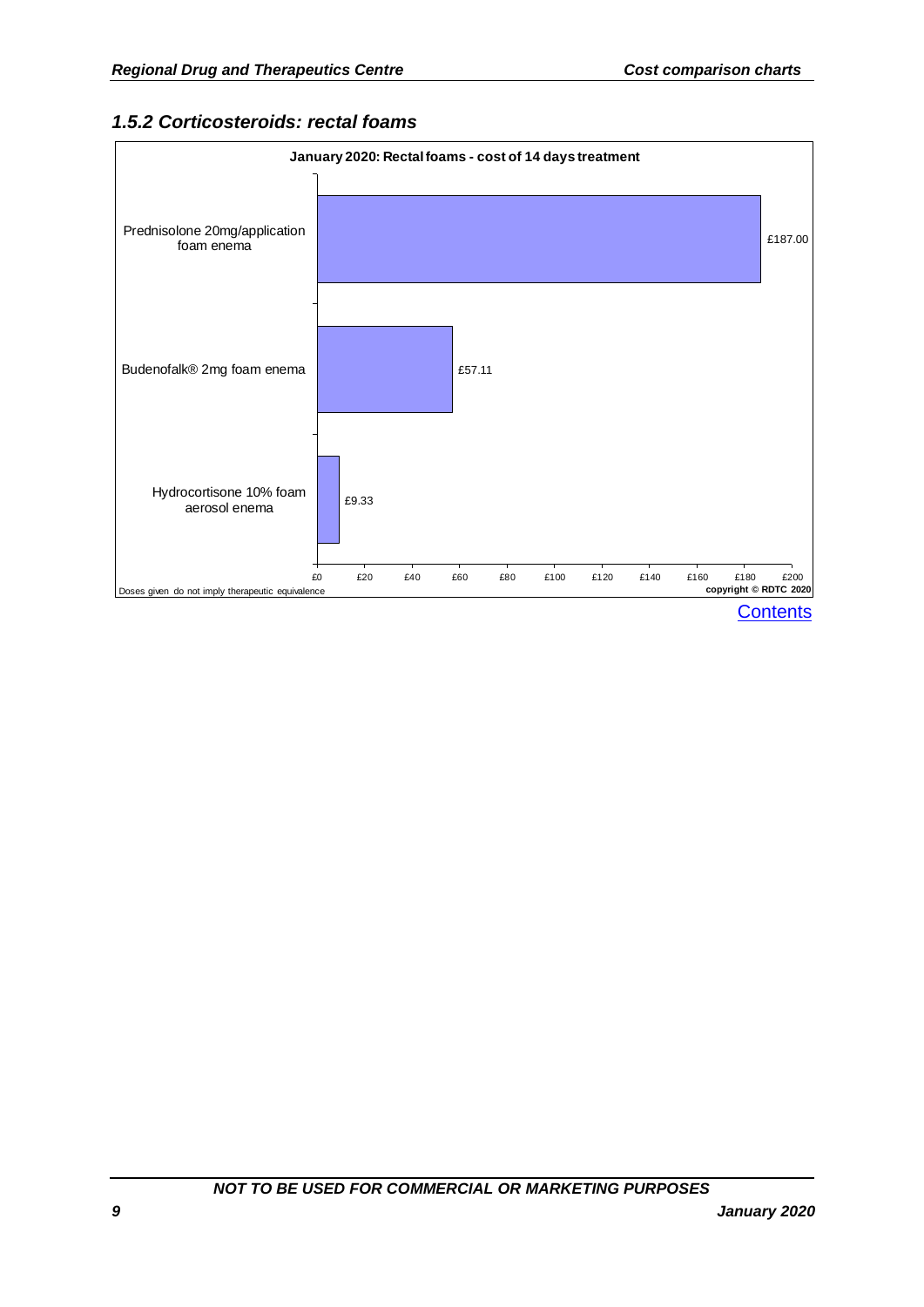### <span id="page-9-0"></span>*1.6 Laxatives*

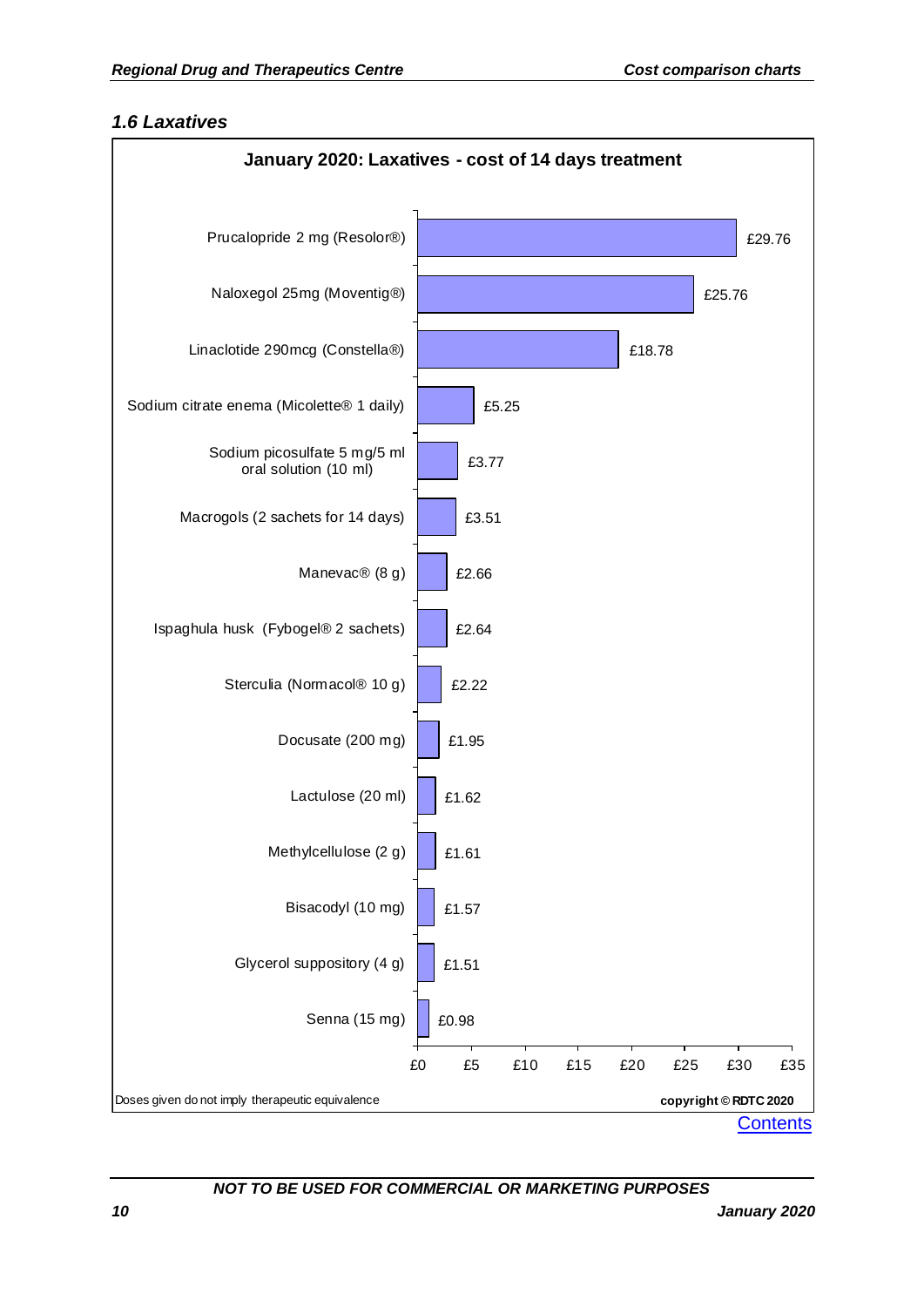### <span id="page-10-0"></span>*2.2 Diuretics*

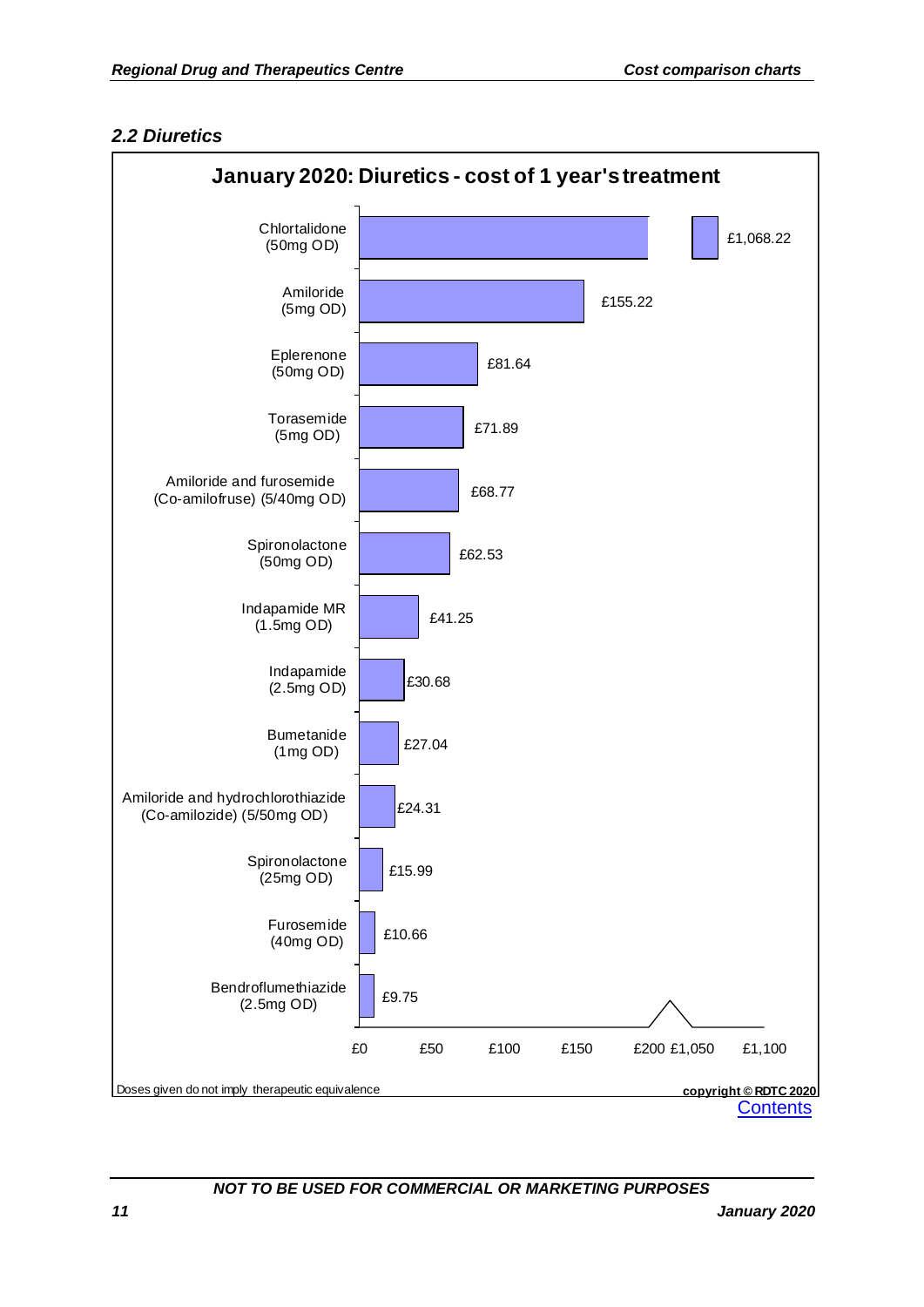### <span id="page-11-0"></span>*2.4 Beta-adrenoceptor blocking drugs*

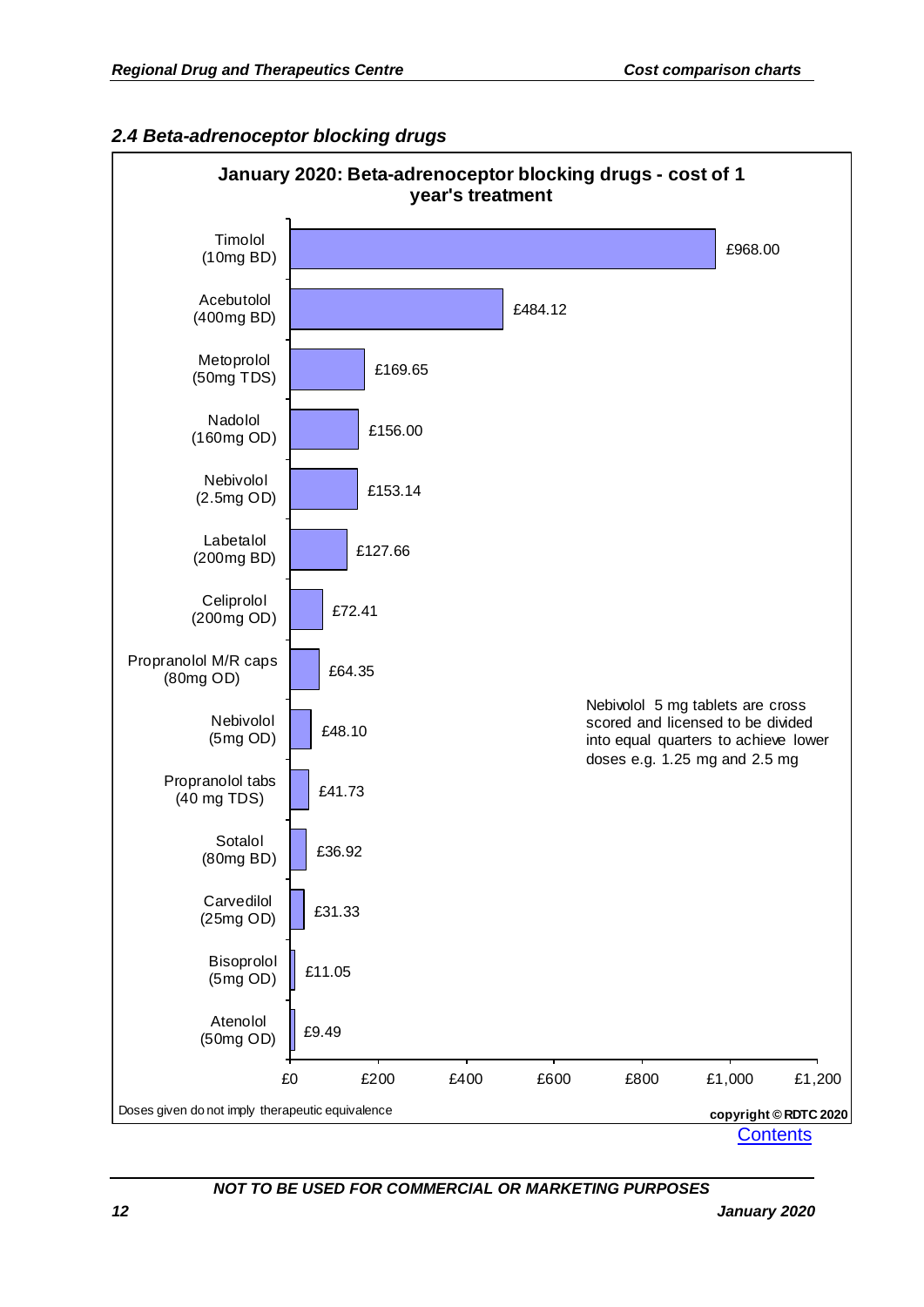<span id="page-12-0"></span>

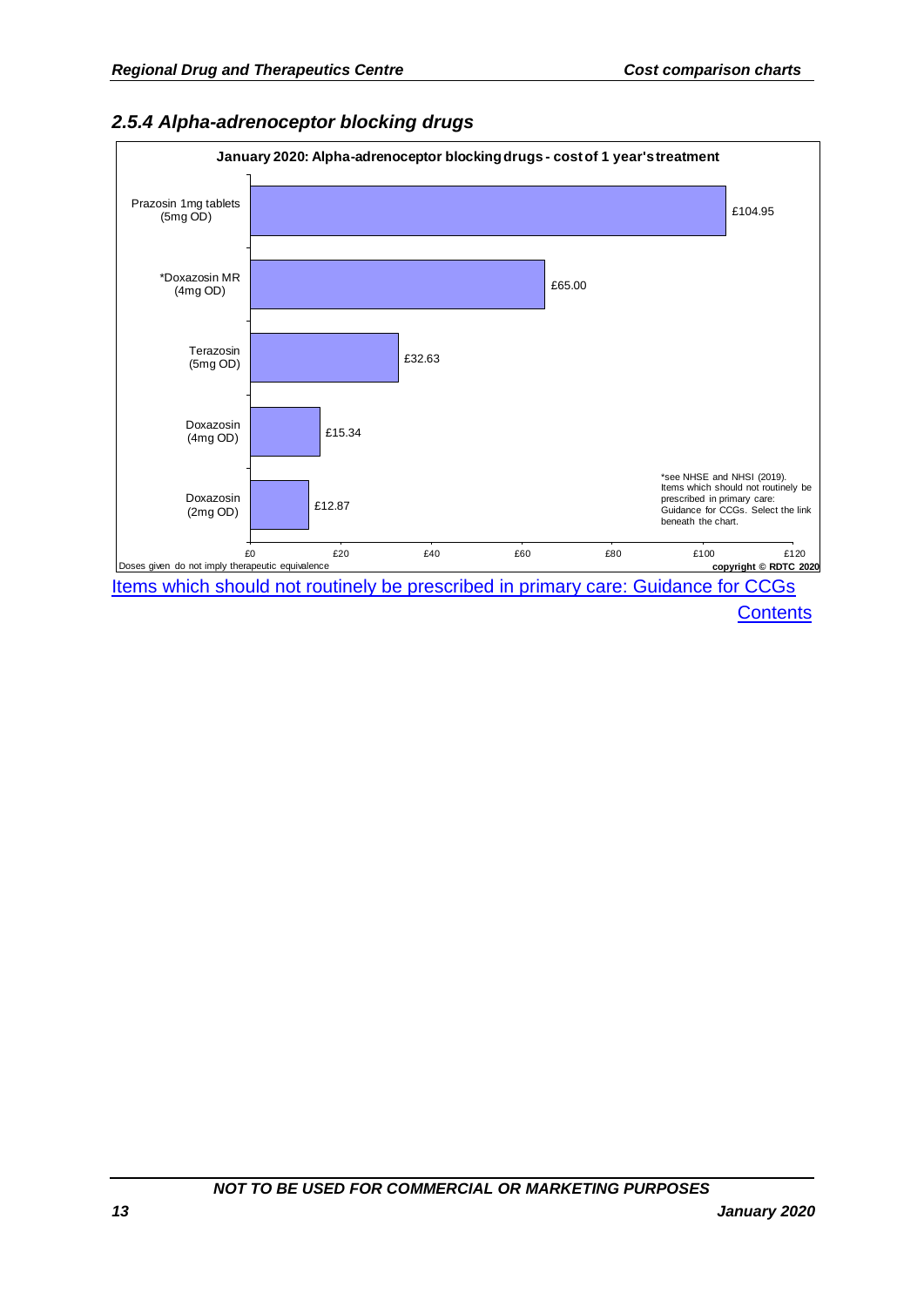### <span id="page-13-0"></span>*2.5.5 Drugs affecting the renin-angiotensin system*



**[Contents](#page-2-0)**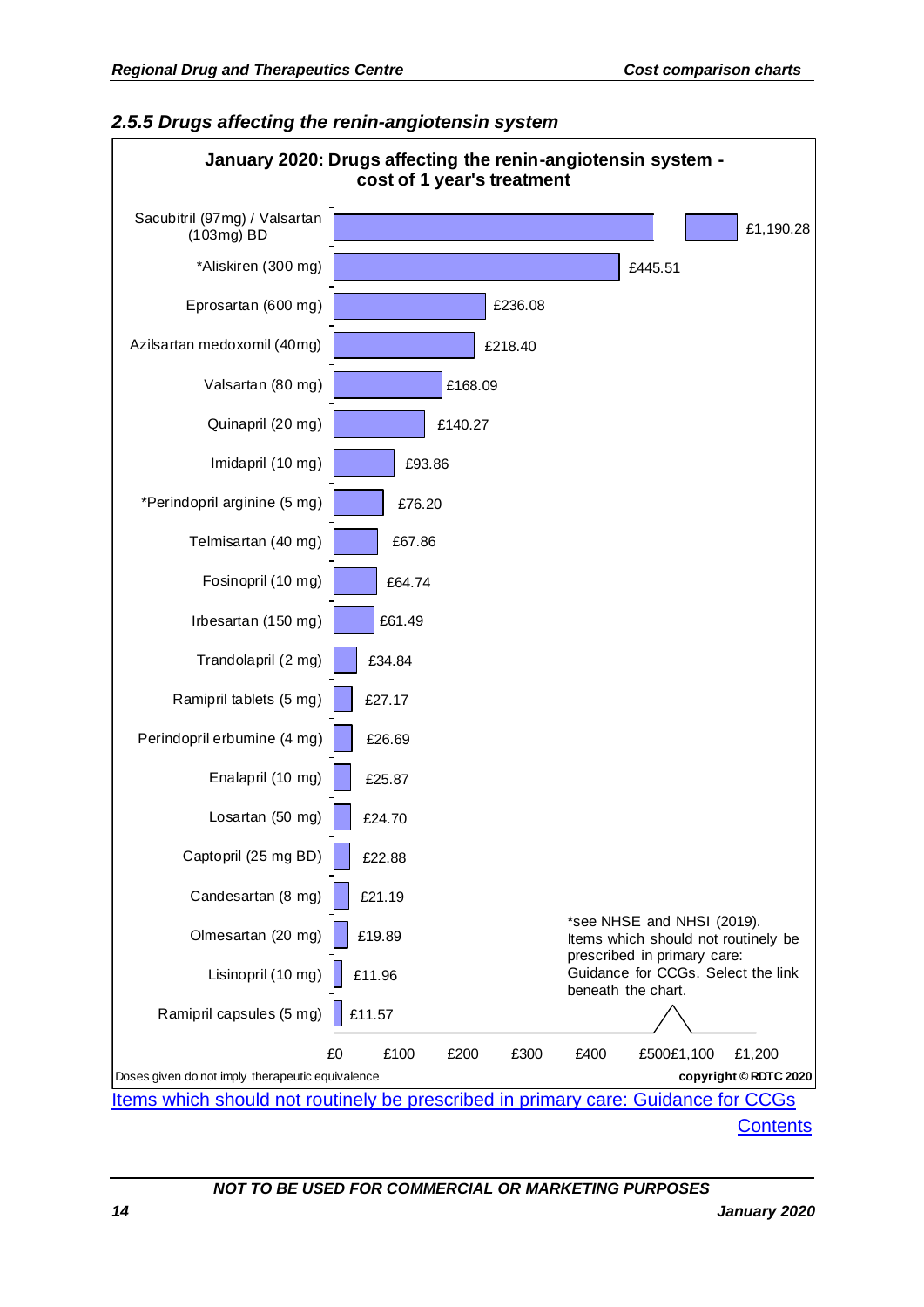### <span id="page-14-0"></span>*2.6.1/2.6.3 Nitrates and other antianginal drugs*

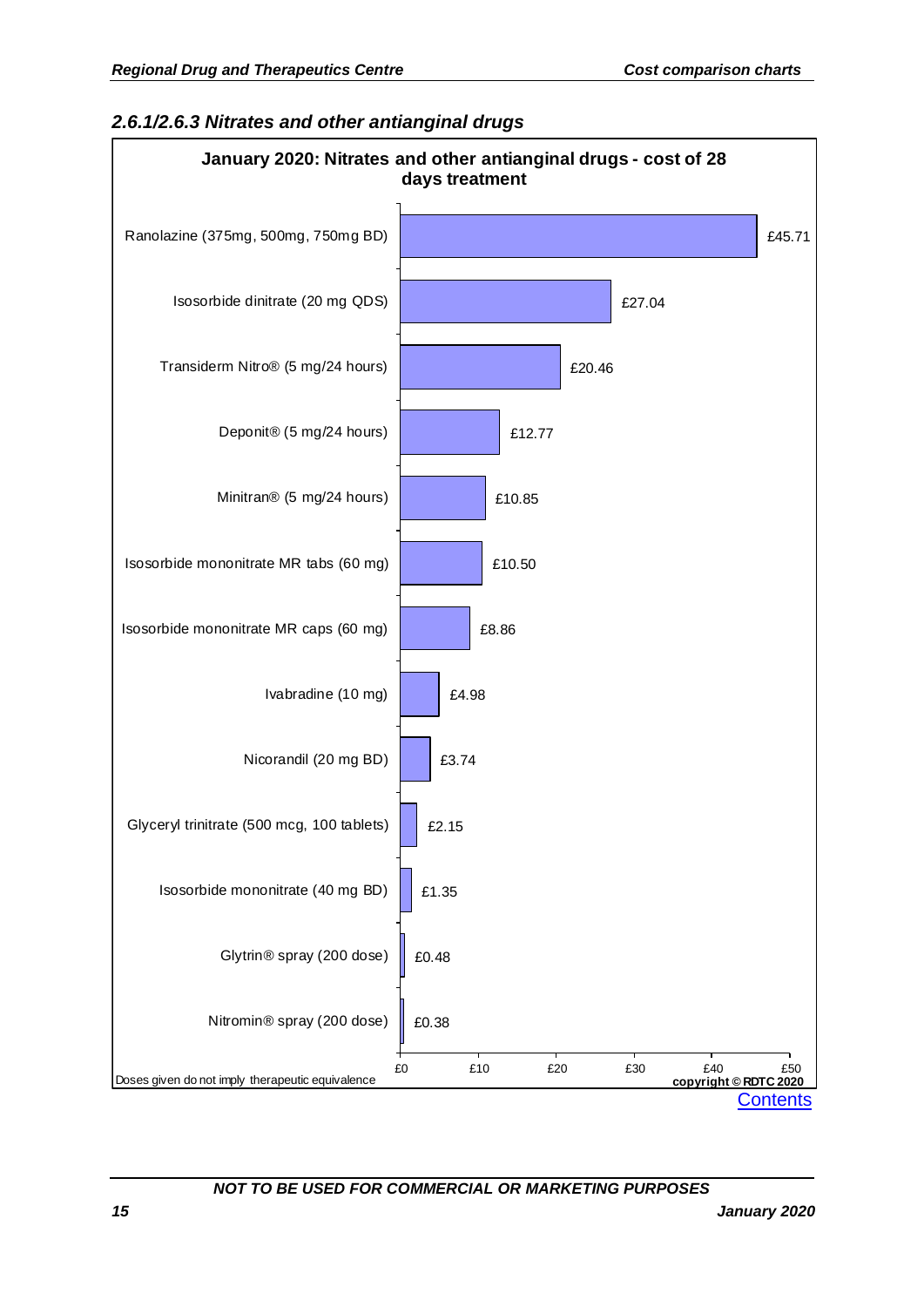### <span id="page-15-0"></span>*2.6.2 Calcium-channel blockers*

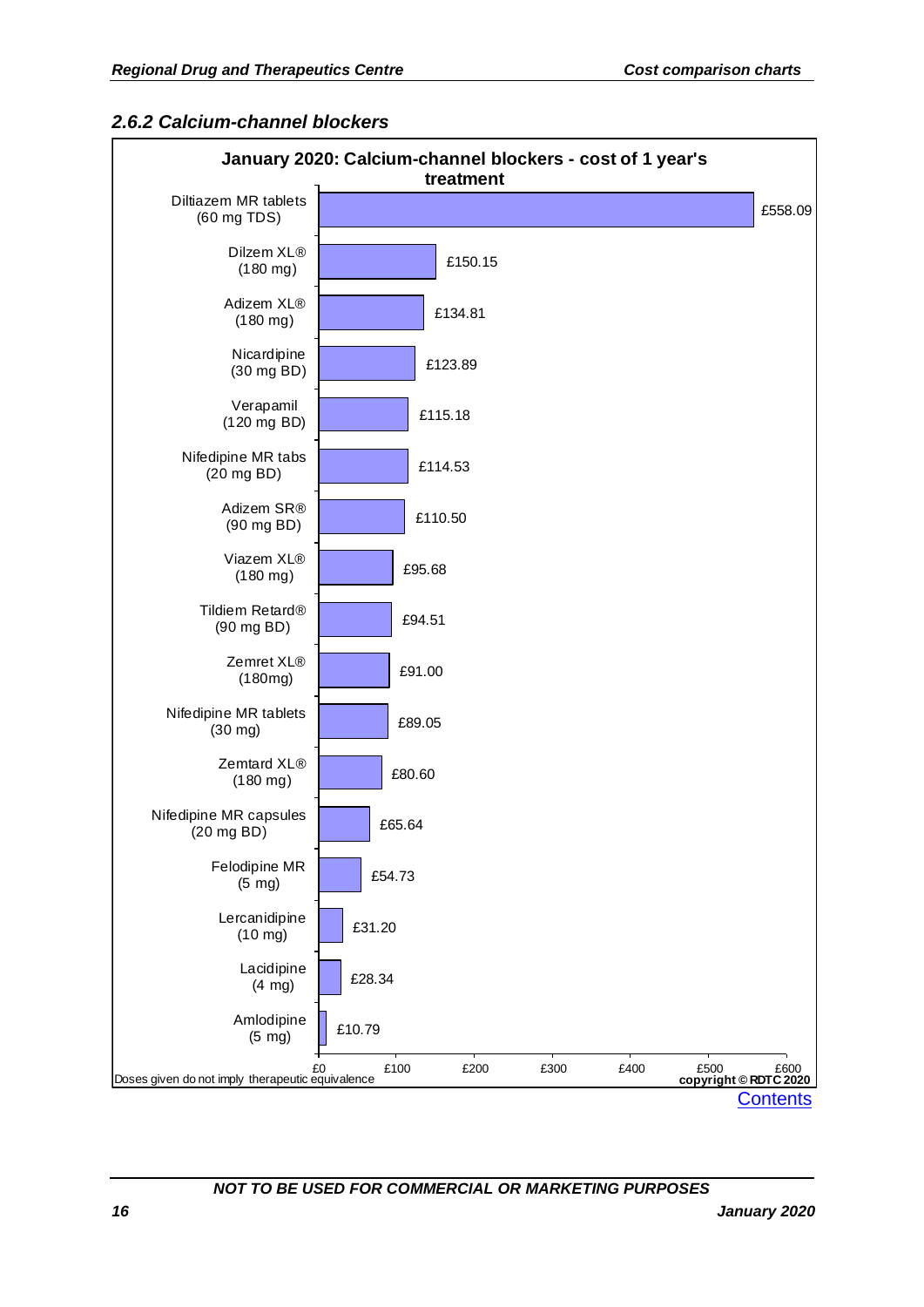

#### <span id="page-16-0"></span>*2.8.1/2.8.2 Parenteral anticoagulants/oral anticoagulants*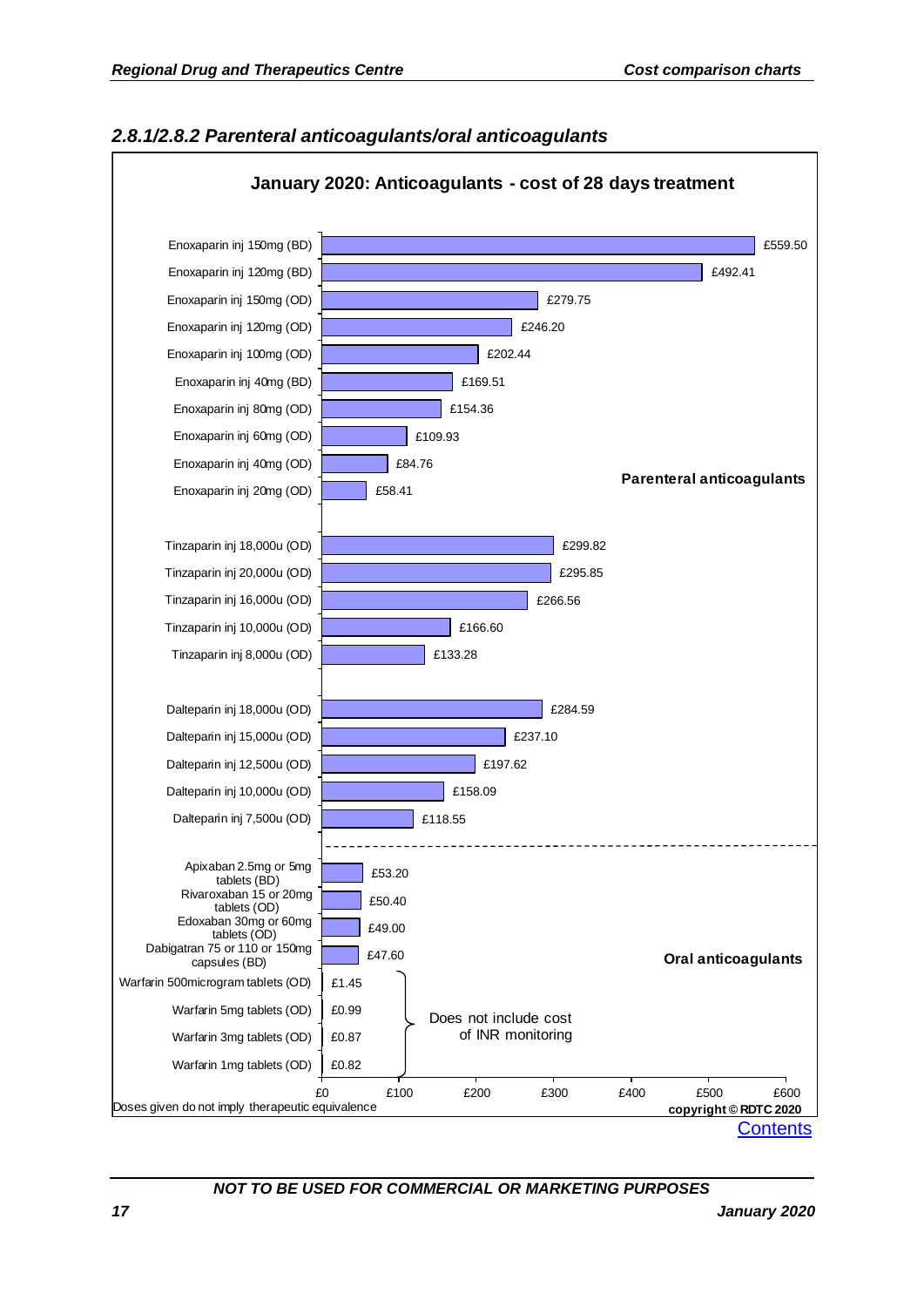### <span id="page-17-0"></span>*2.9 Antiplatelet drugs*

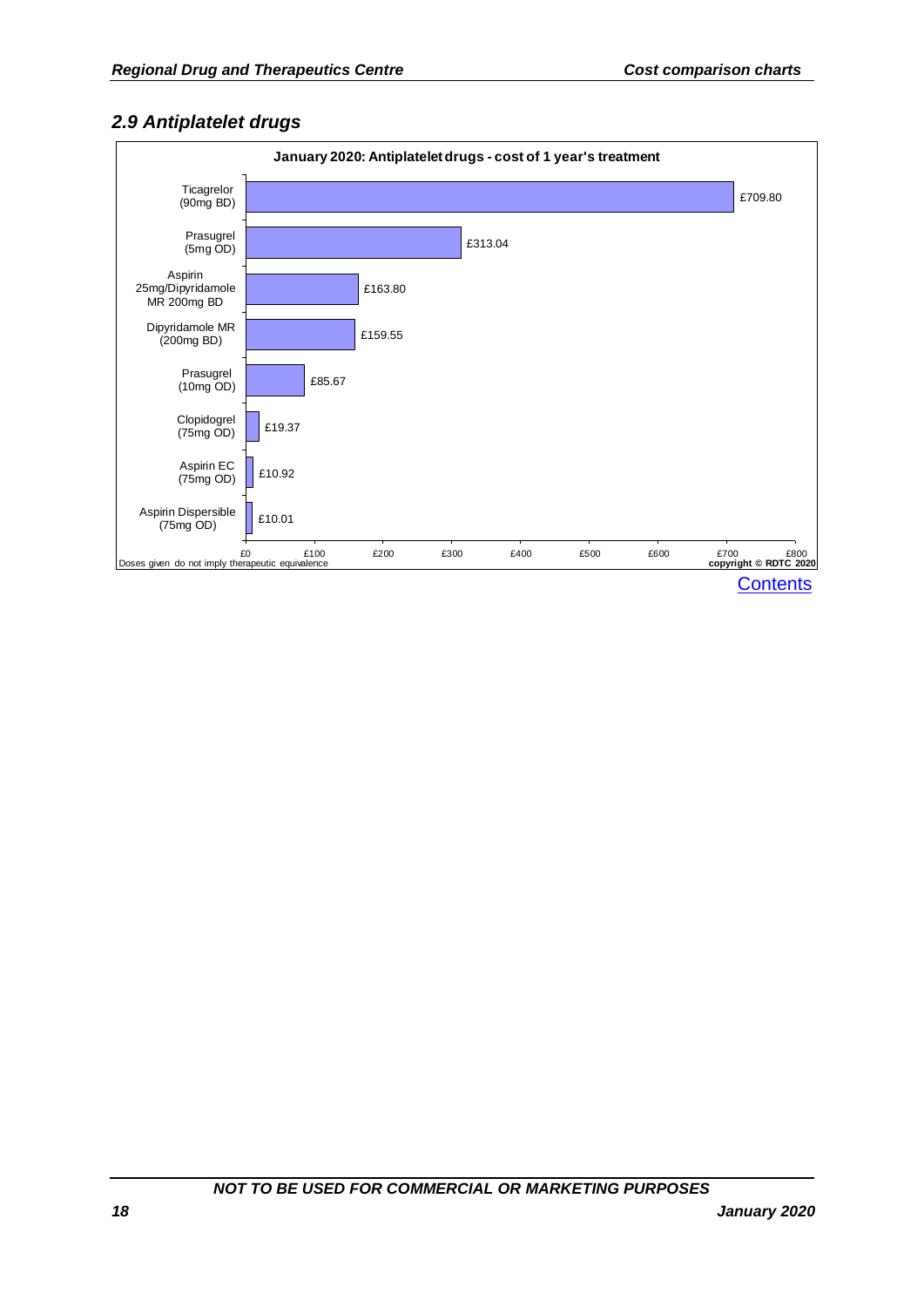### <span id="page-18-0"></span>*2.12 Lipid-regulating drugs*

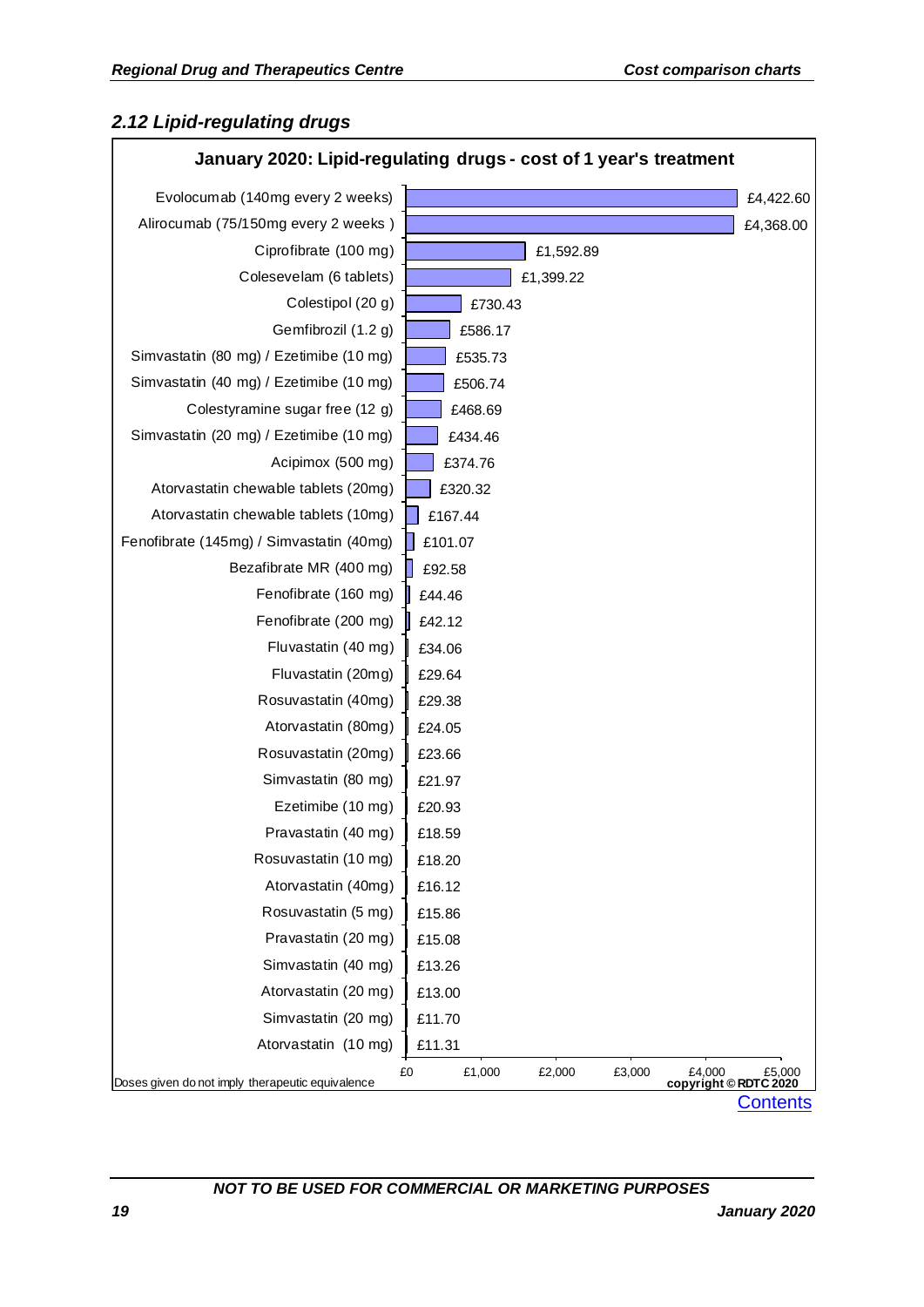### <span id="page-19-0"></span>*3.1 Bronchodilators*

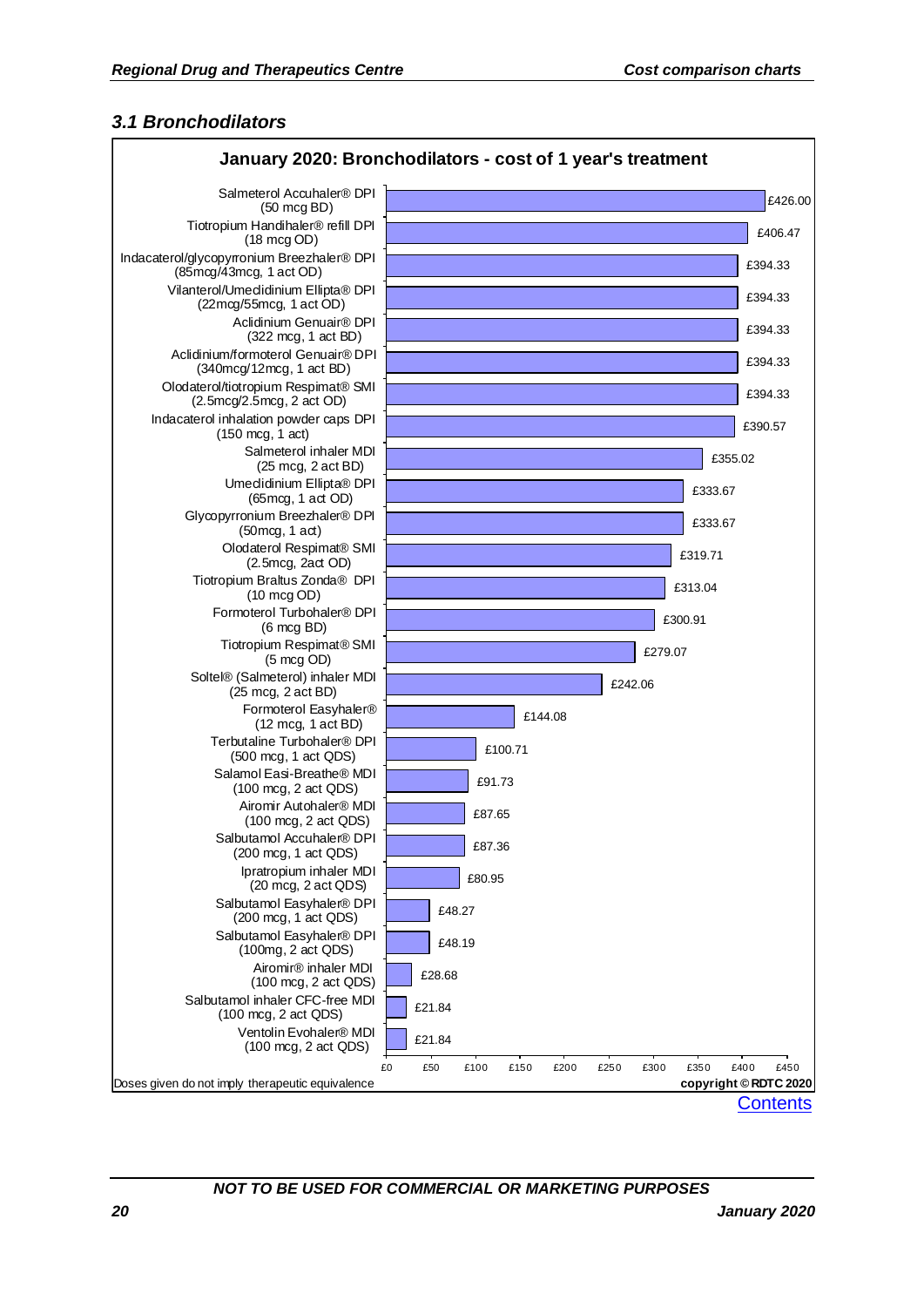### <span id="page-20-0"></span>*3.2 Corticosteroids (respiratory): (i) corticosteroid inhalation devices*

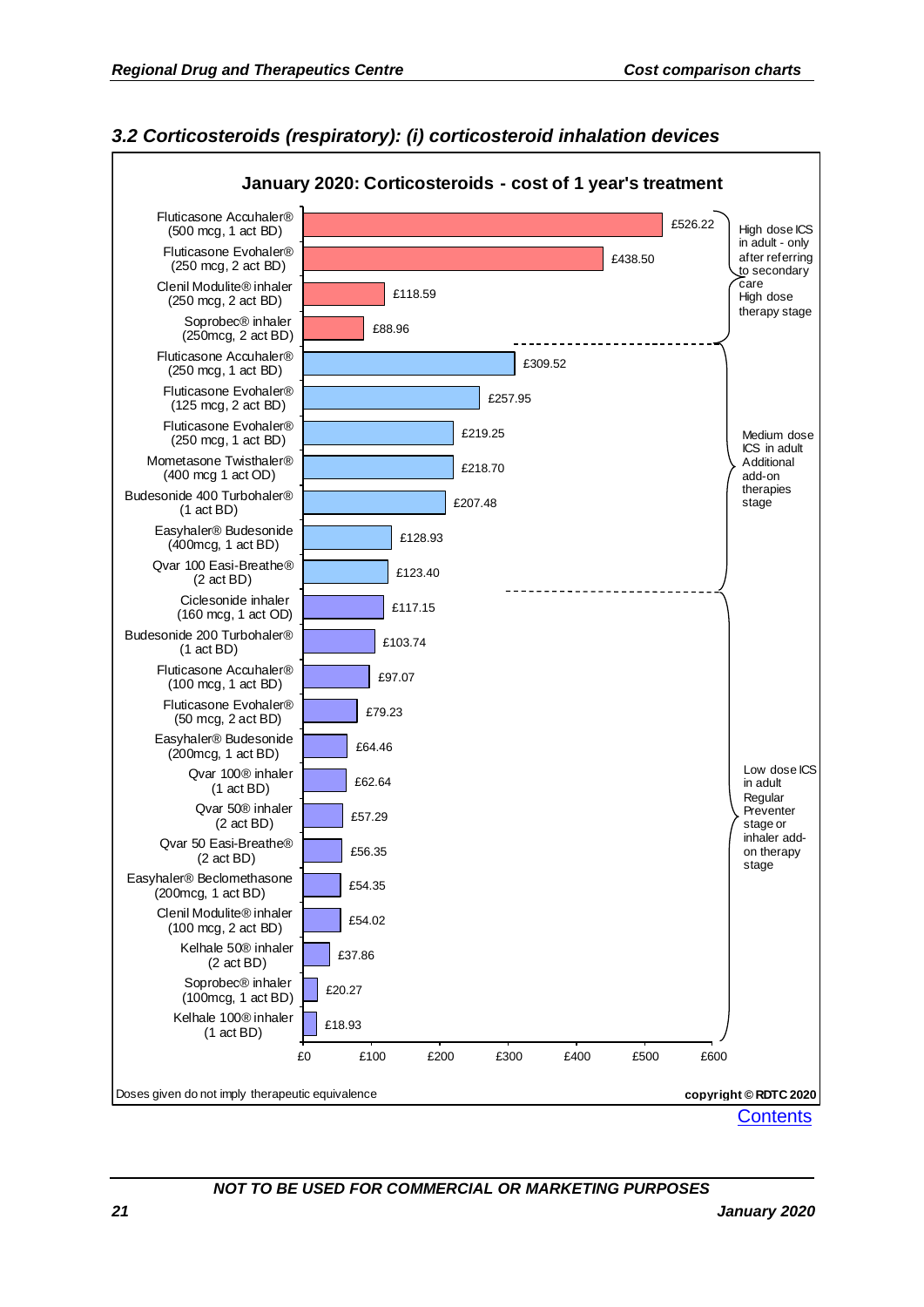### <span id="page-21-0"></span>*3.2 Corticosteroids (respiratory): (ii) combination with bronchodilators, inhalation devices*

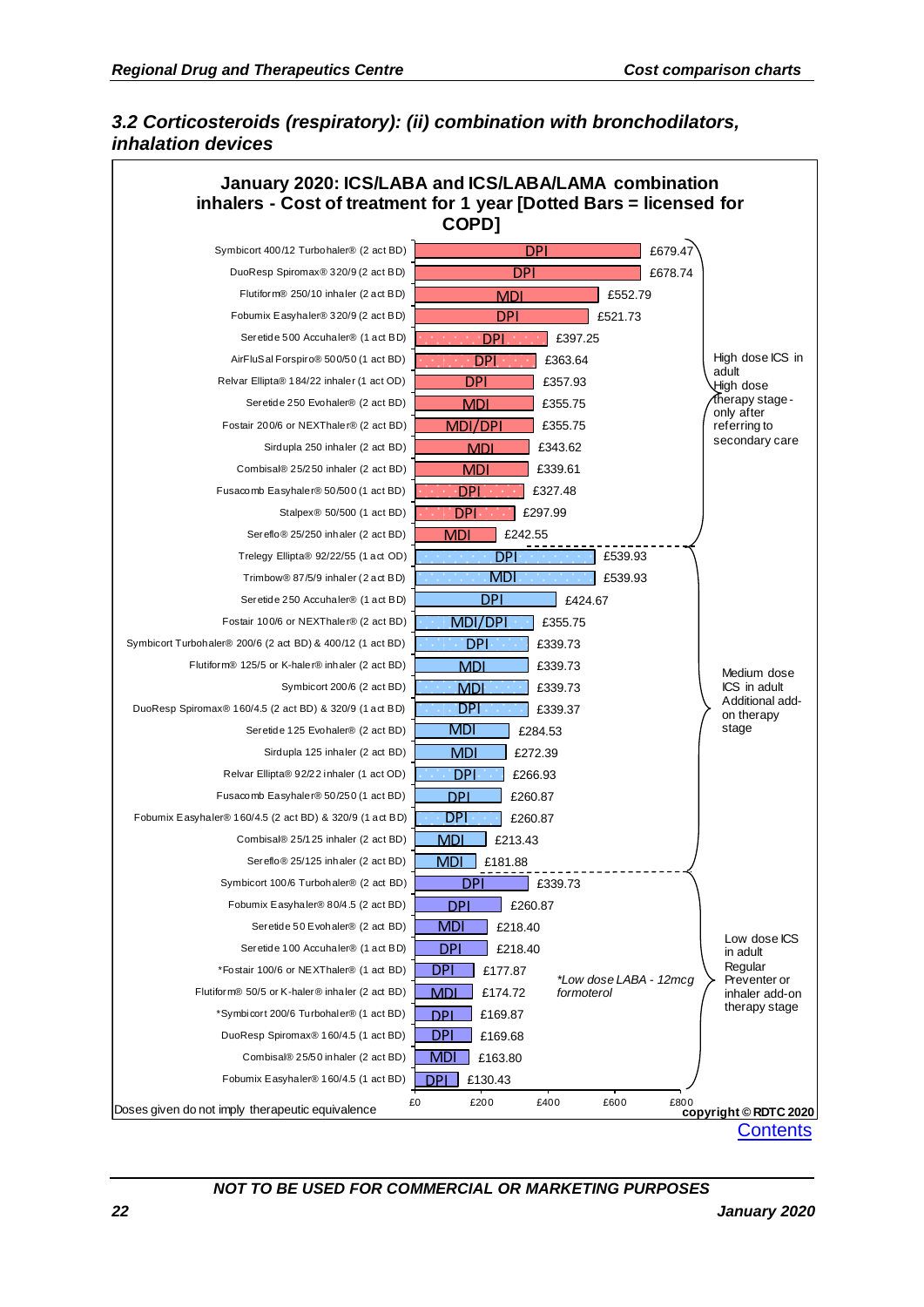### <span id="page-22-0"></span>*3.1 & 3.2 Inhaled therapy licensed for COPD*

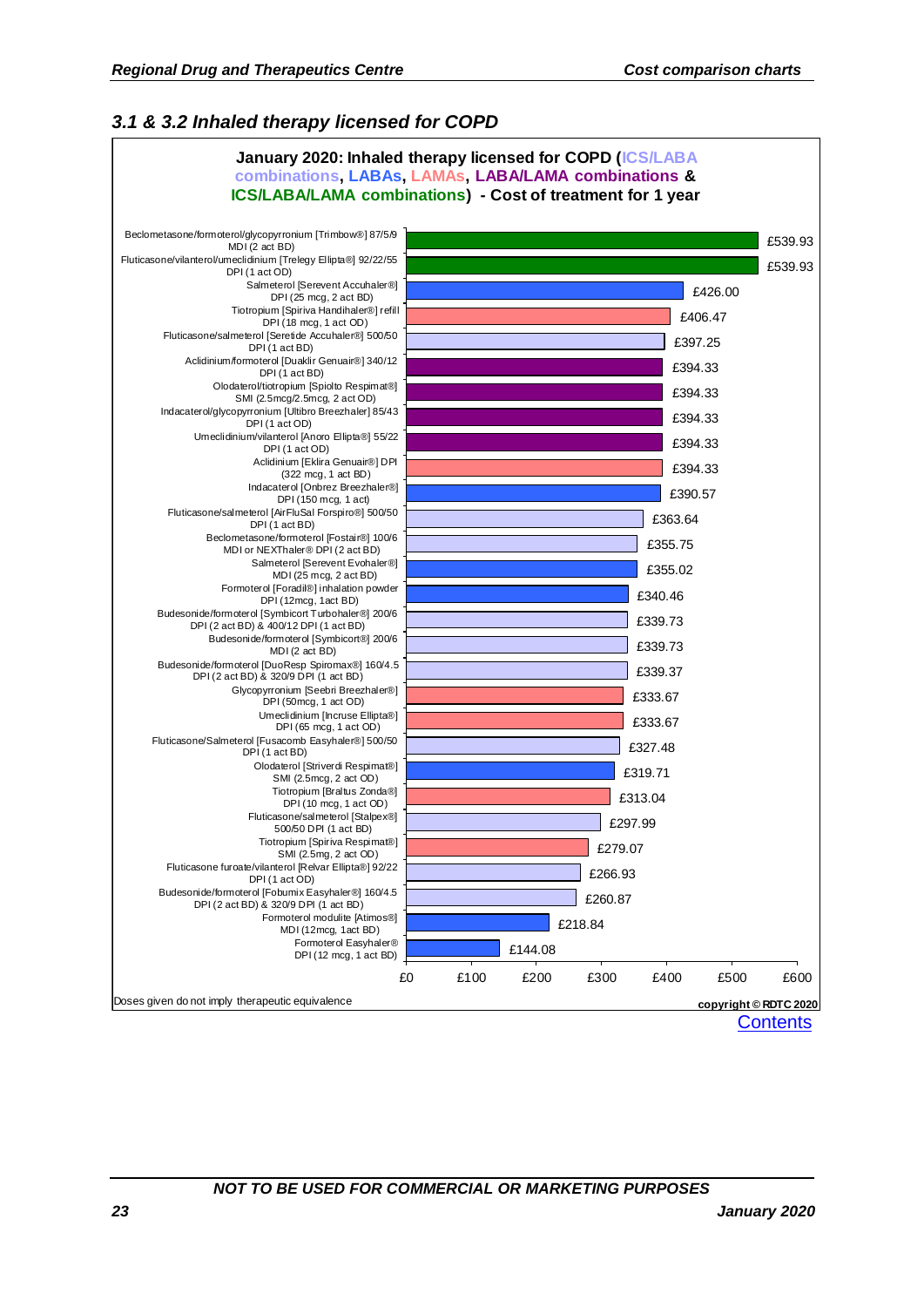<span id="page-23-0"></span>



### <span id="page-23-1"></span>*3.4.1 Antihistamines*

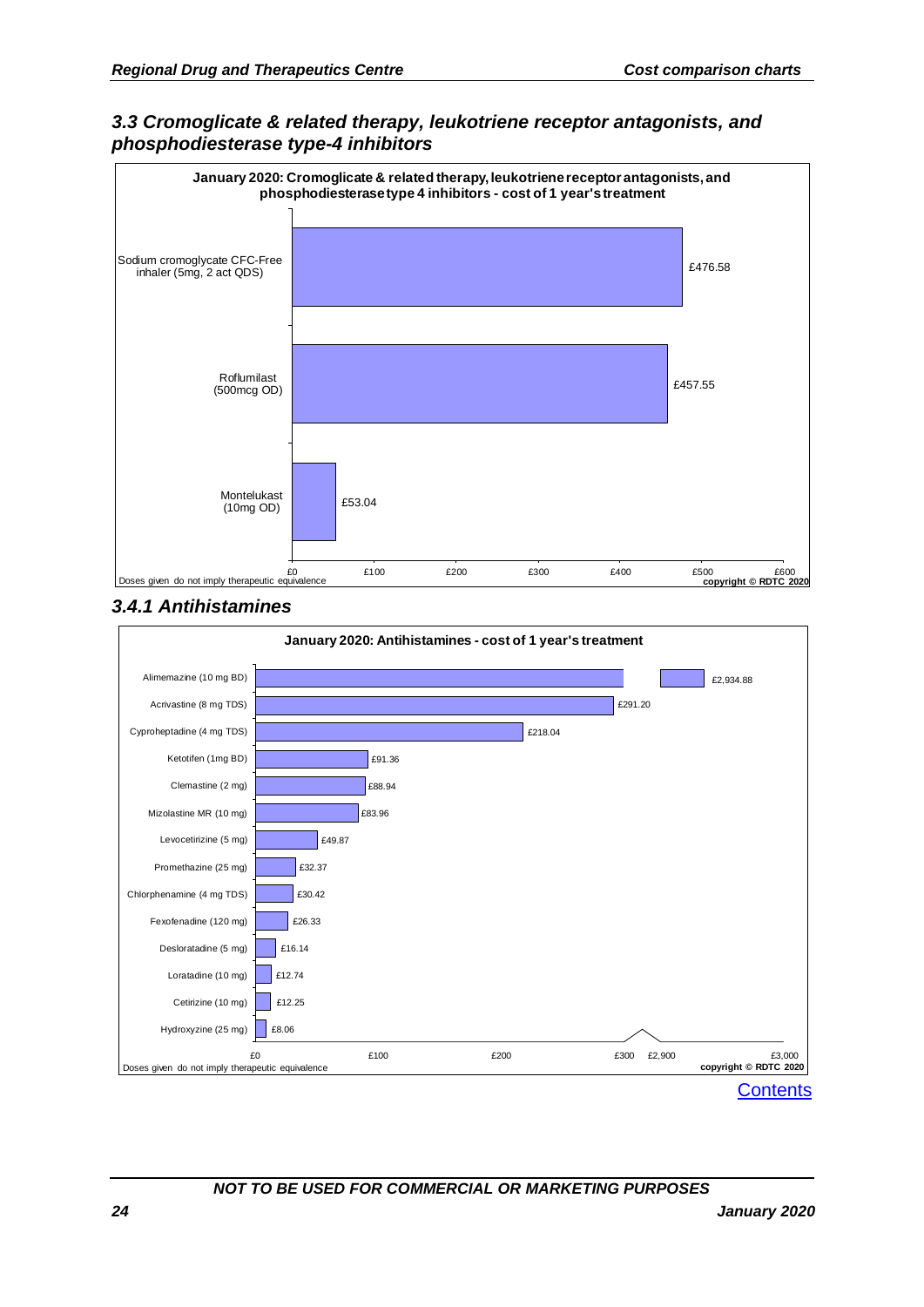### <span id="page-24-0"></span>*4.1.1/4.1.2 Hypnotics/Anxiolytics*

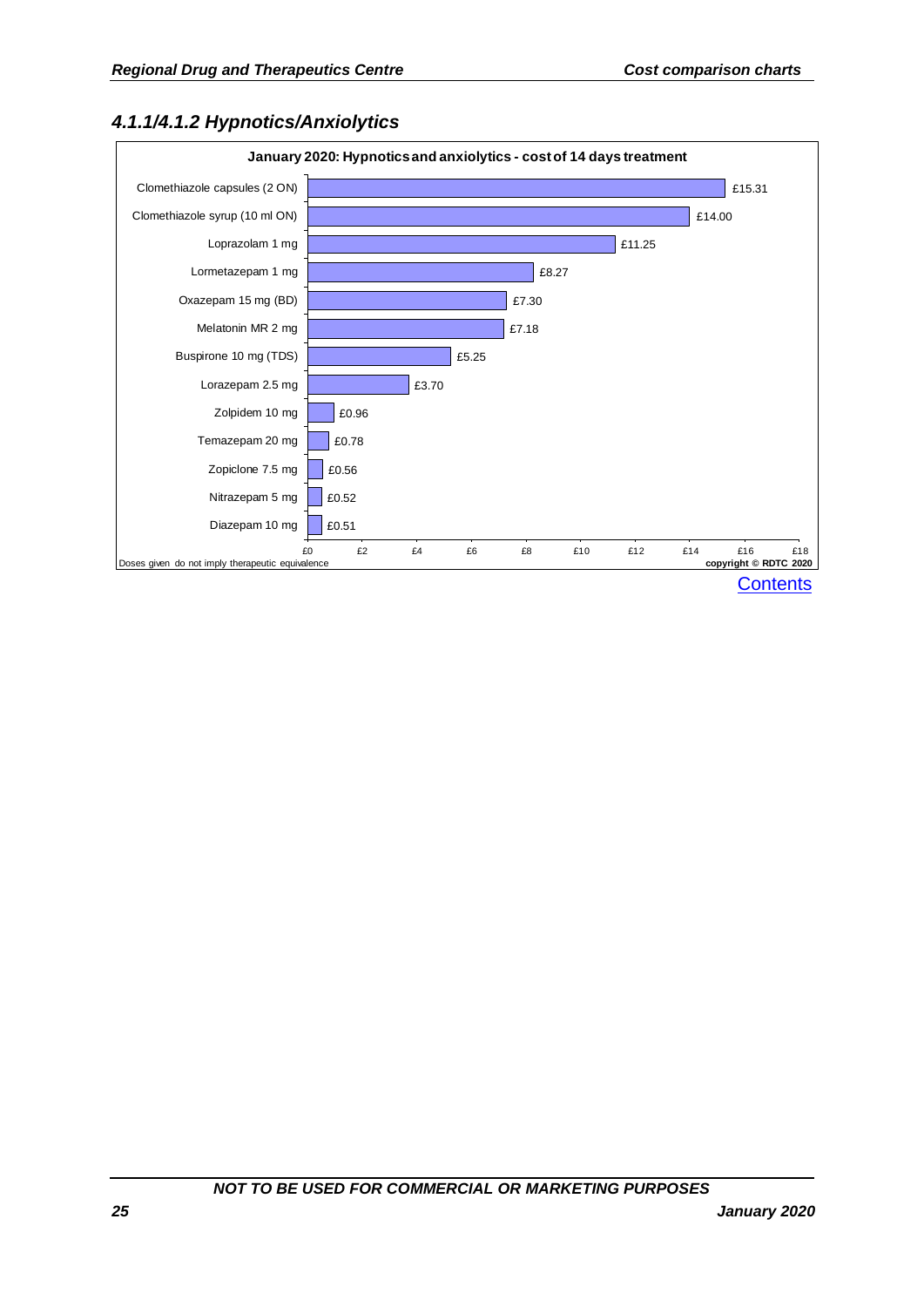### <span id="page-25-0"></span>*4.2.1/4.2.3 Antipsychotic drugs and drugs used for mania and hypomania: maintenance doses (adults with psychosis)*

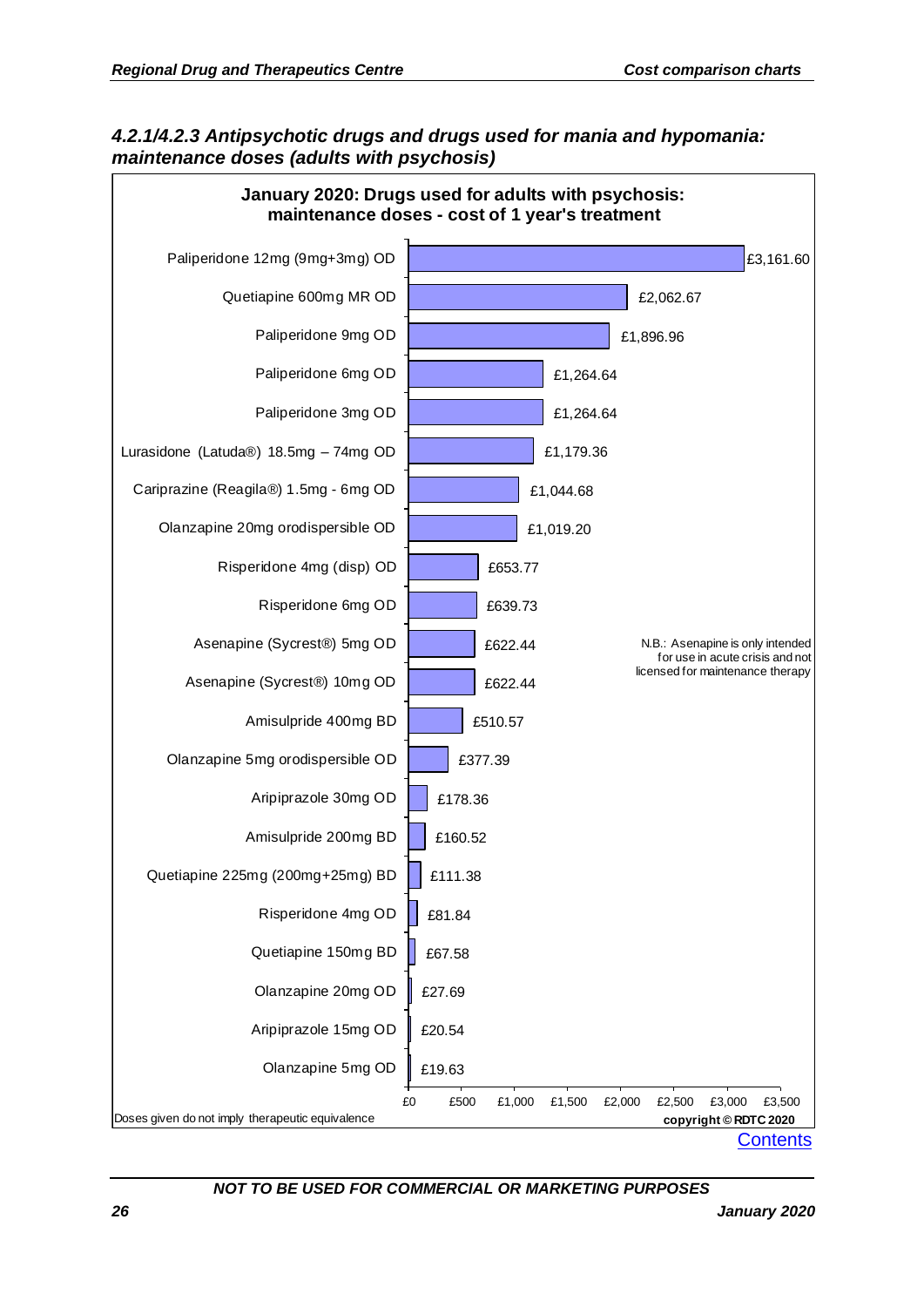

### <span id="page-26-0"></span>*4.2.1 Antipsychotic drugs: low dose*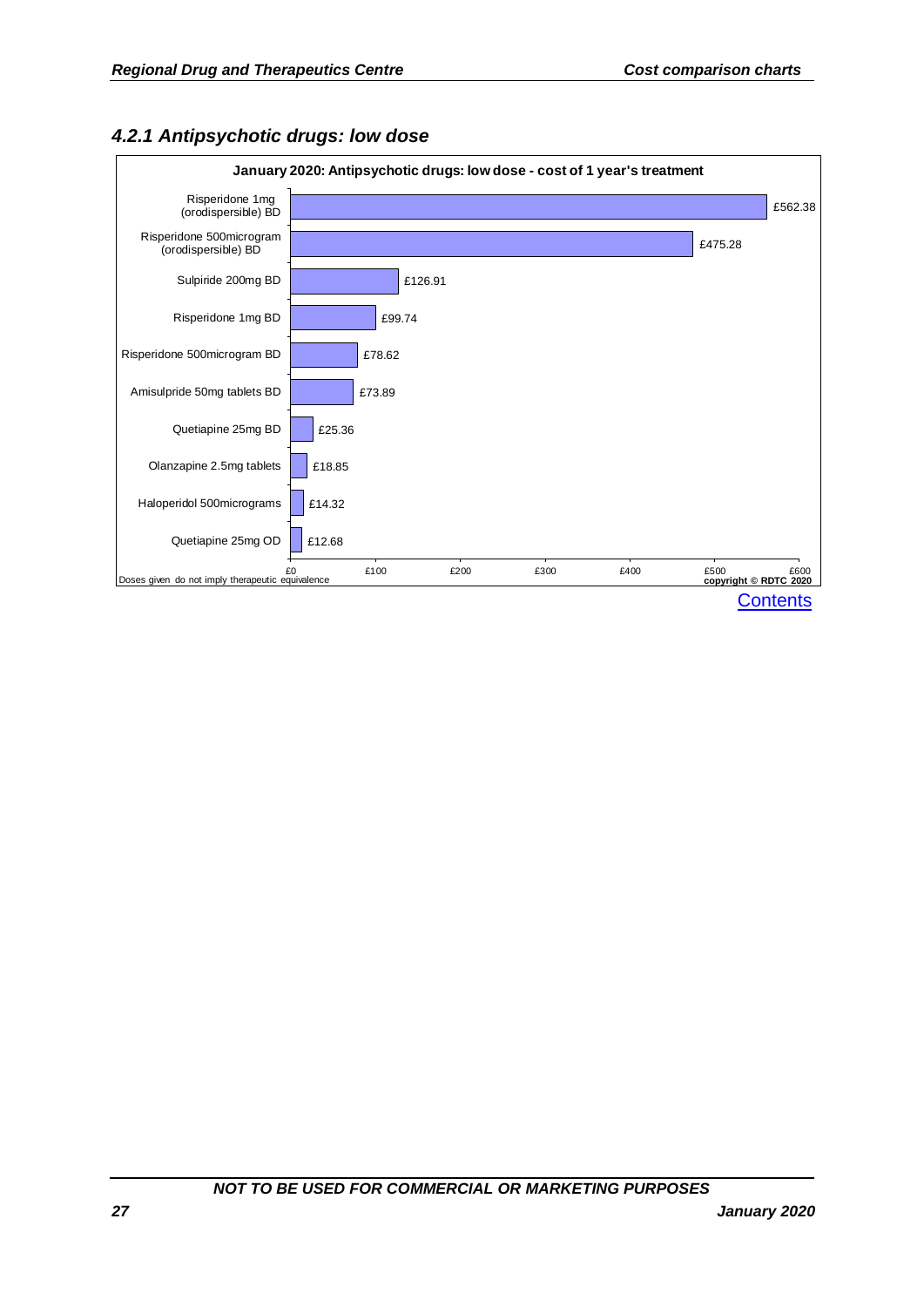### <span id="page-27-0"></span>*4.3 Antidepressant drugs*

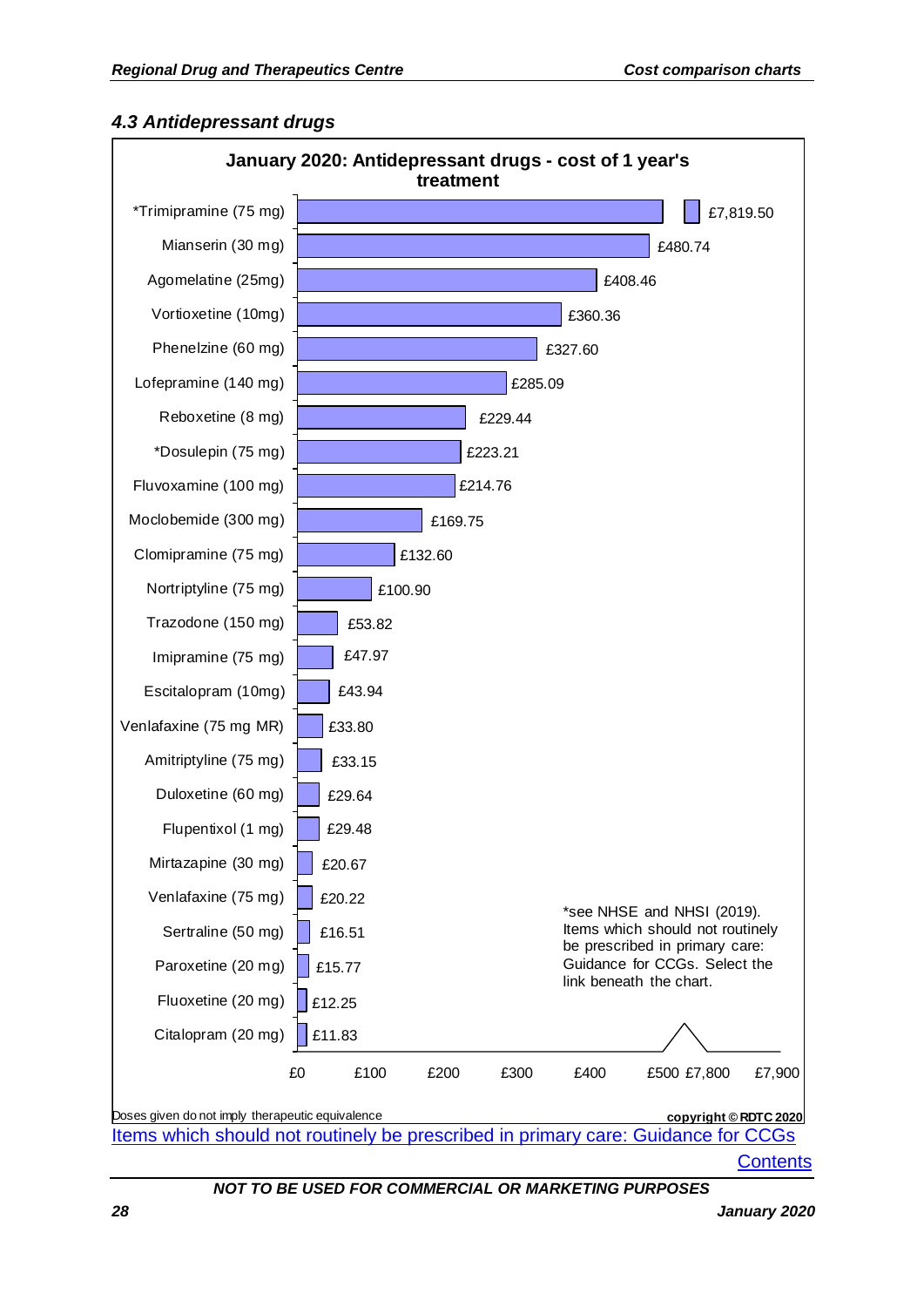### <span id="page-28-0"></span>*4.4 CNS stimulants and drugs used for attention deficit hyperactivity disorder: (i) stimulant*

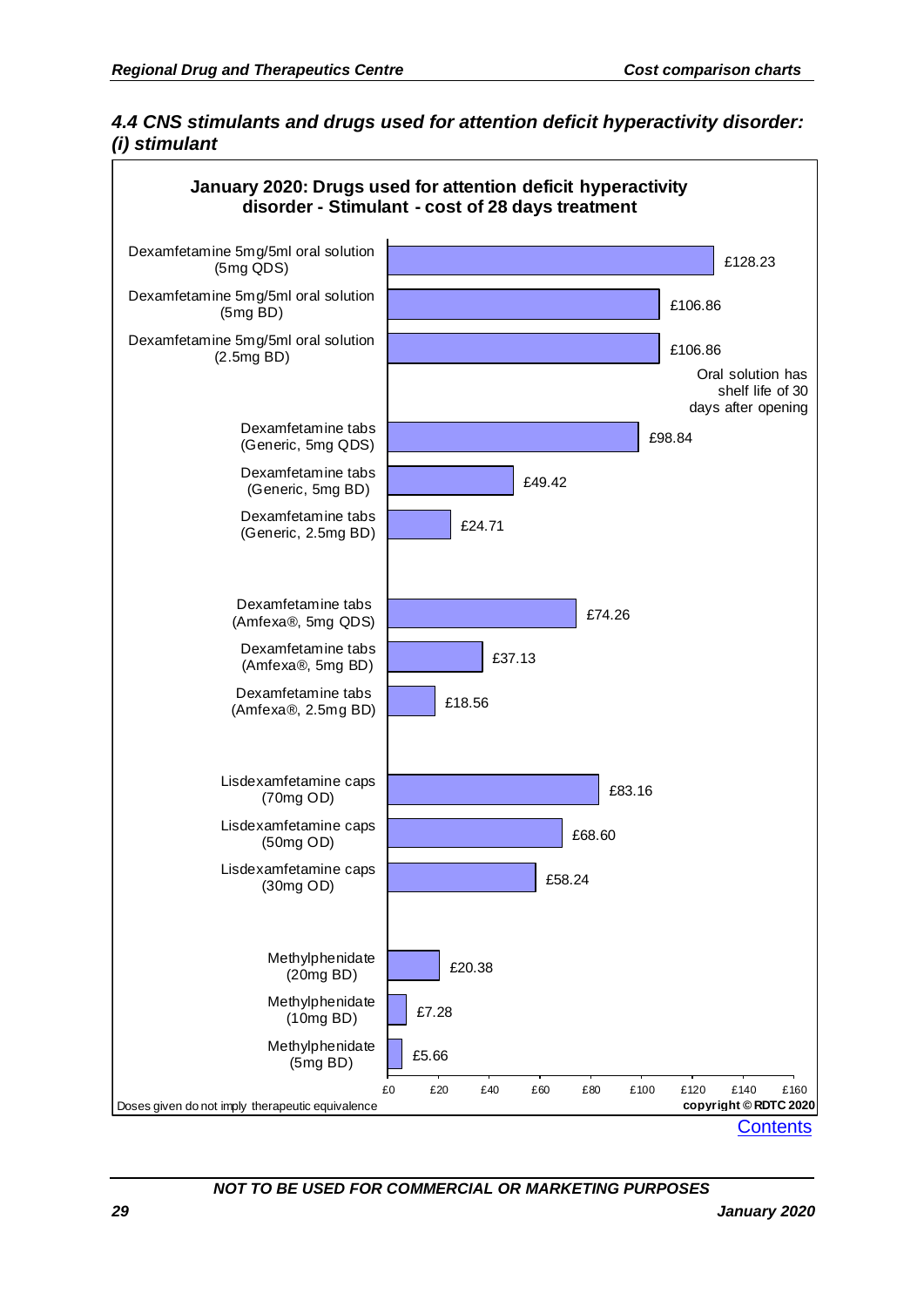### <span id="page-29-0"></span>*4.4 CNS stimulants and drugs used for attention deficit hyperactivity disorder: (ii) stimulant; methylphenidate modified release preparations only*

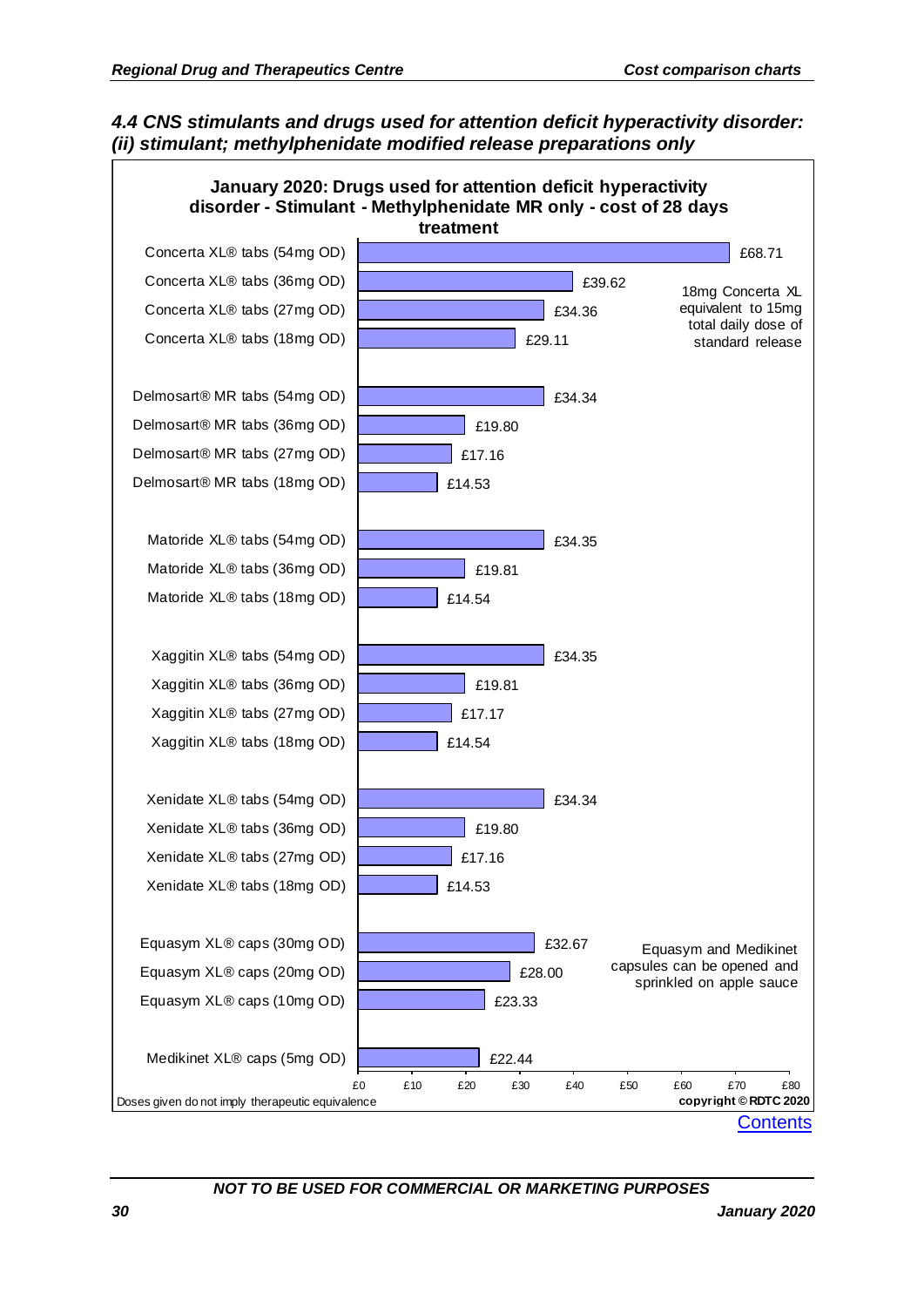### <span id="page-30-0"></span>*4.4 CNS stimulants and drugs used for attention deficit hyperactivity disorder: (iii) non-stimulant*



### <span id="page-30-1"></span>*4.6 Drugs used in nausea and vertigo*

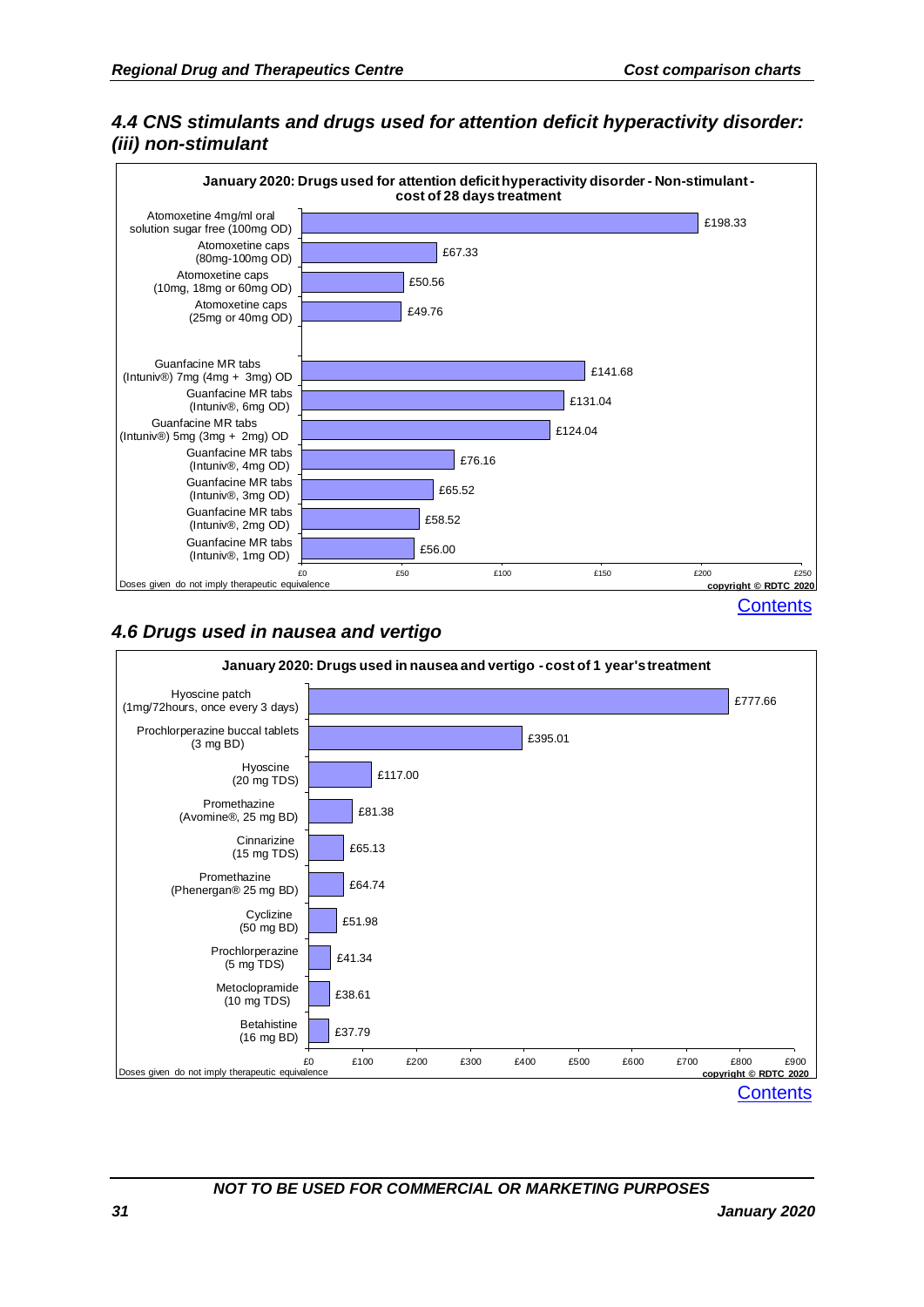### <span id="page-31-0"></span>*4.7 Analgesics*



**[Contents](#page-2-0)**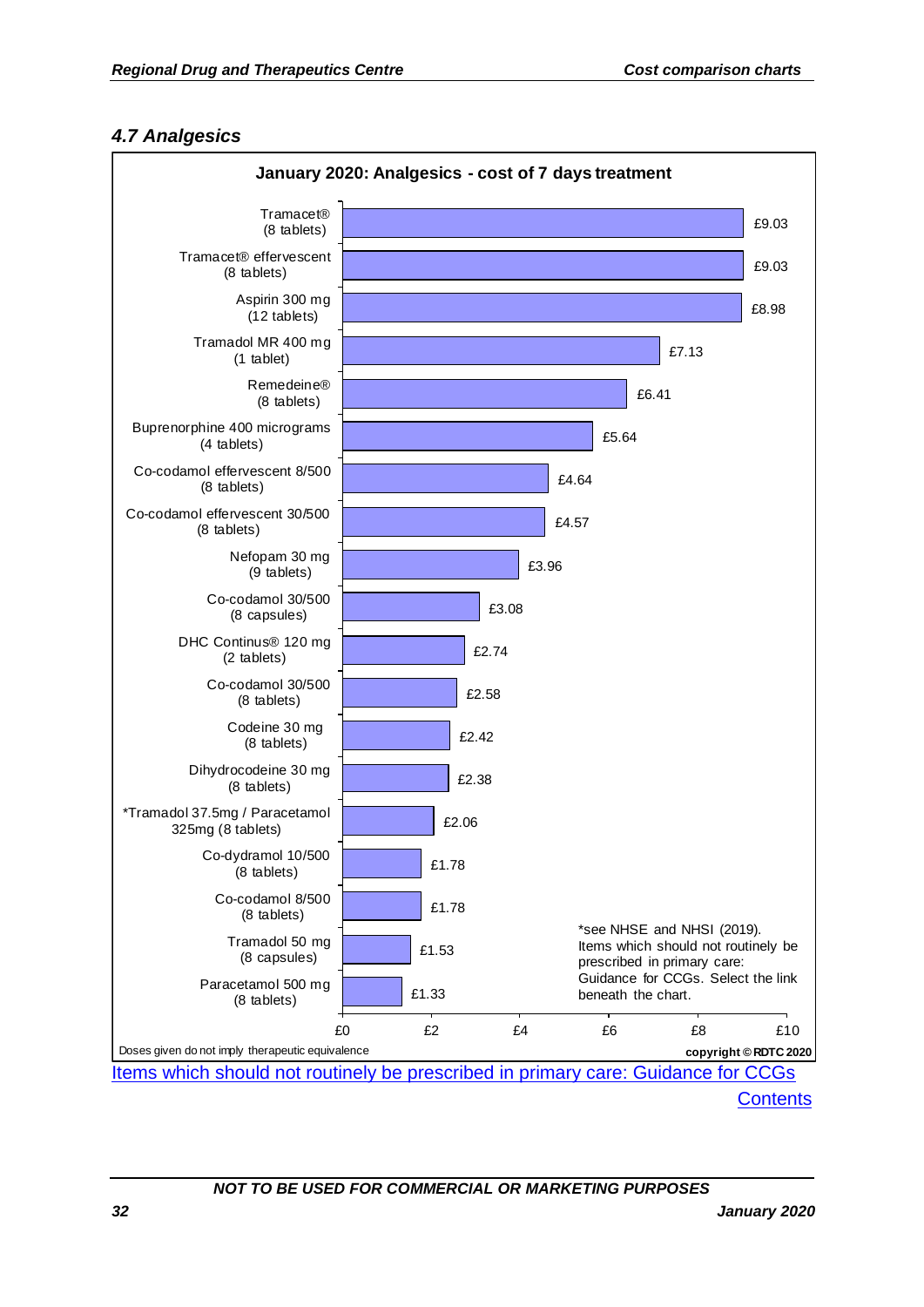### <span id="page-32-0"></span>*4.7.2 Opioid analgesics: (i) oral preparations*

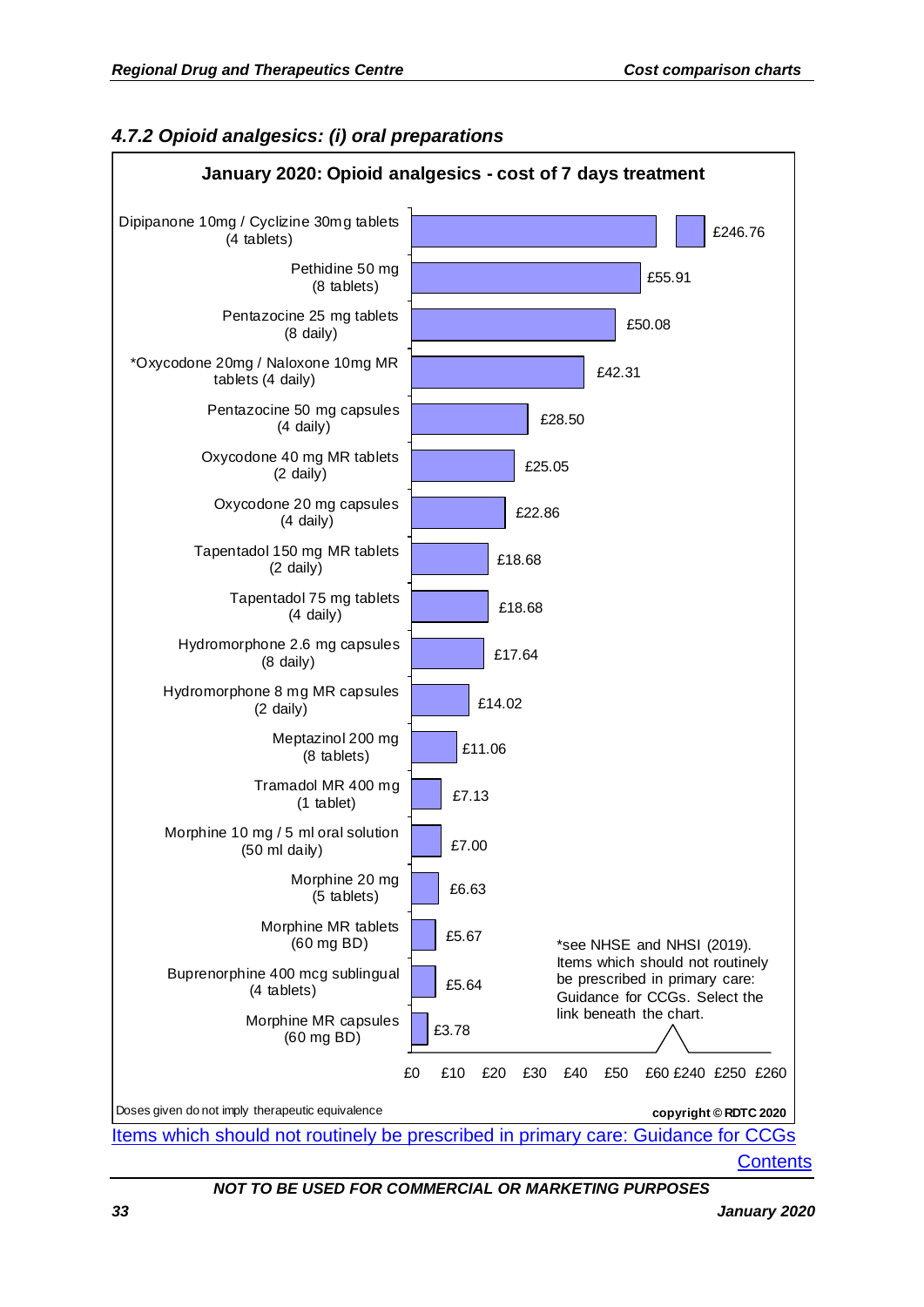

### <span id="page-33-0"></span>*4.7.2 Opioid analgesics: (ii) transdermal patches*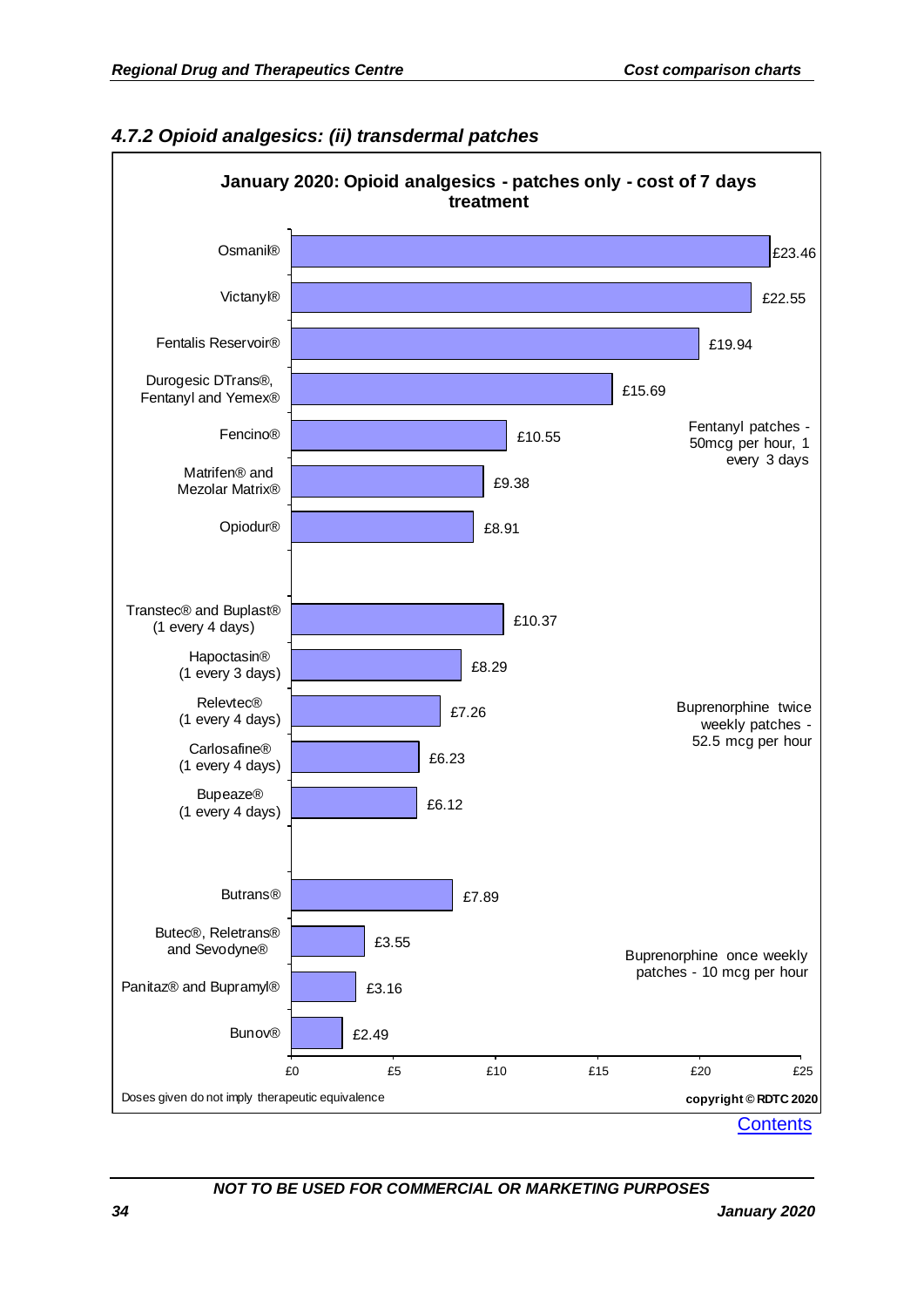### <span id="page-34-0"></span>*4.7.2 Opioid analgesics: (iii) modified release preparations*

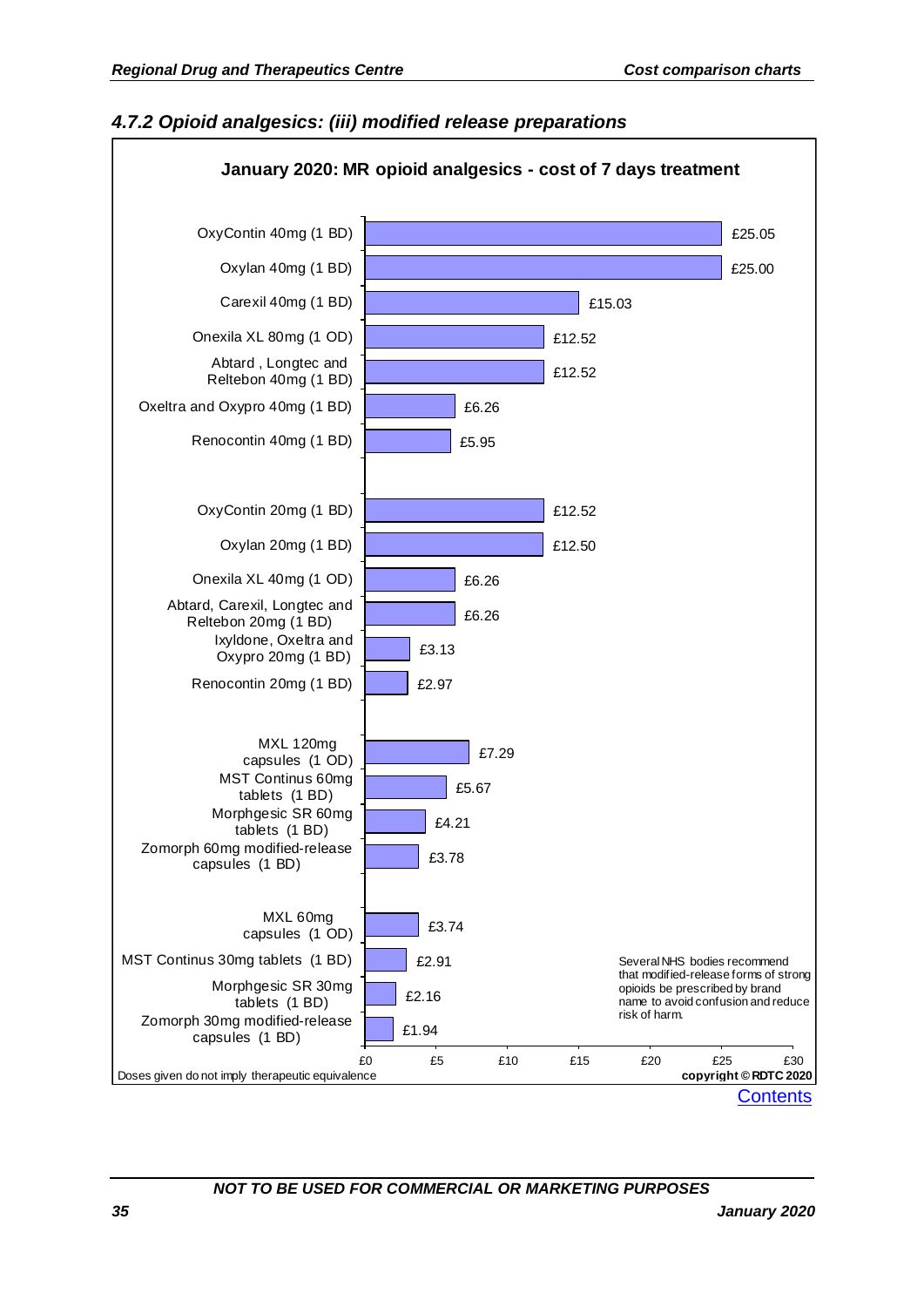### <span id="page-35-0"></span>*4.7.2 Opioid analgesics: (iv) subcutaneous infusion; strong opioids*



### <span id="page-35-1"></span>*4.7.3 Neuropathic pain*



**[Contents](#page-2-0)**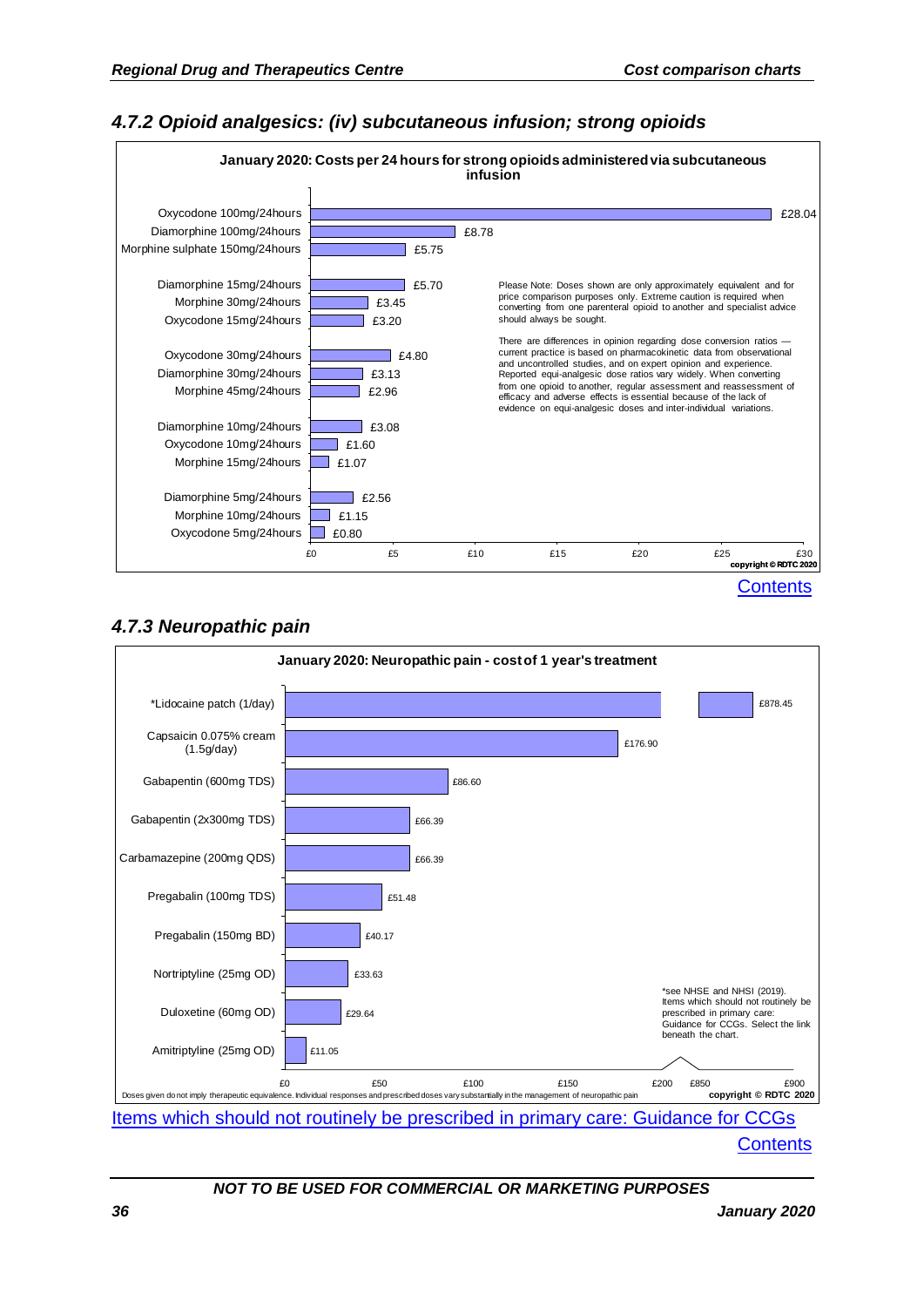

#### *4.7.4.1 Treatment of acute migraine*

## *4.8 Antiepileptic drugs*

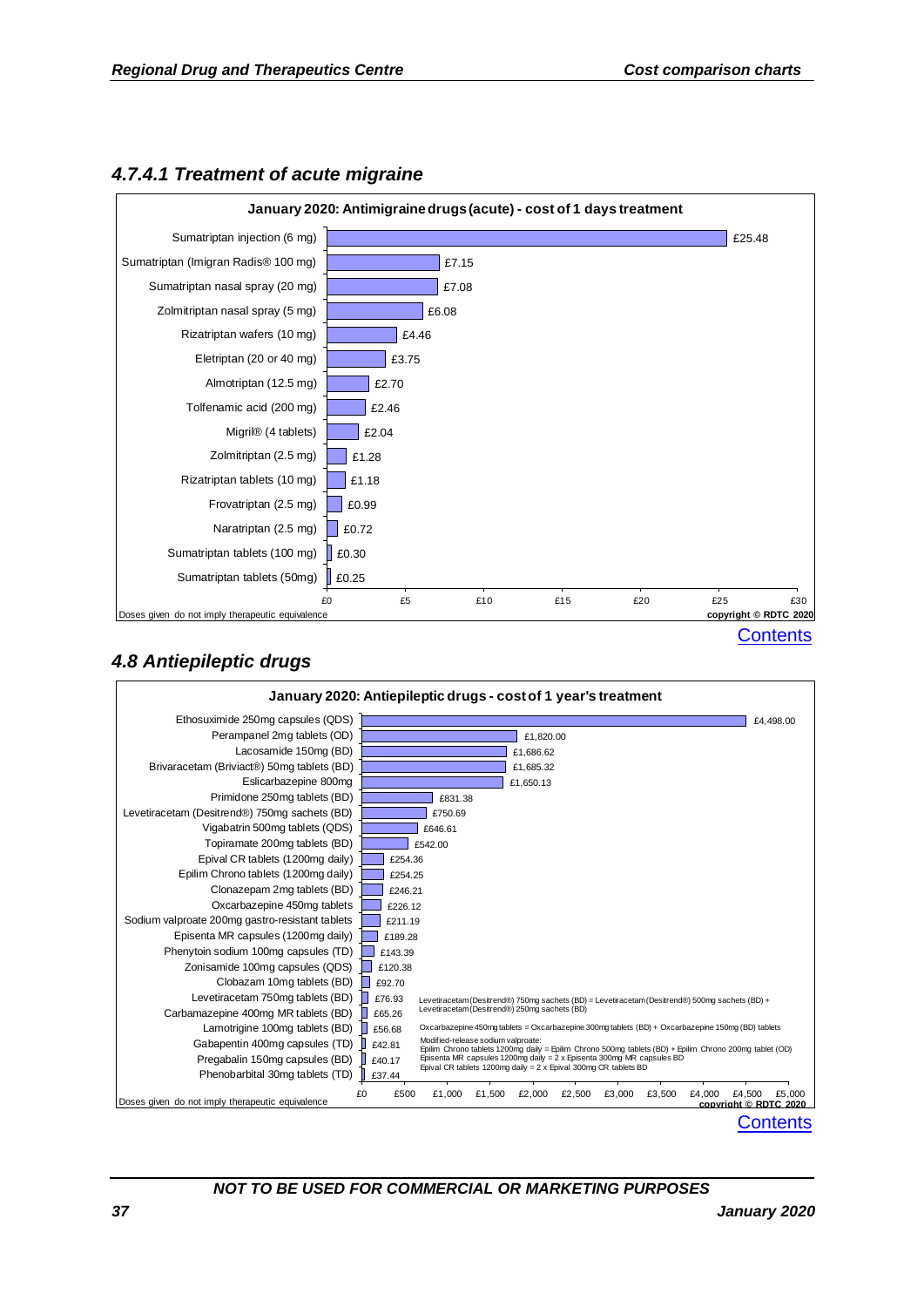

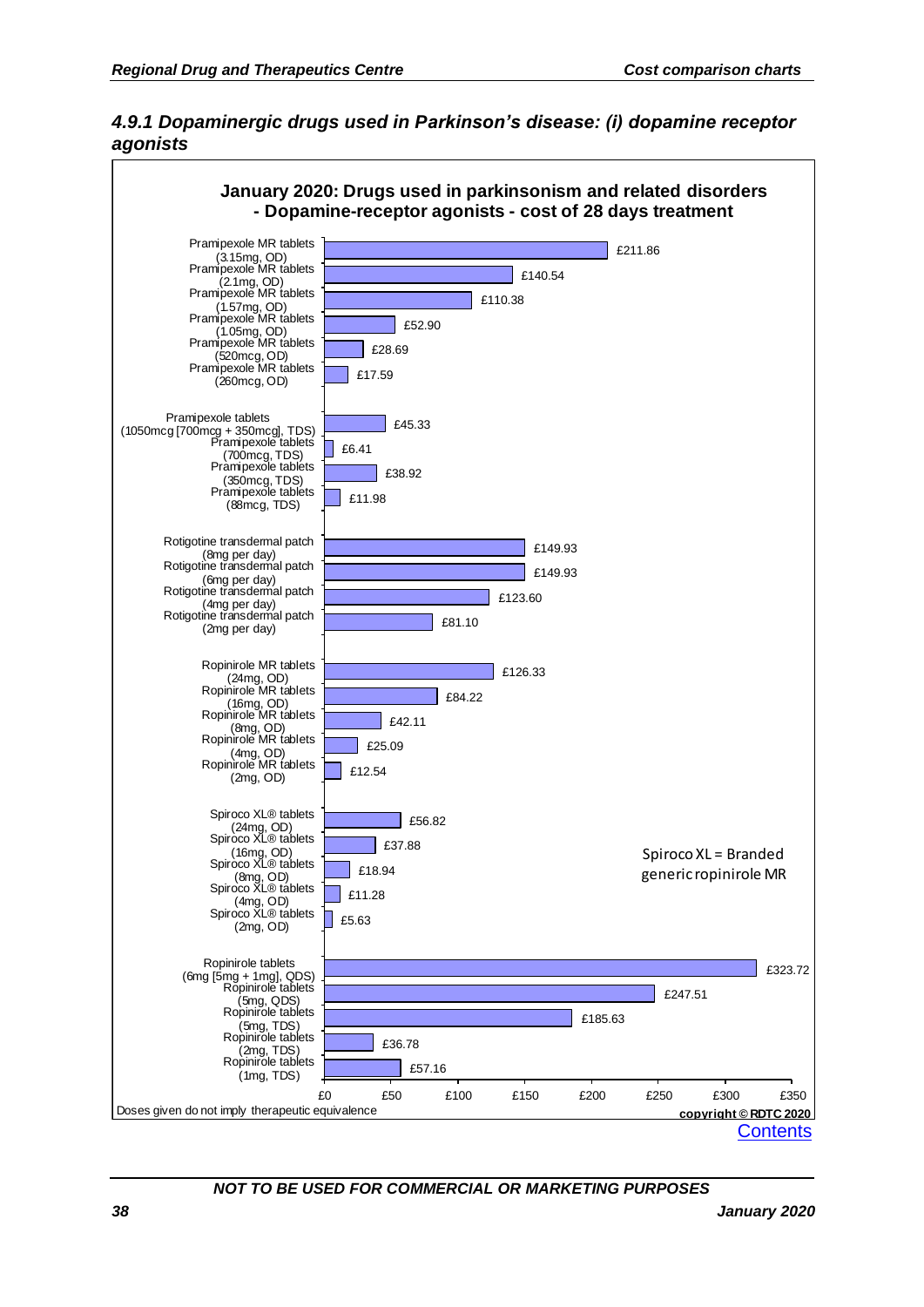#### *4.9.1 Dopaminergic drugs used in Parkinson's disease: (ii) levodopa, COMT and MAO-B inhibitors*

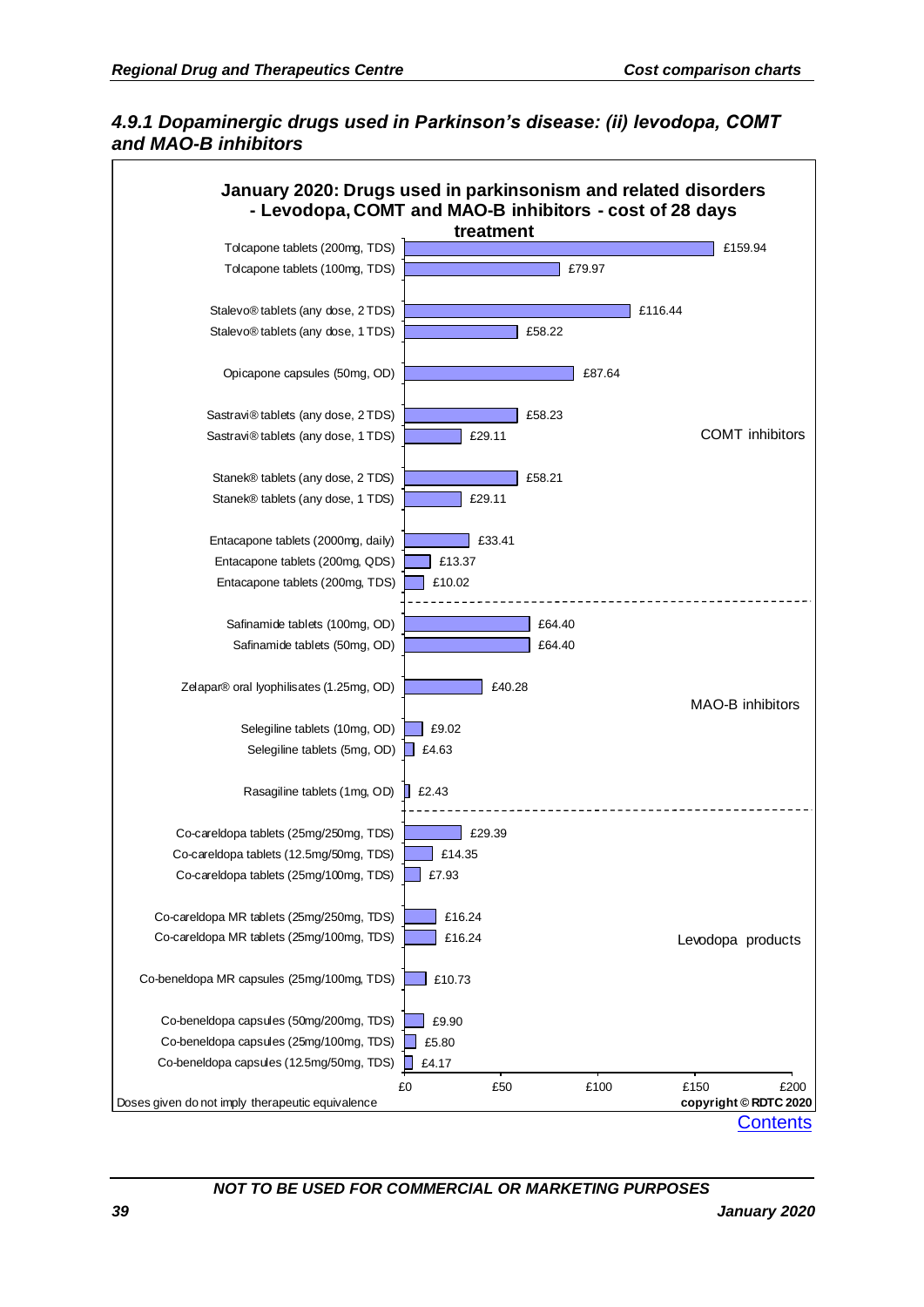#### *4.10.2 Nicotine dependence*

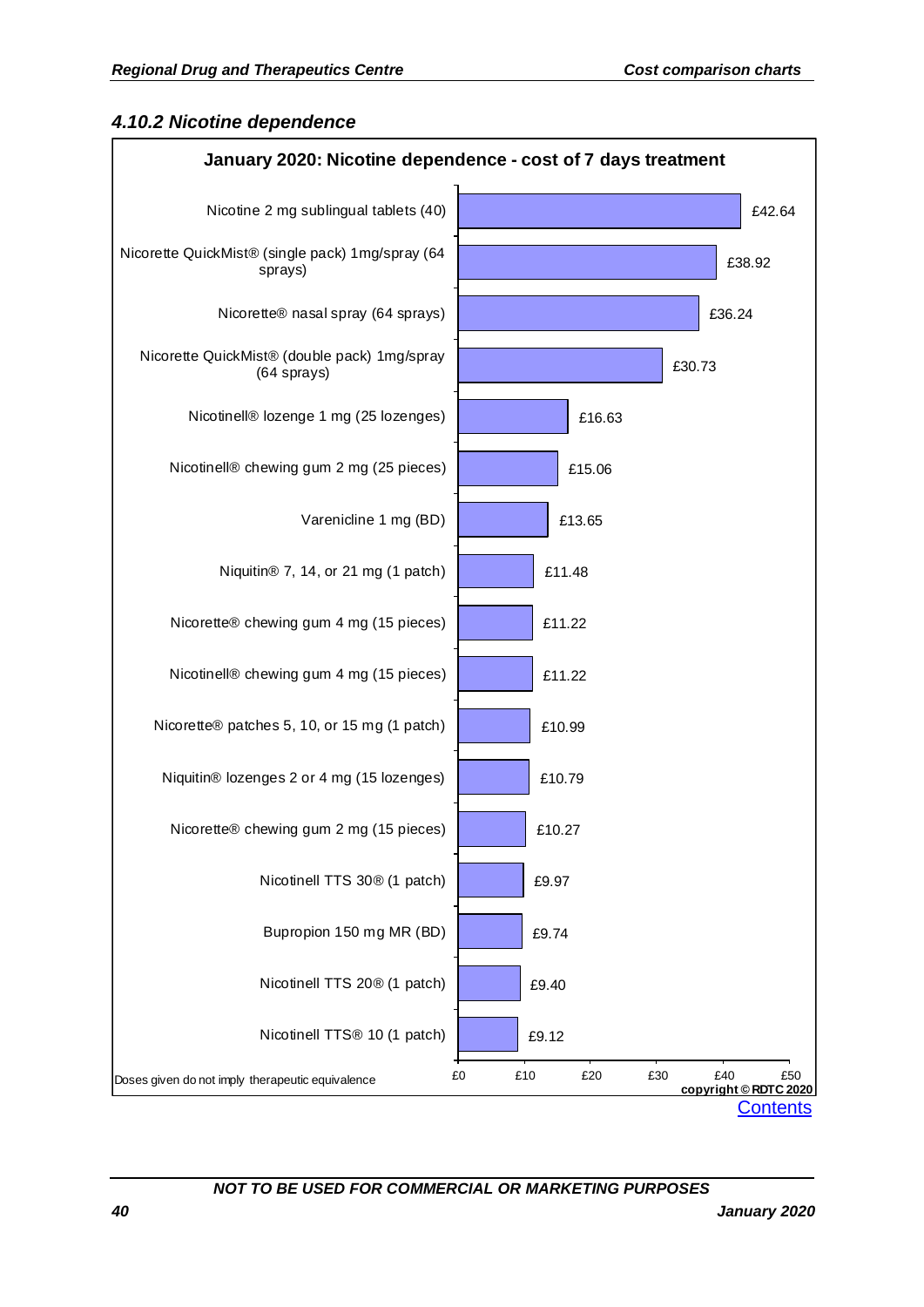#### *4.11 Drugs for dementia*

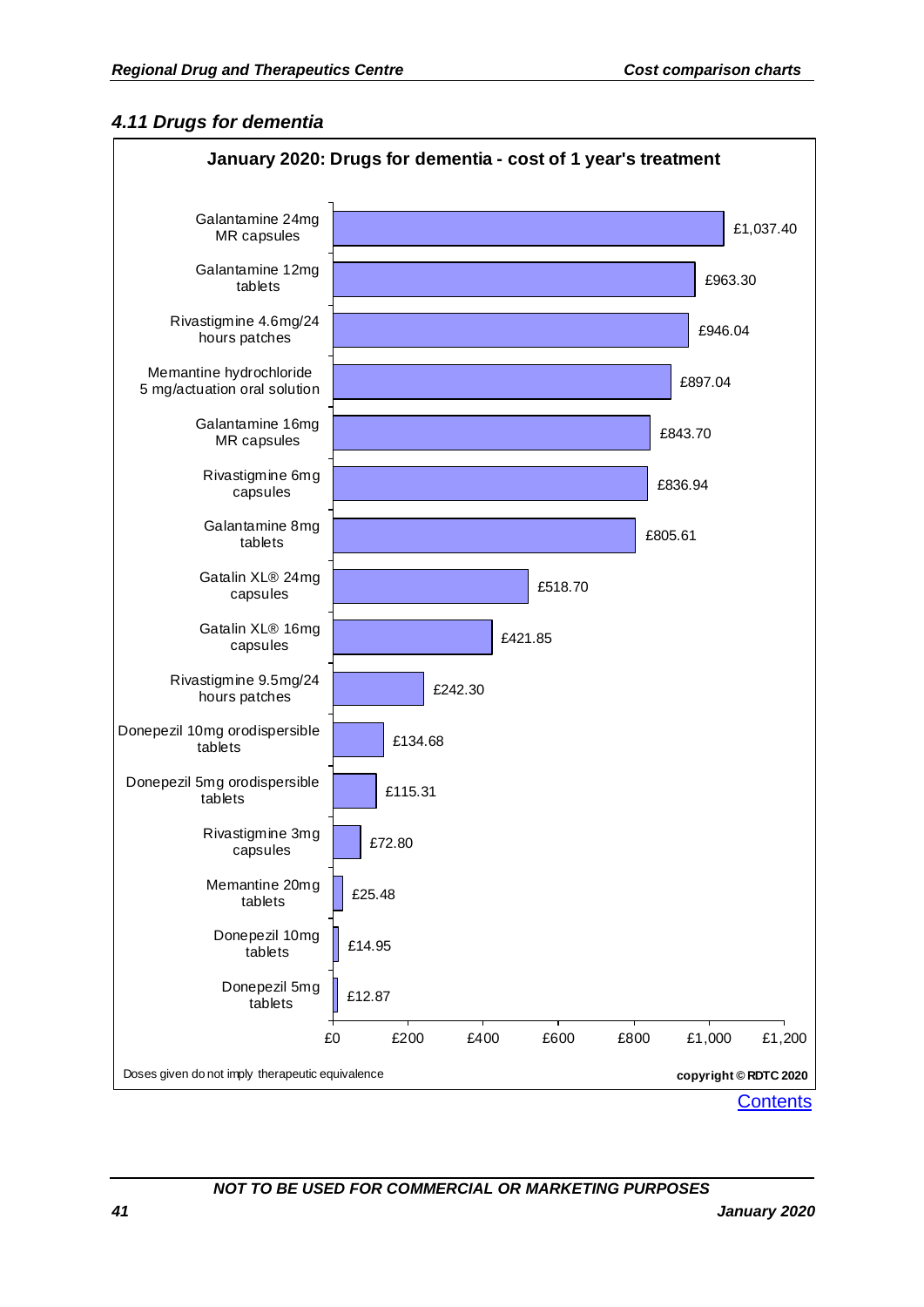

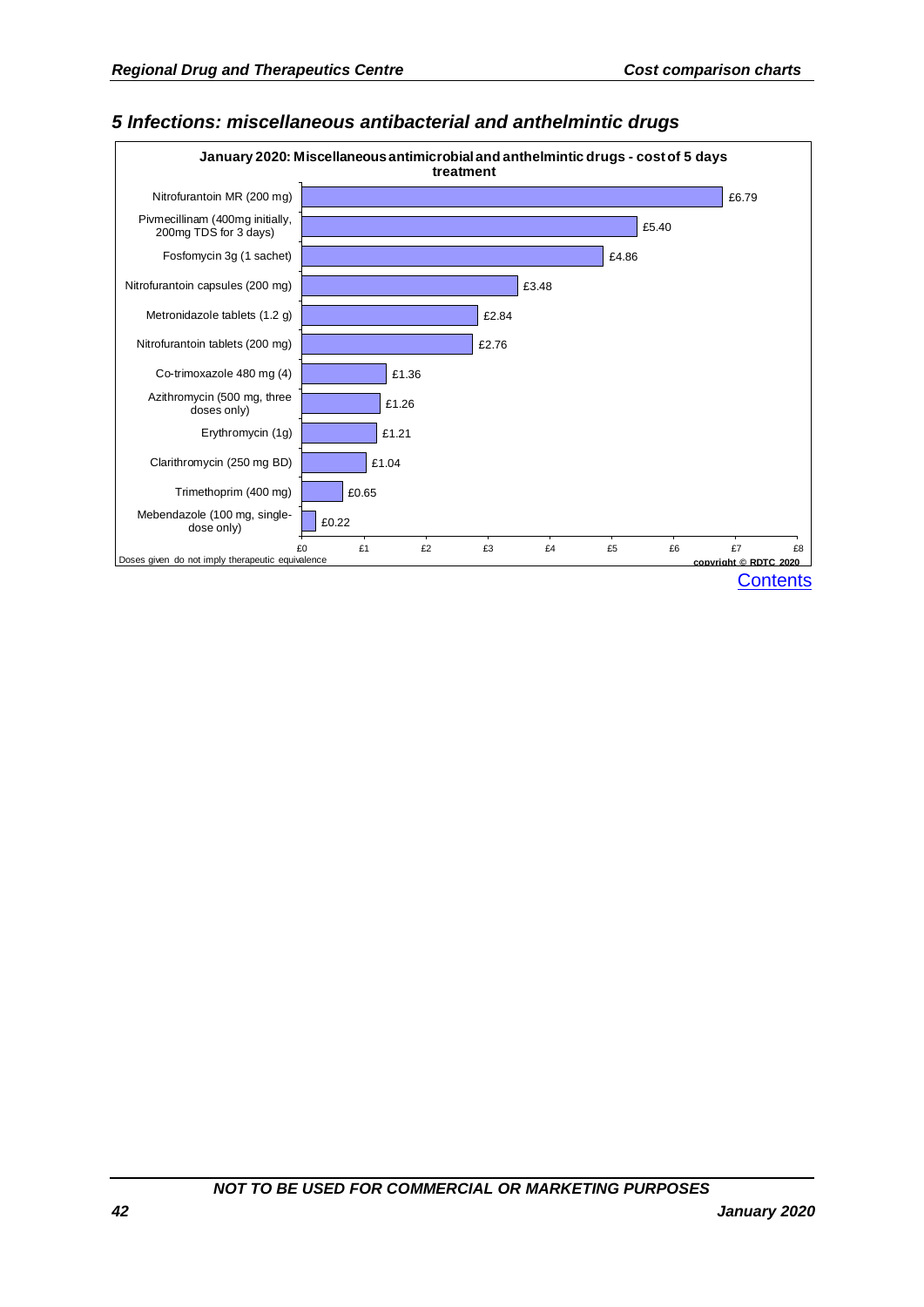#### *5.1 Antibiotics: solid and liquid formulations*



**[Contents](#page-2-0)**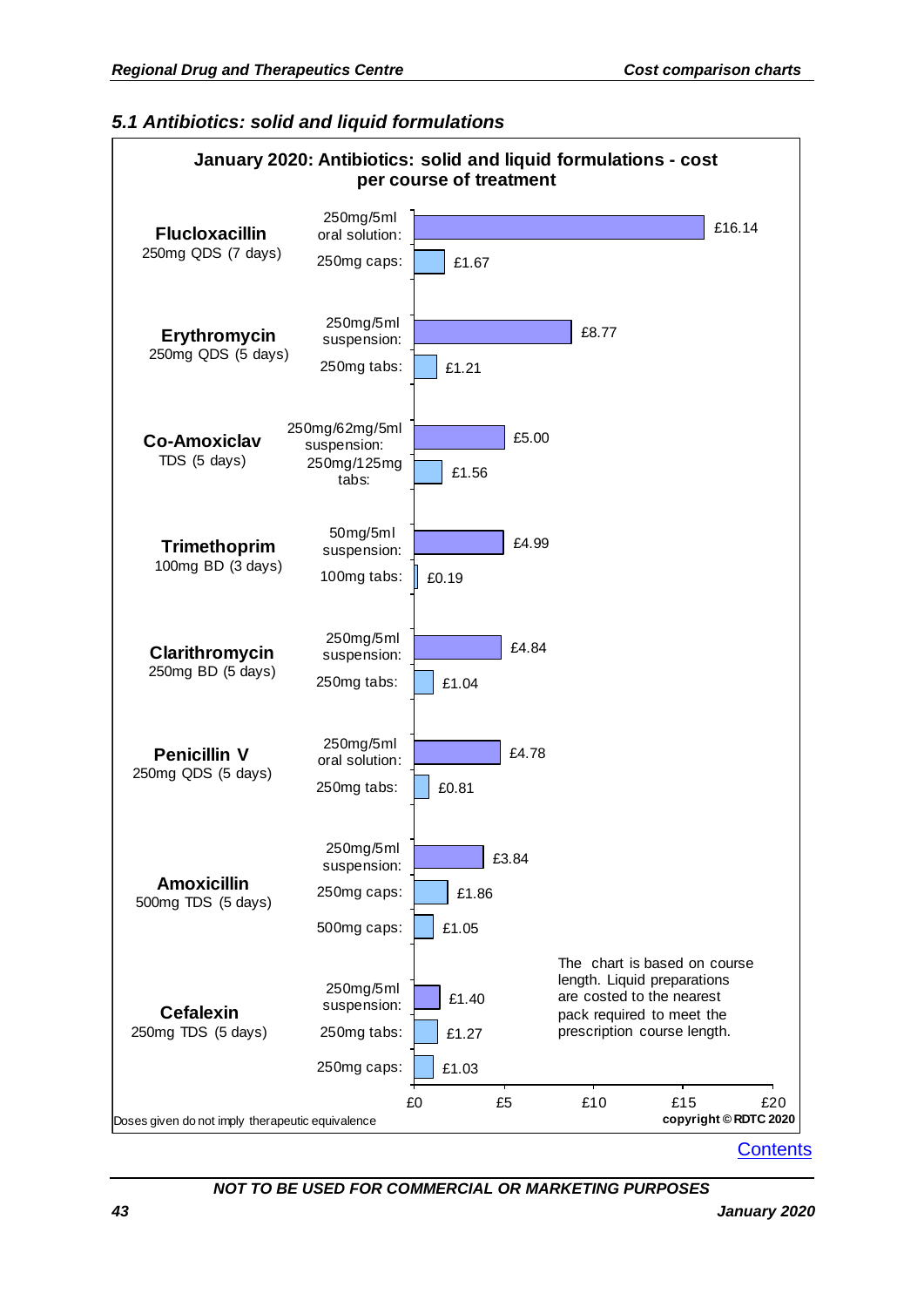## *5.1.1 Penicillins*



# *5.1.2 Cephalosporins*

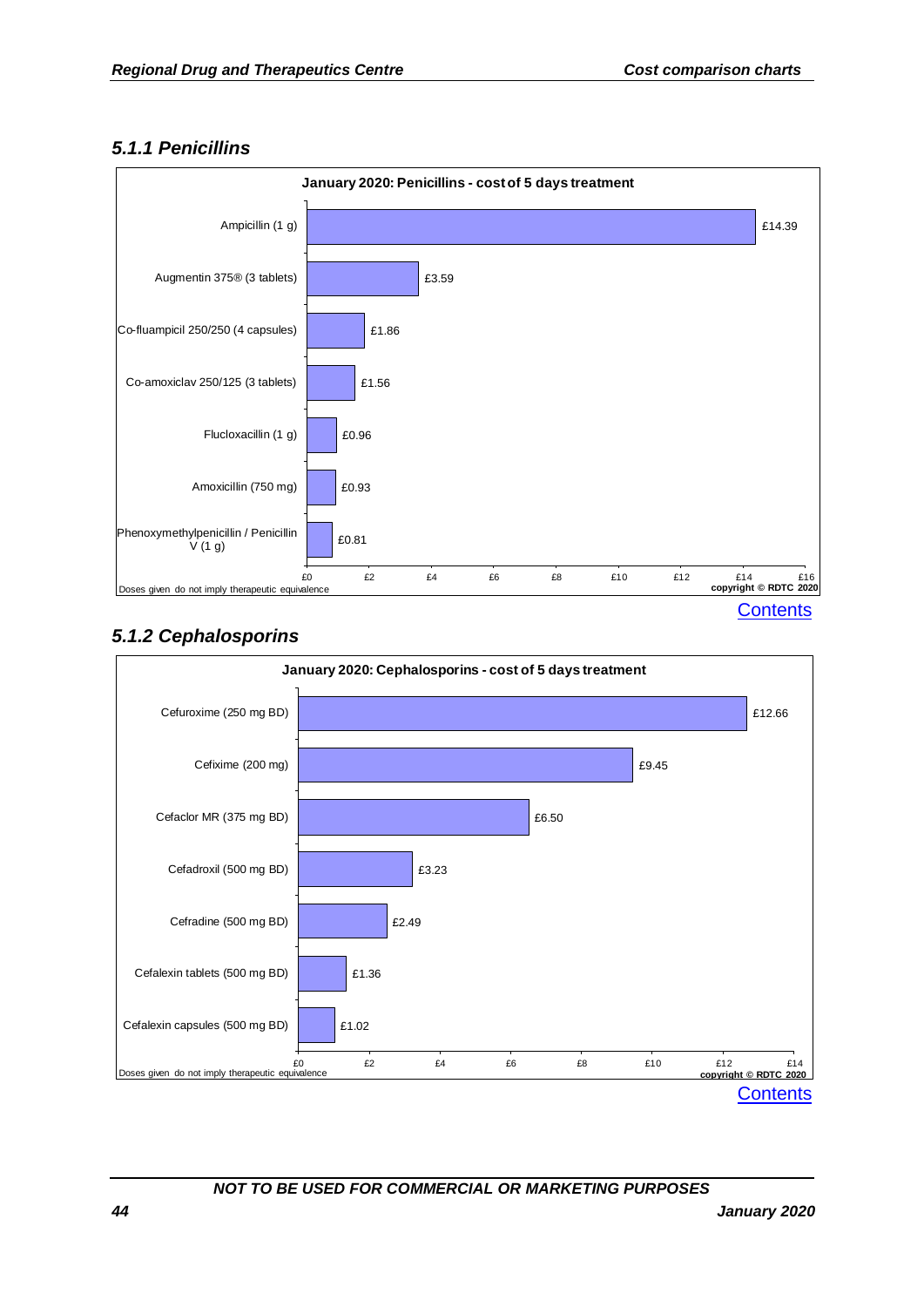#### *5.1.3 Tetracyclines*



**[Contents](#page-2-0)** 

# *5.1.12 Quinolones*

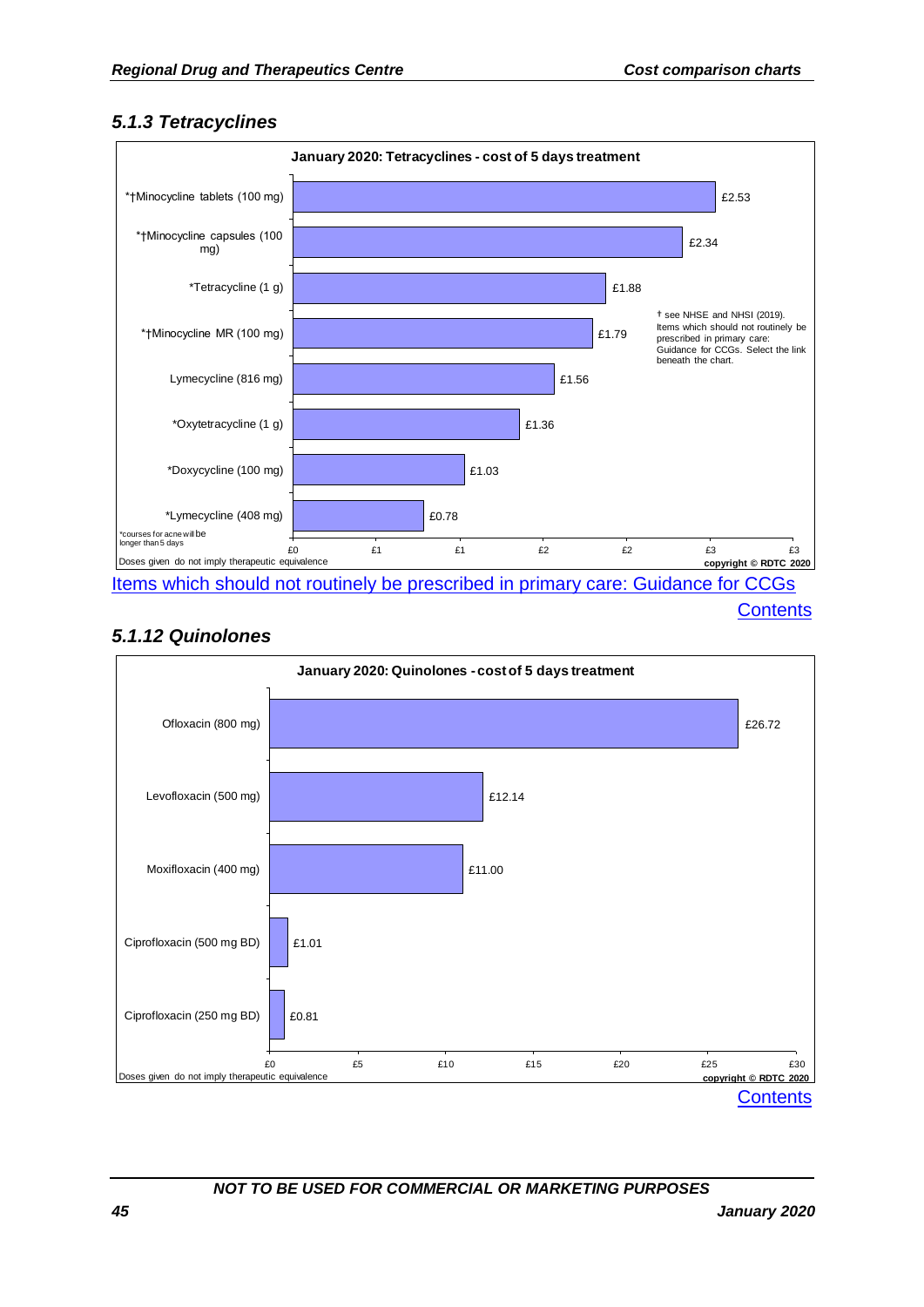

## *5.2 Antifungal drugs: miscellaneous, including topical and gynaecological*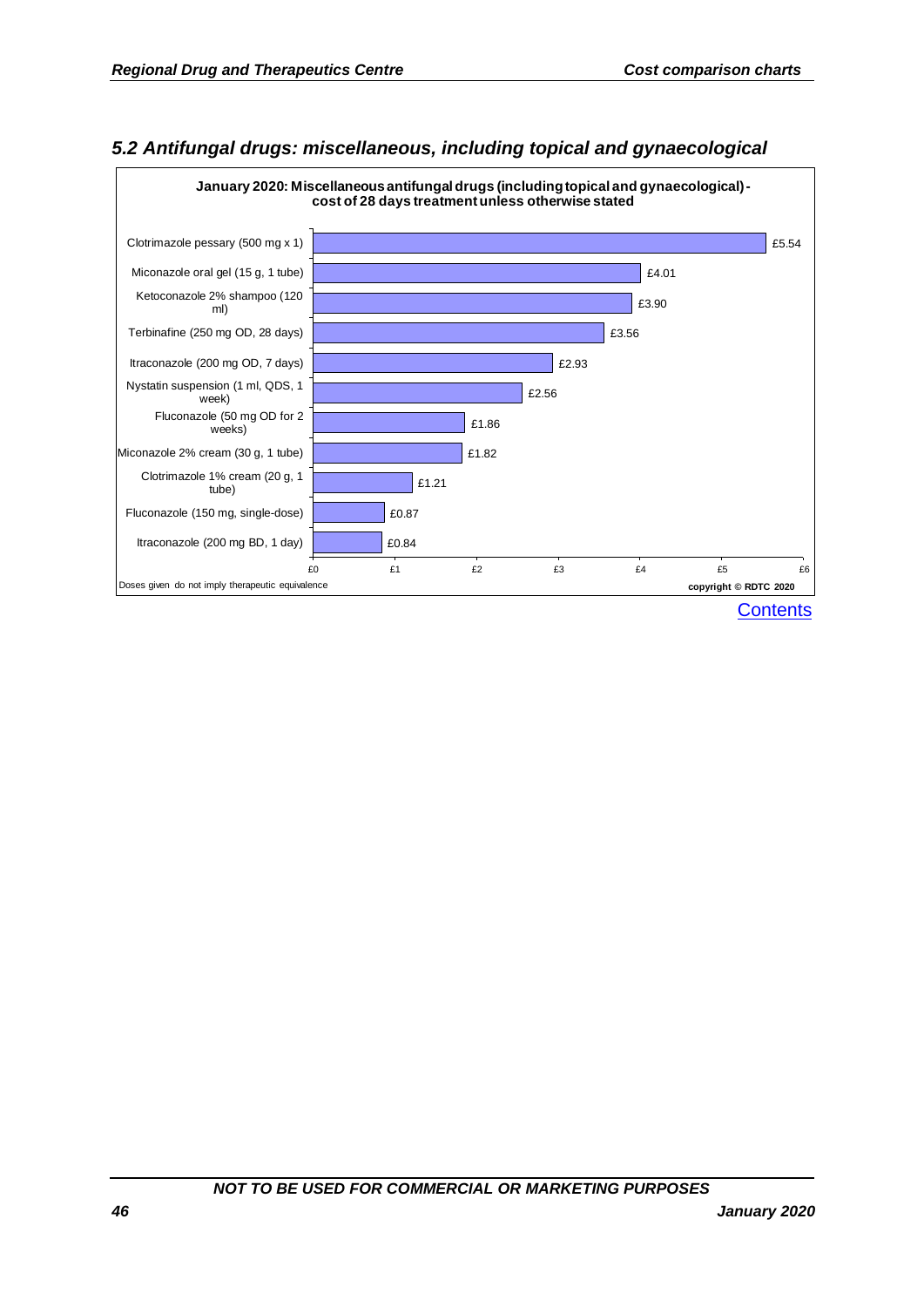# *6.1.1 Insulin: prefilled (PF) pens and cartridges*



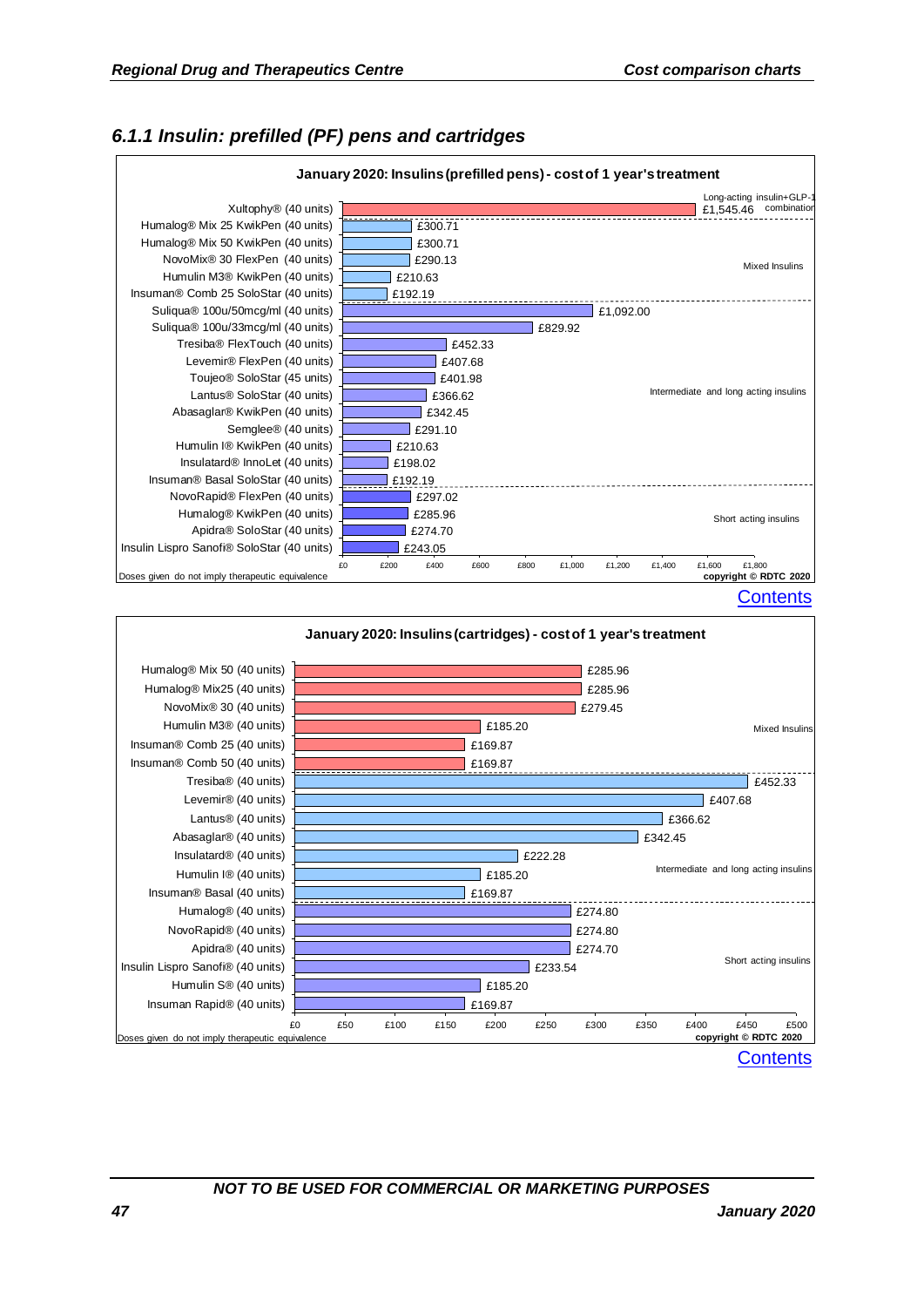#### *Hypodermic equipment: (i) needles for PF and reusable insulin pens (4mm to 6 mm)<sup>4</sup>*



[Items which should not routinely be prescribed in primary care: Guidance for CCGs](https://www.england.nhs.uk/wp-content/uploads/2019/08/items-which-should-not-routinely-be-prescribed-in-primary-care-v2.1.pdf) [Contents](#page-2-0)

<sup>4</sup> NHS BSA Drug tariff, Part IXA: Appliances

#### *NOT TO BE USED FOR COMMERCIAL OR MARKETING PURPOSES*

1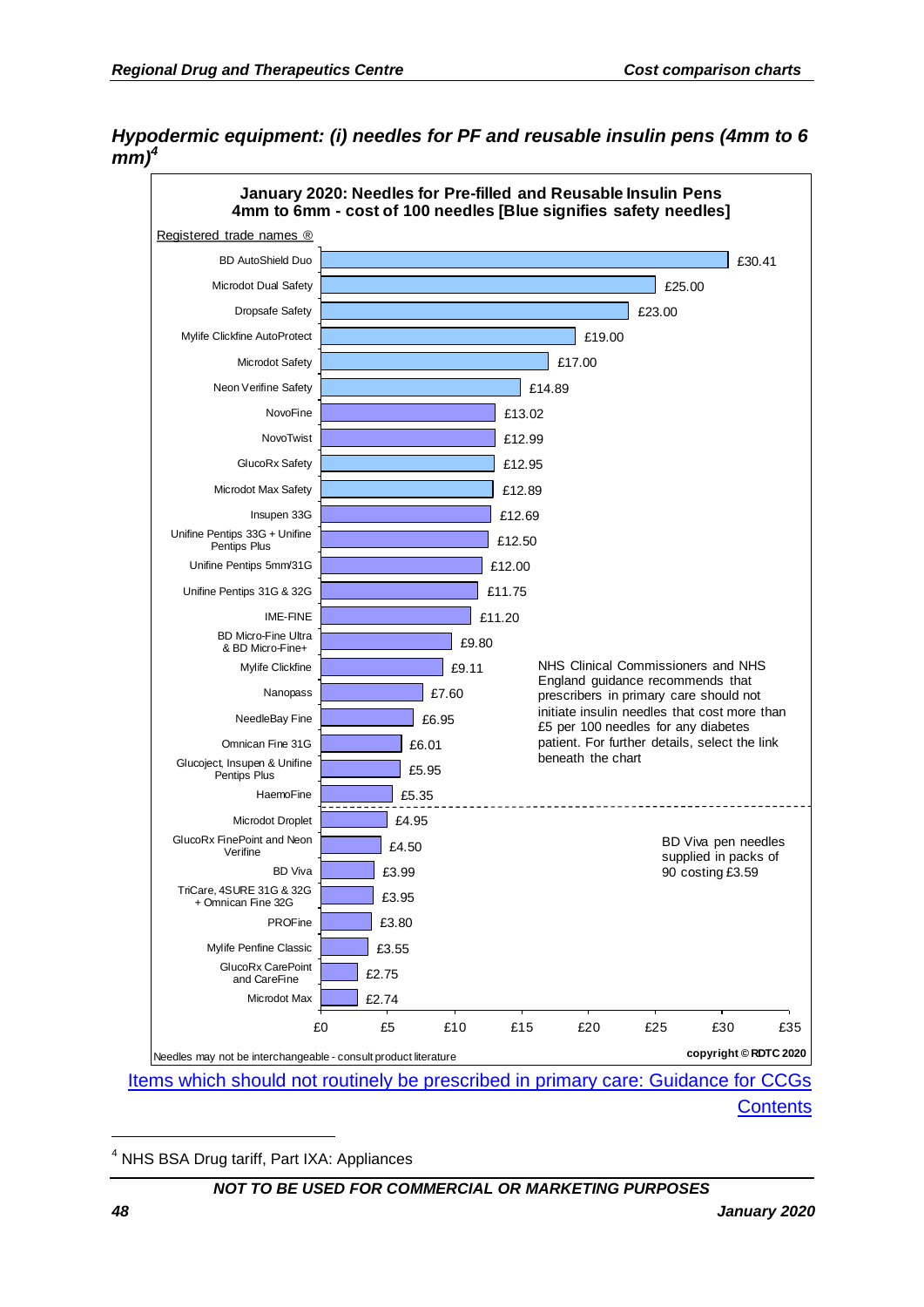

*Hypodermic equipment: (ii) needles for PF and reusable insulin pens (8 mm)<sup>4</sup>*

**[Contents](#page-2-0)** 

<sup>4</sup> NHS BSA Drug tariff, Part IXA: Appliances

#### *NOT TO BE USED FOR COMMERCIAL OR MARKETING PURPOSES*

1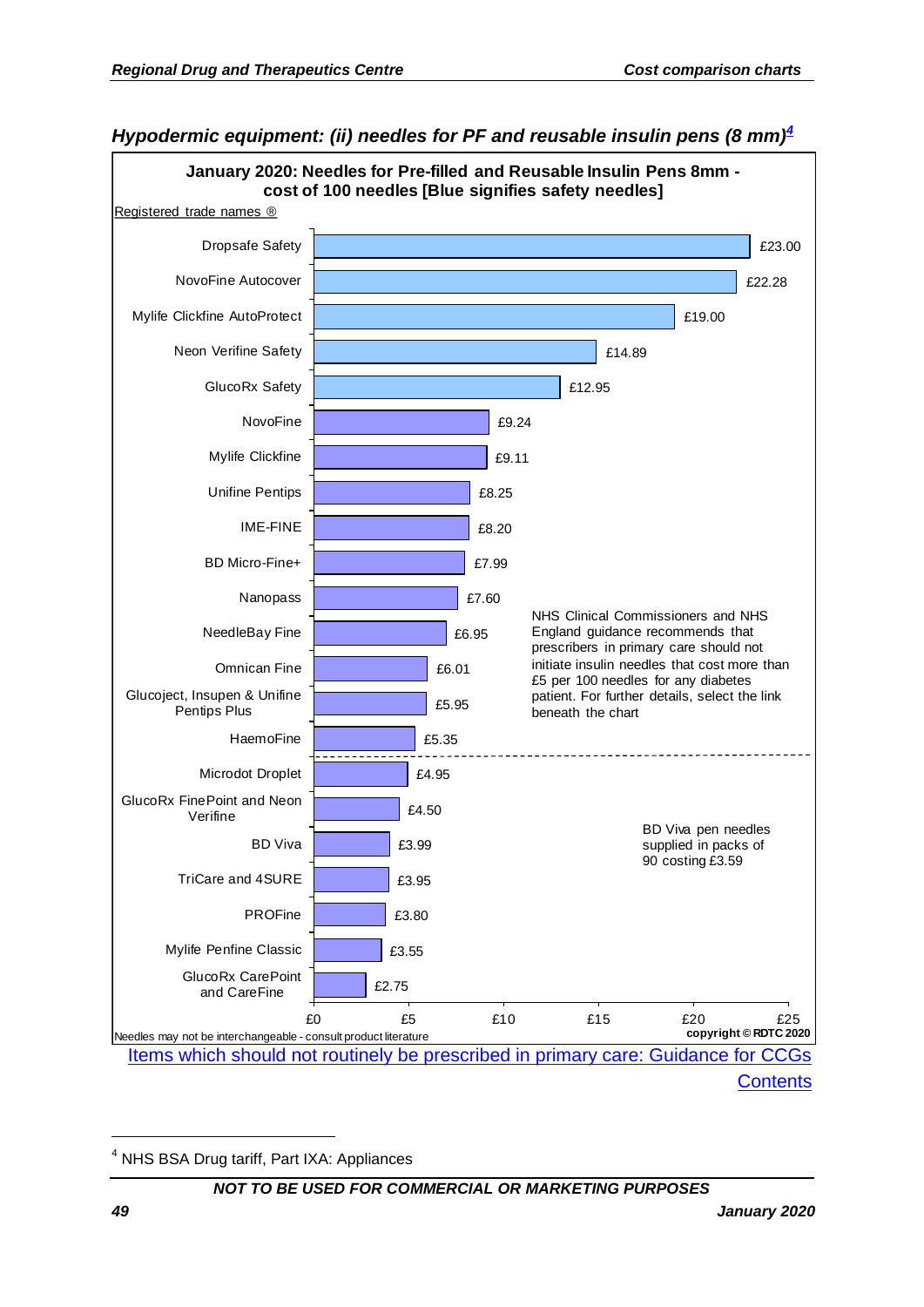## *Hypodermic equipment: (iii) lancets<sup>4</sup>*



<sup>4</sup> NHS BSA Drug tariff, Part IXA: Appliances

*NOT TO BE USED FOR COMMERCIAL OR MARKETING PURPOSES*

1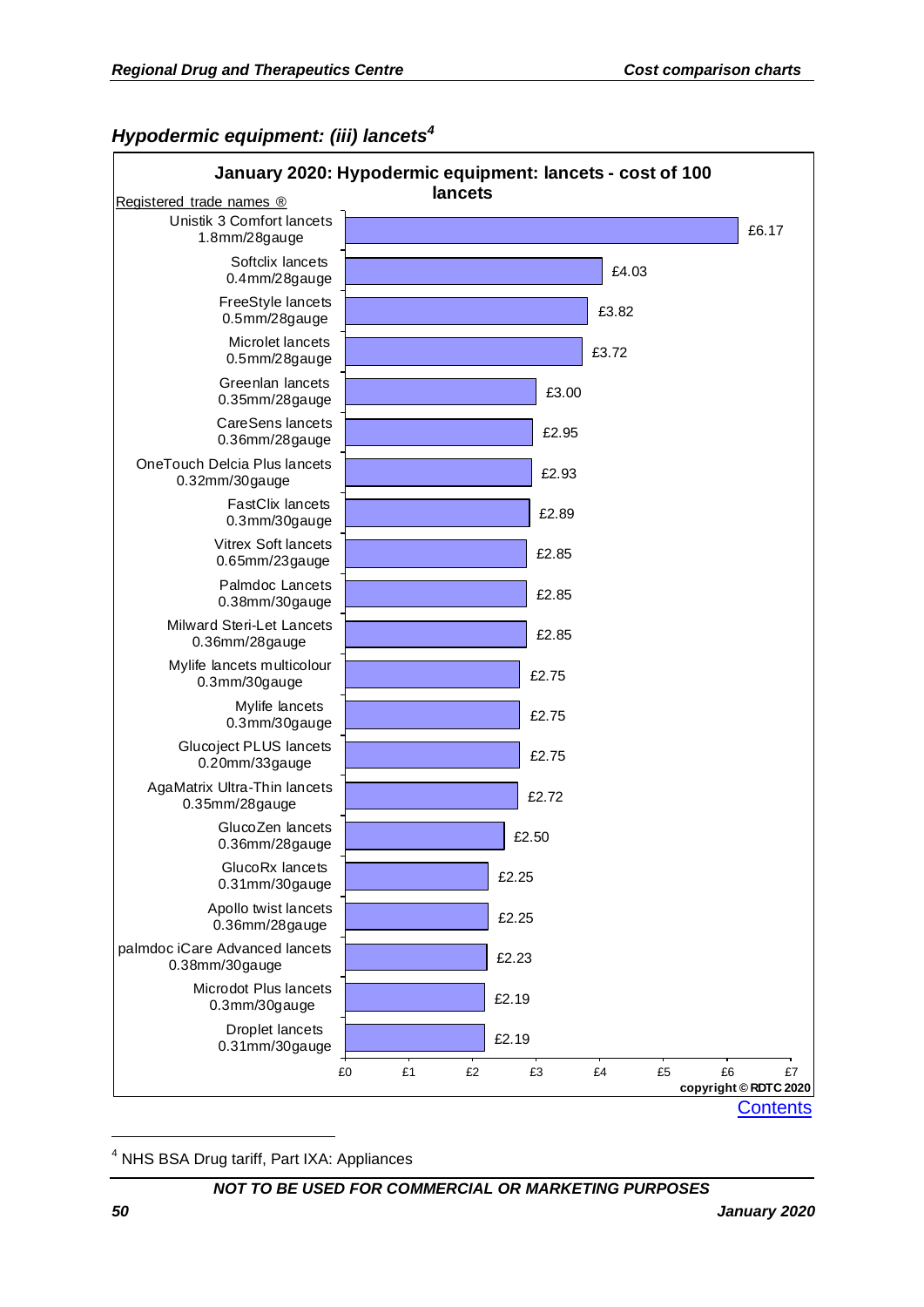

## *6.1.6 Blood glucose monitoring: (i) test strips (50) greater than £10*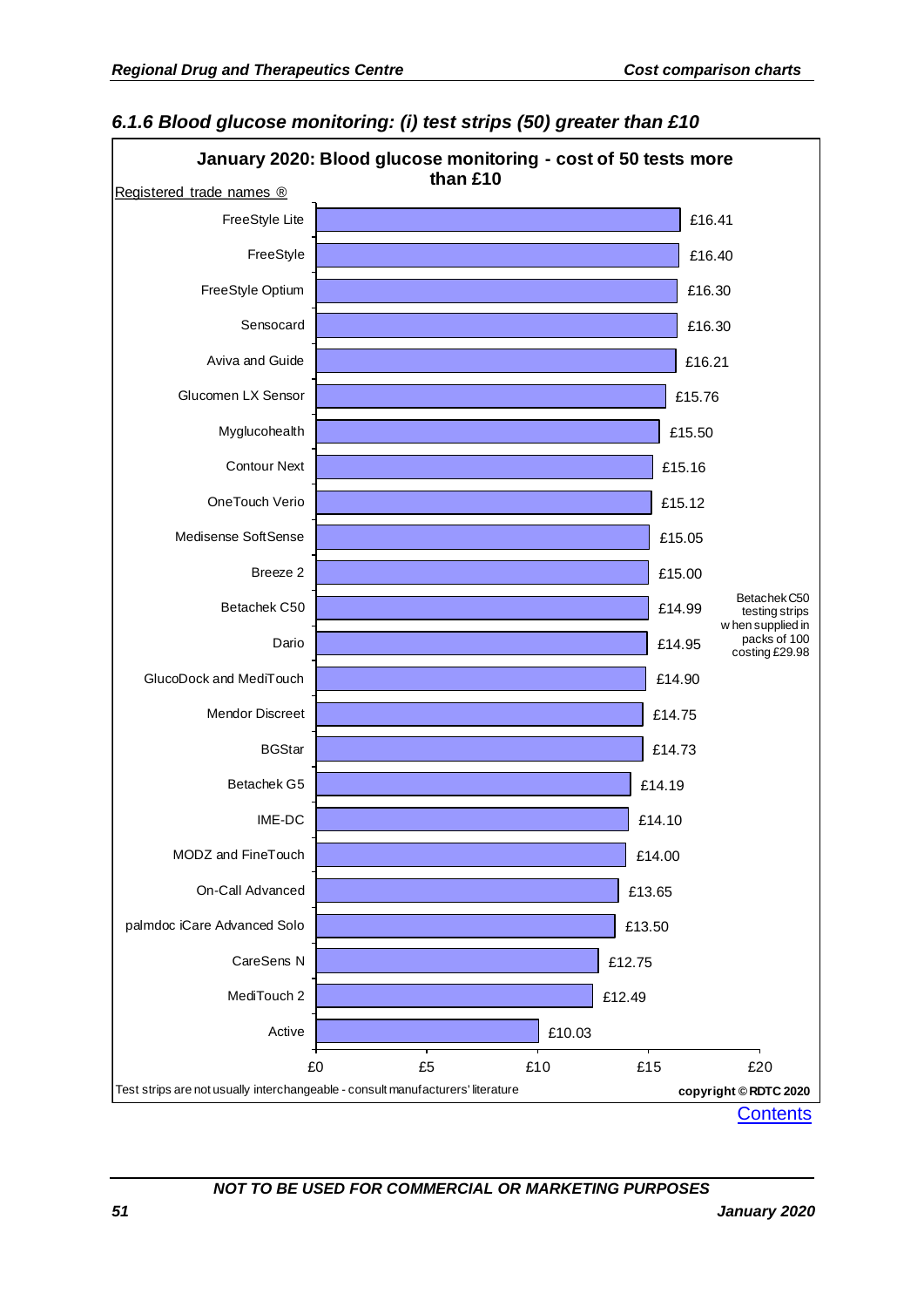

#### *6.1.6 Blood glucose monitoring: (ii) test strips (50) less than £10*

**[Contents](#page-2-0)**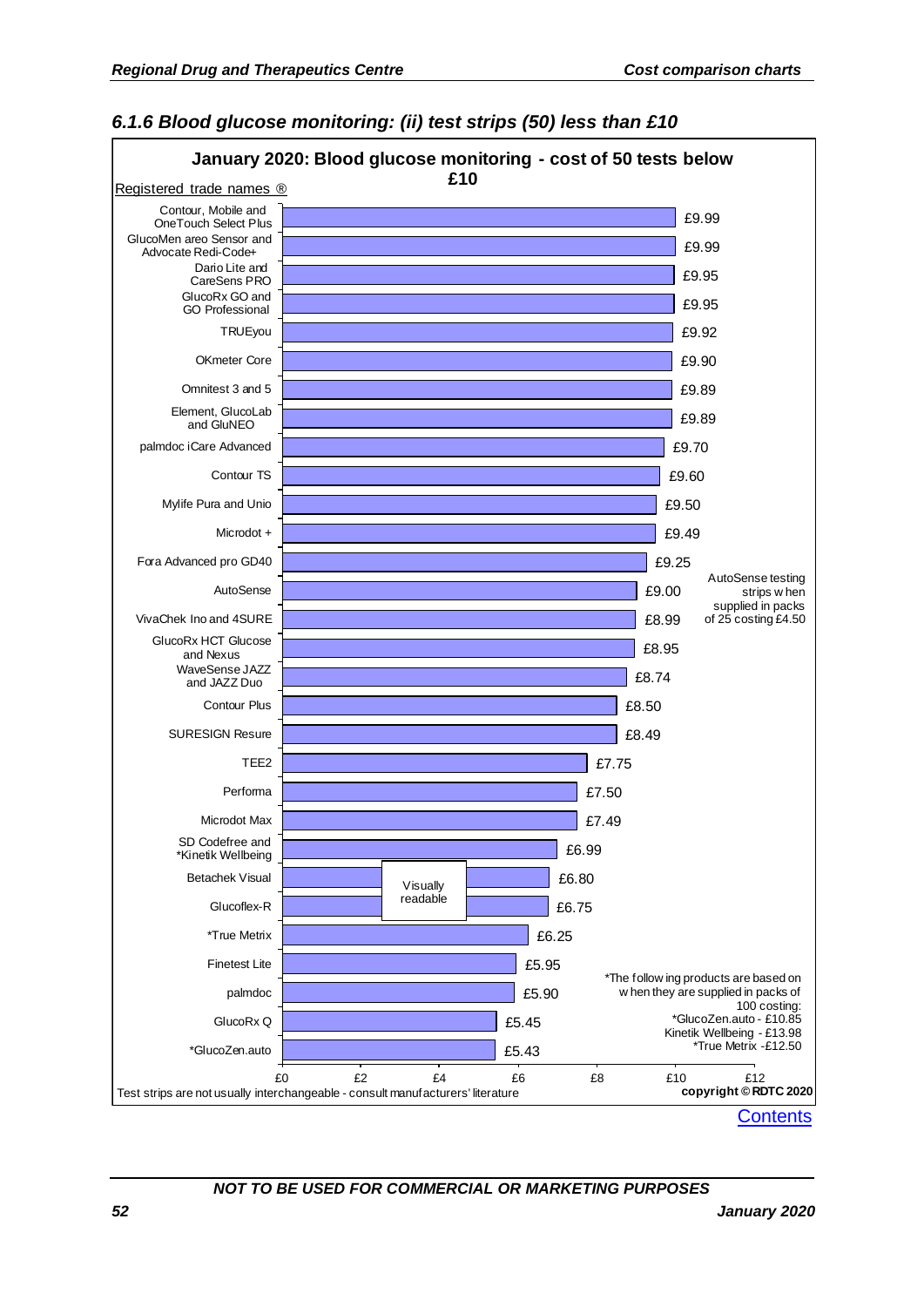#### *6.1.2 Antidiabetic drugs (i)*

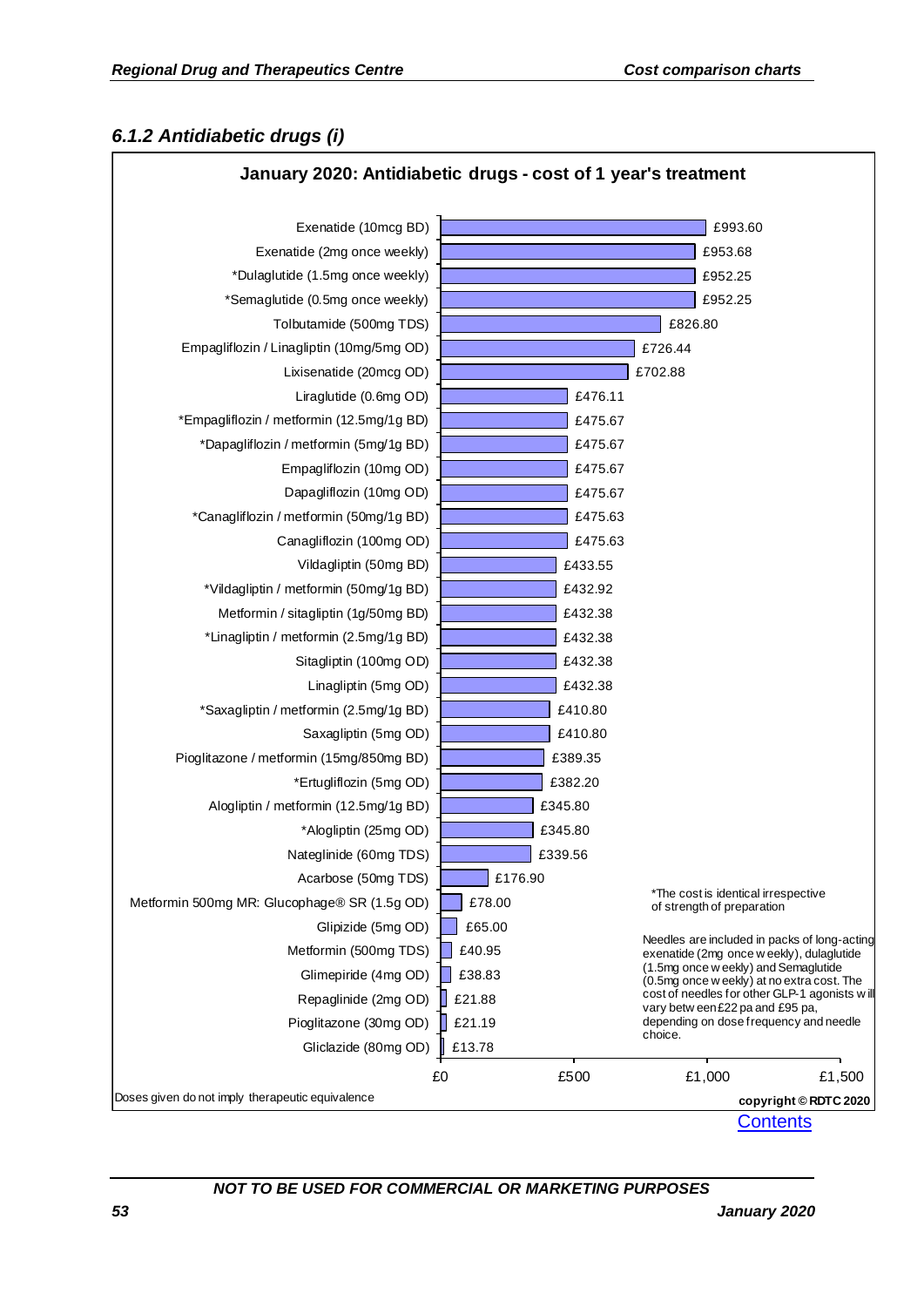

## *6.1.2 Antidiabetic drugs: (ii) new agents*

**[Contents](#page-2-0)**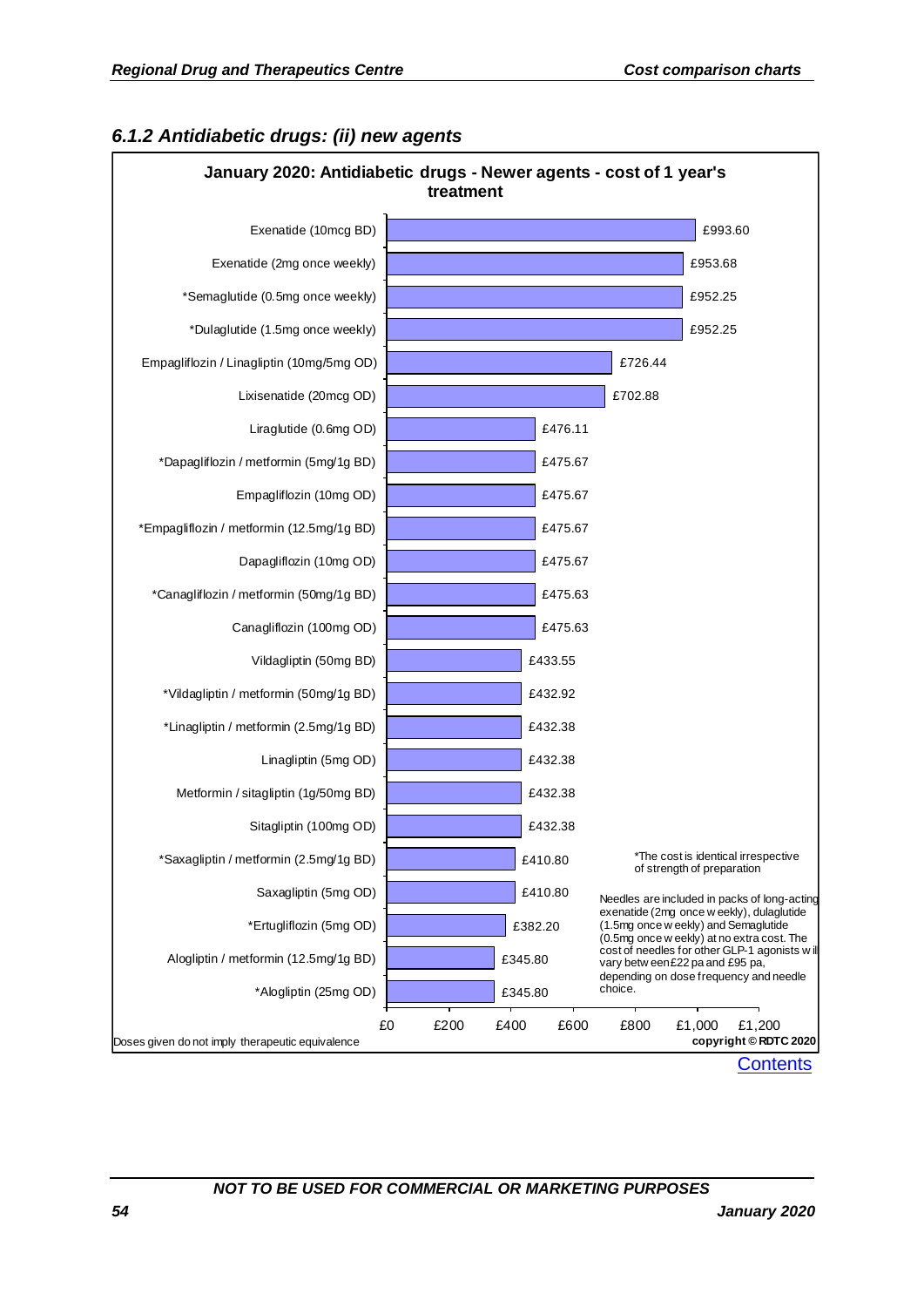## *6.4.1 Female sex hormones and their modulators: (i) combination HRT preparations*

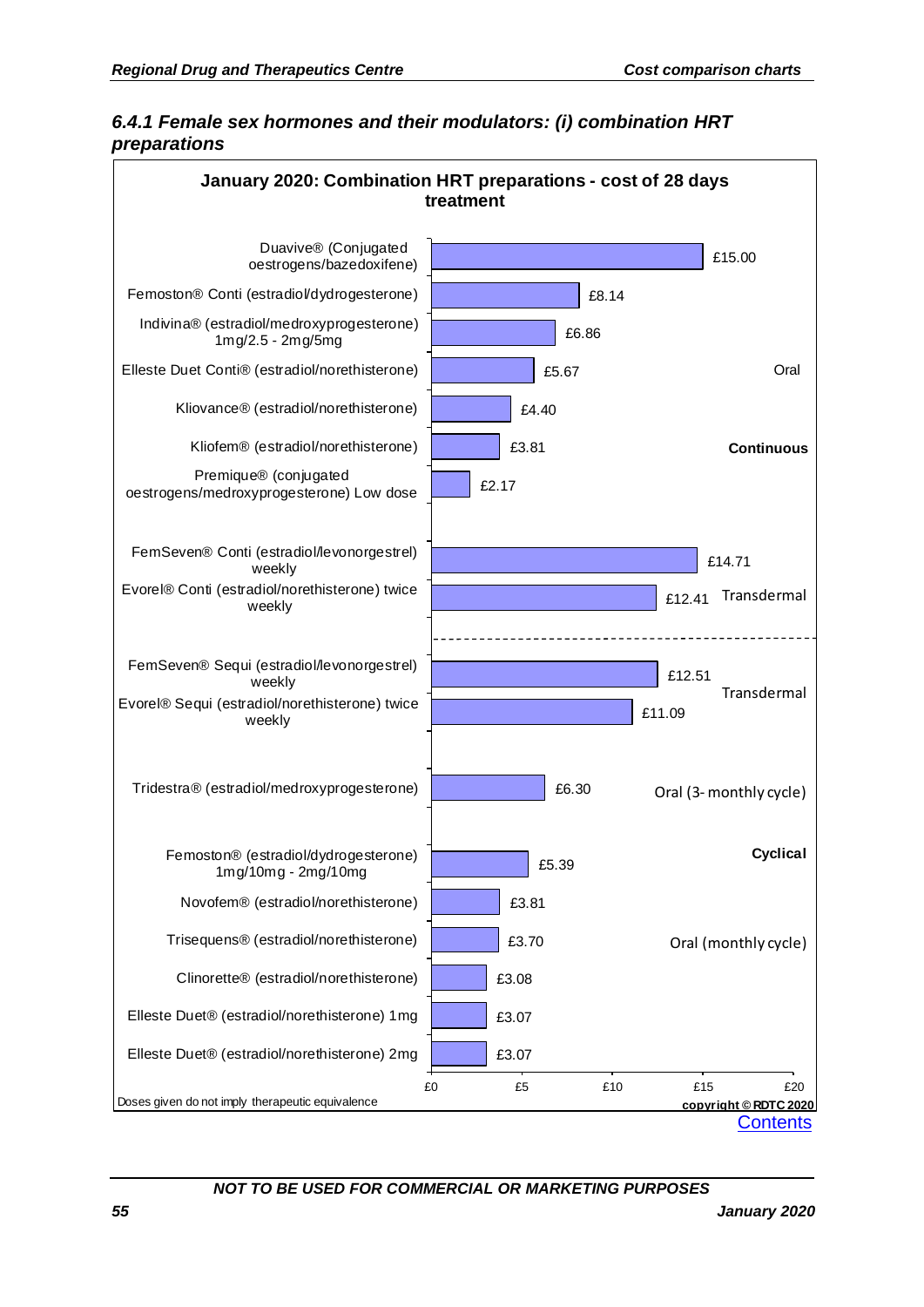

*6.4.1 Female sex hormones and their modulators: (ii) oestrogen only HRT patches*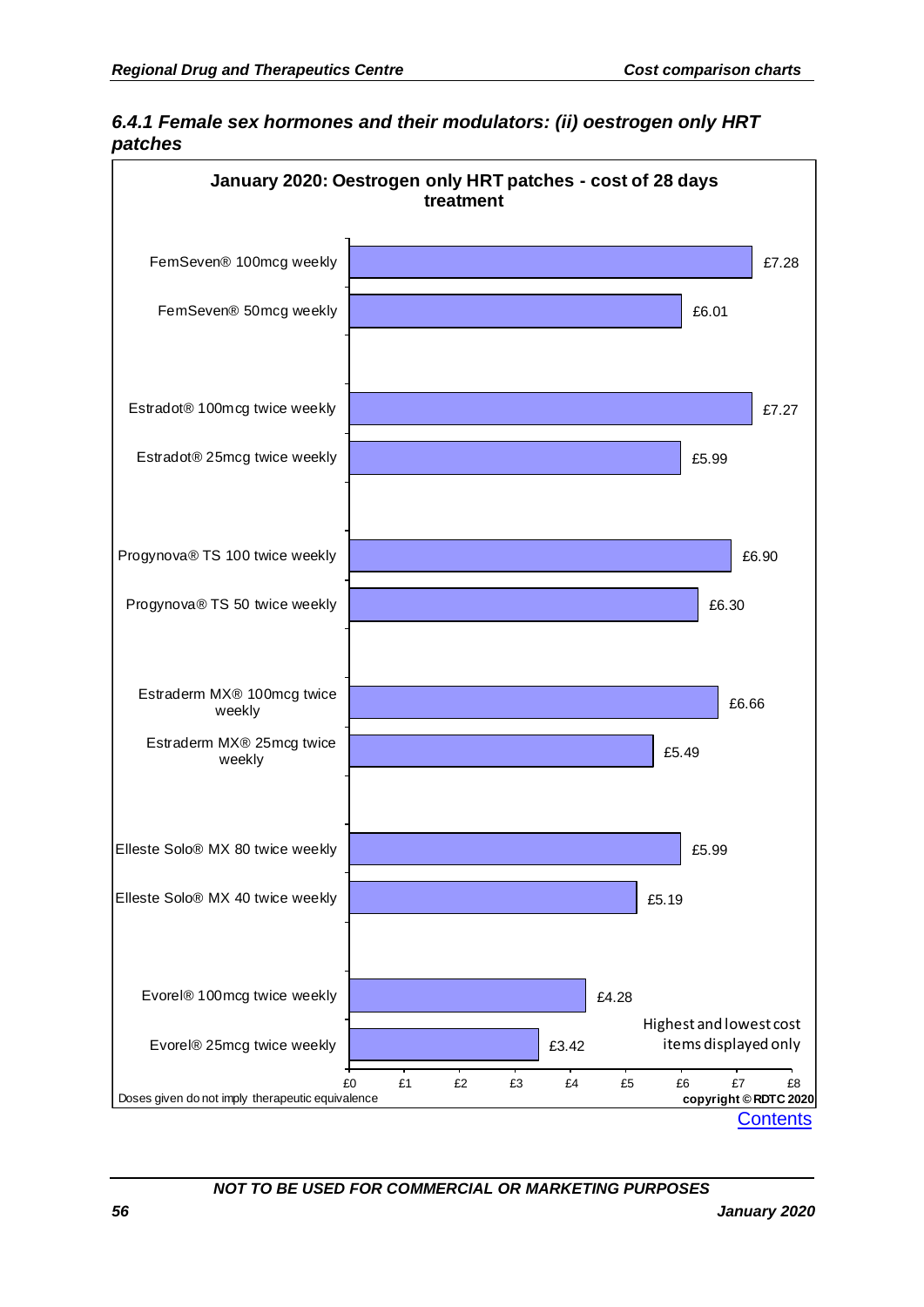#### *6.4.1 Female sex hormones and their modulators: (iii) oestrogen only HRT preparations except patches*

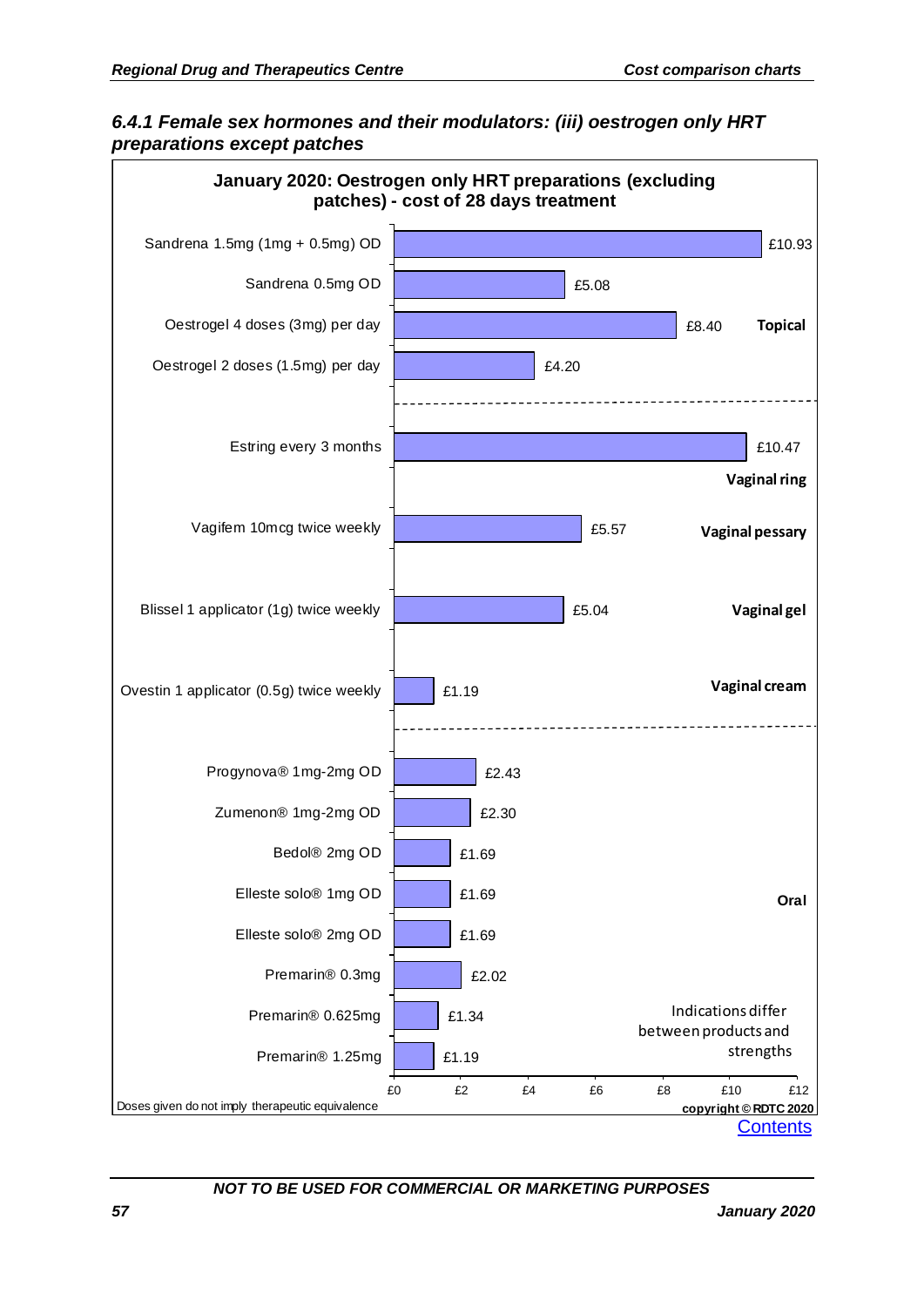#### *6.6.2 Bisphosphonates and other drugs affecting bone metabolism*

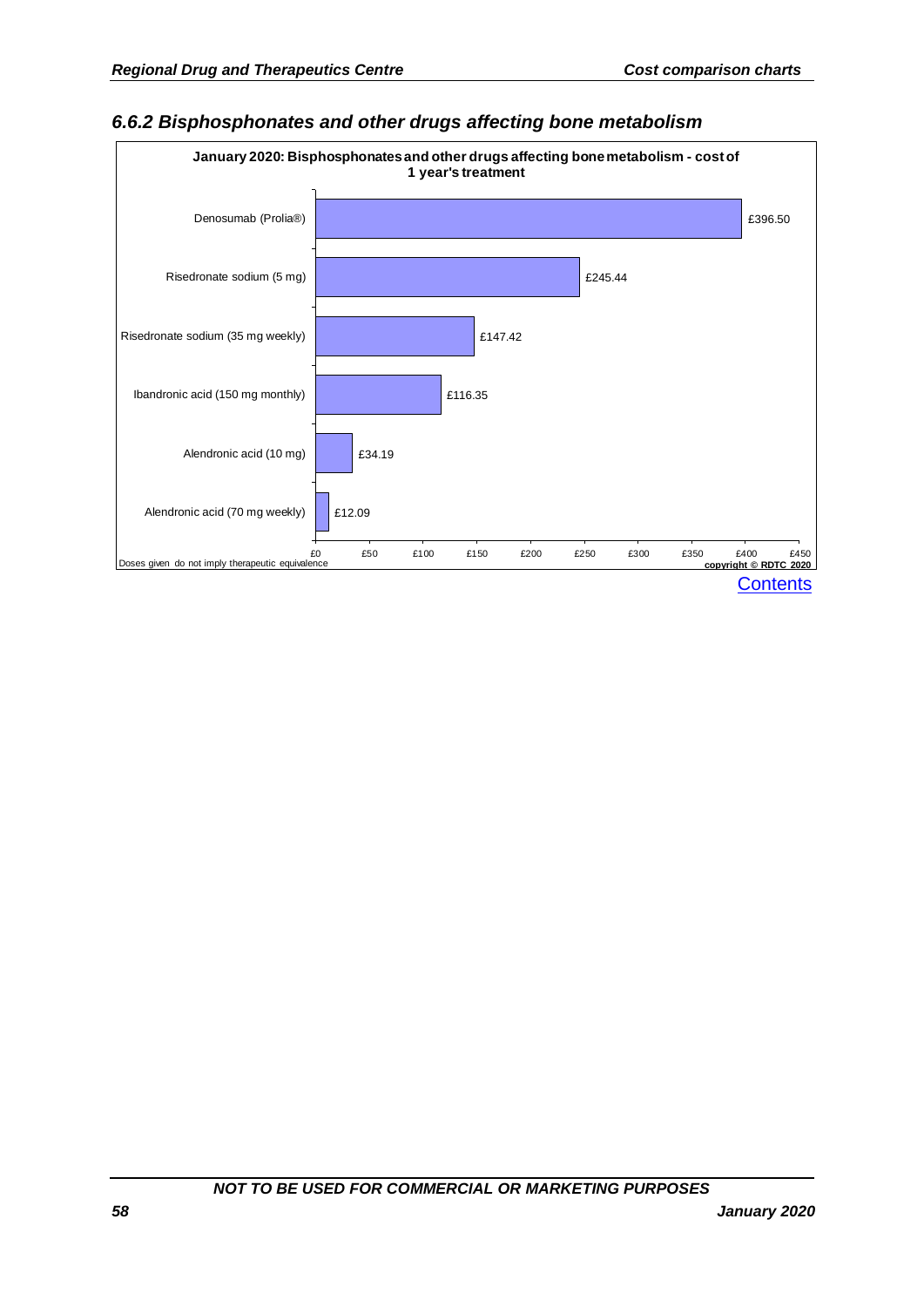

#### *7.3.1 Combined hormonal contraceptives*

For a more detailed comparison of contraceptives, access the excel version of the cost comparison charts via the RDTC website (link available via the title page). This is available to stakeholders only under password protection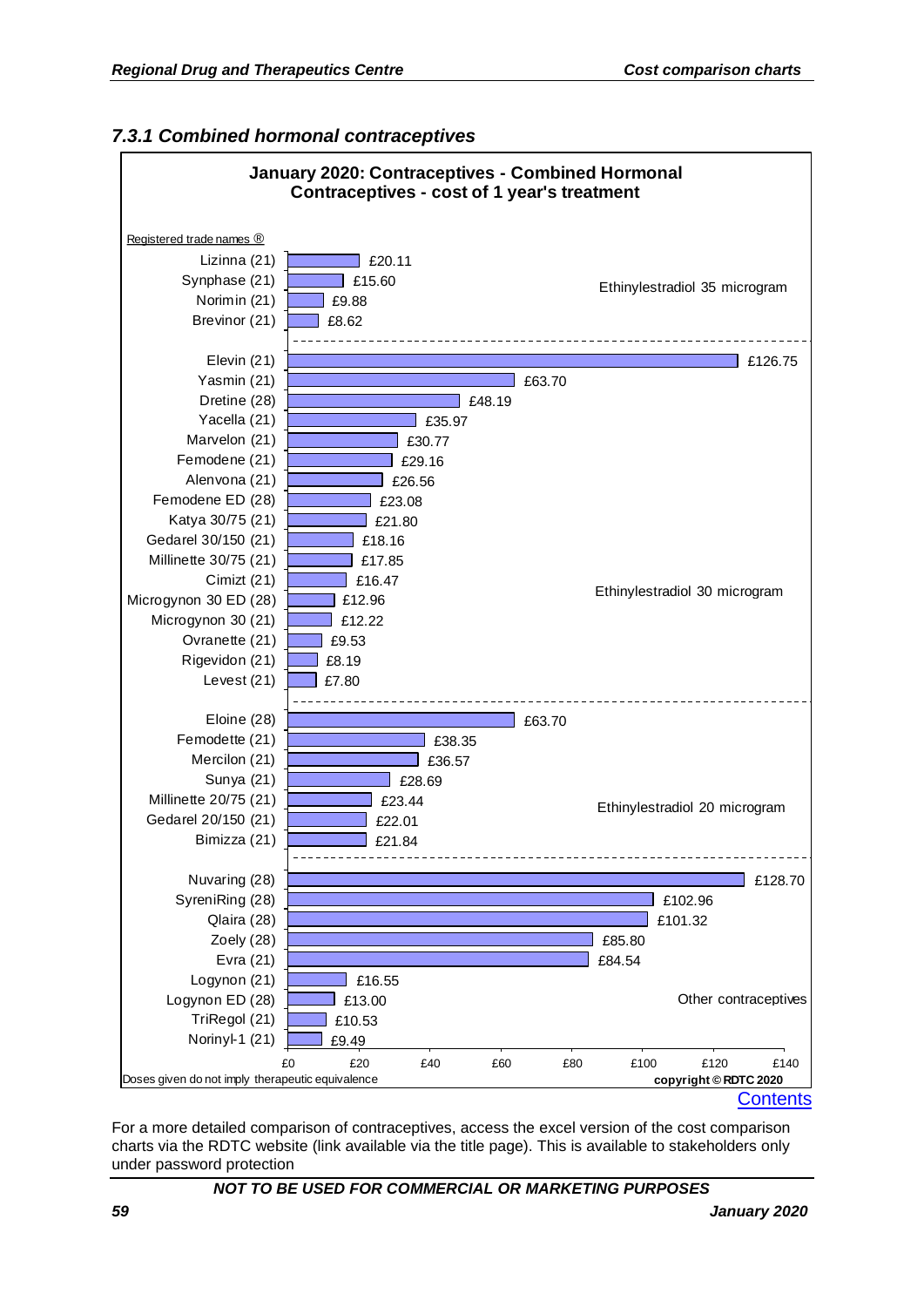

#### *7.3.2 Progestogen-only contraceptives*

For a more detailed comparison of contraceptives, access the excel version of the cost comparison charts via the RDTC website (link available via the title page). This is available to stakeholders only under password protection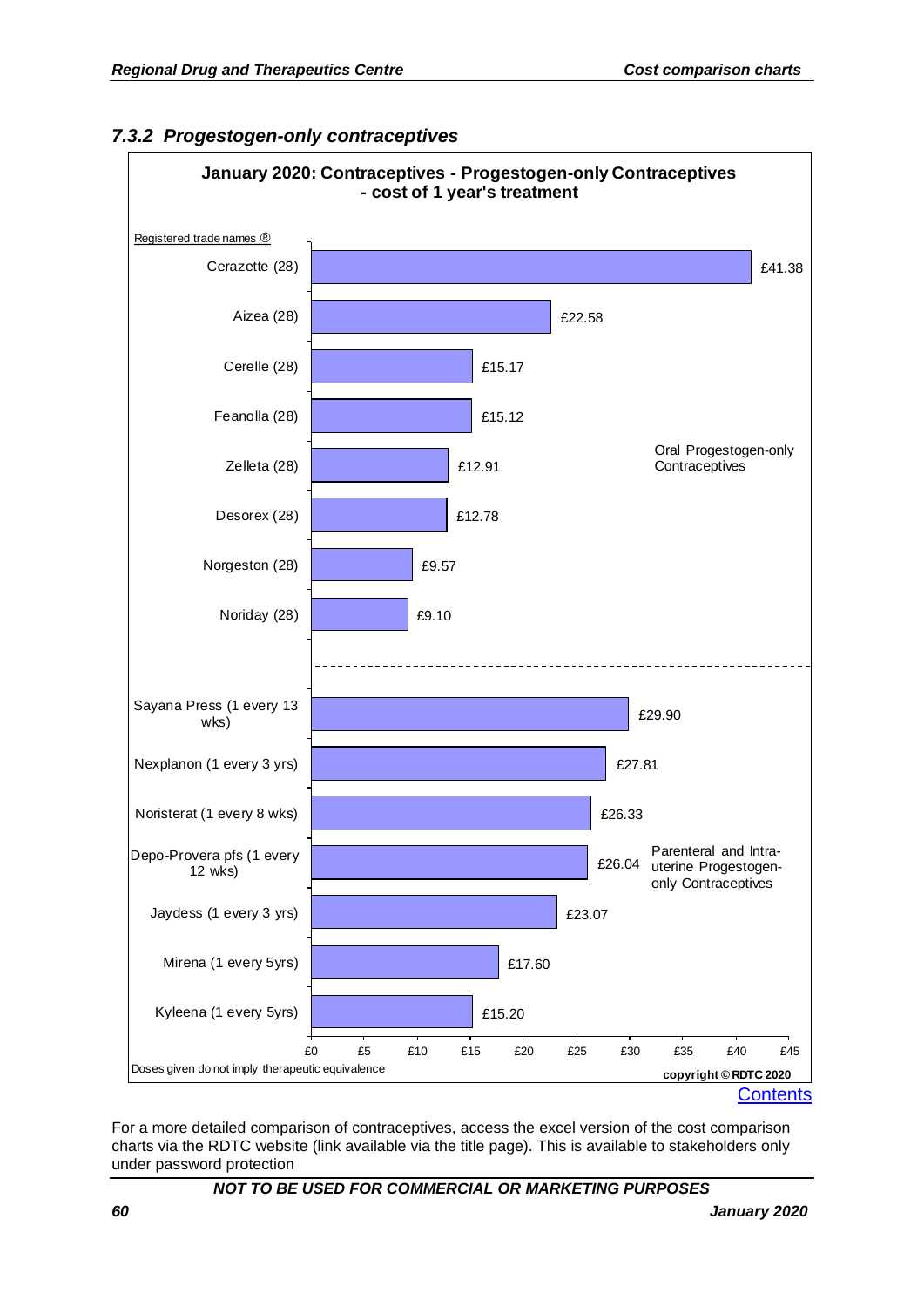## *7.4.1 Drugs for urinary retention*

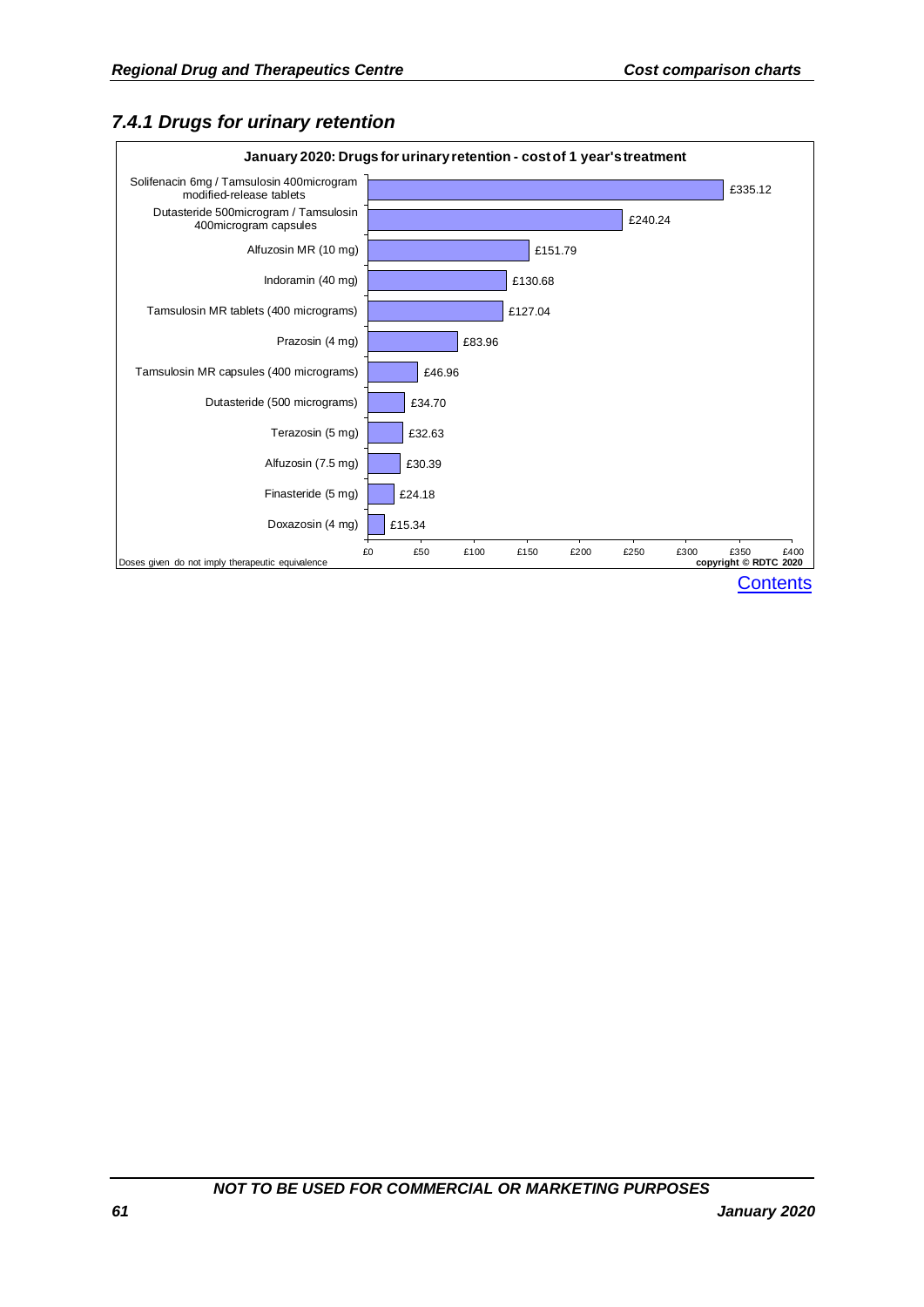

#### *7.4.2 Drugs for urinary frequency, enuresis, and incontinence*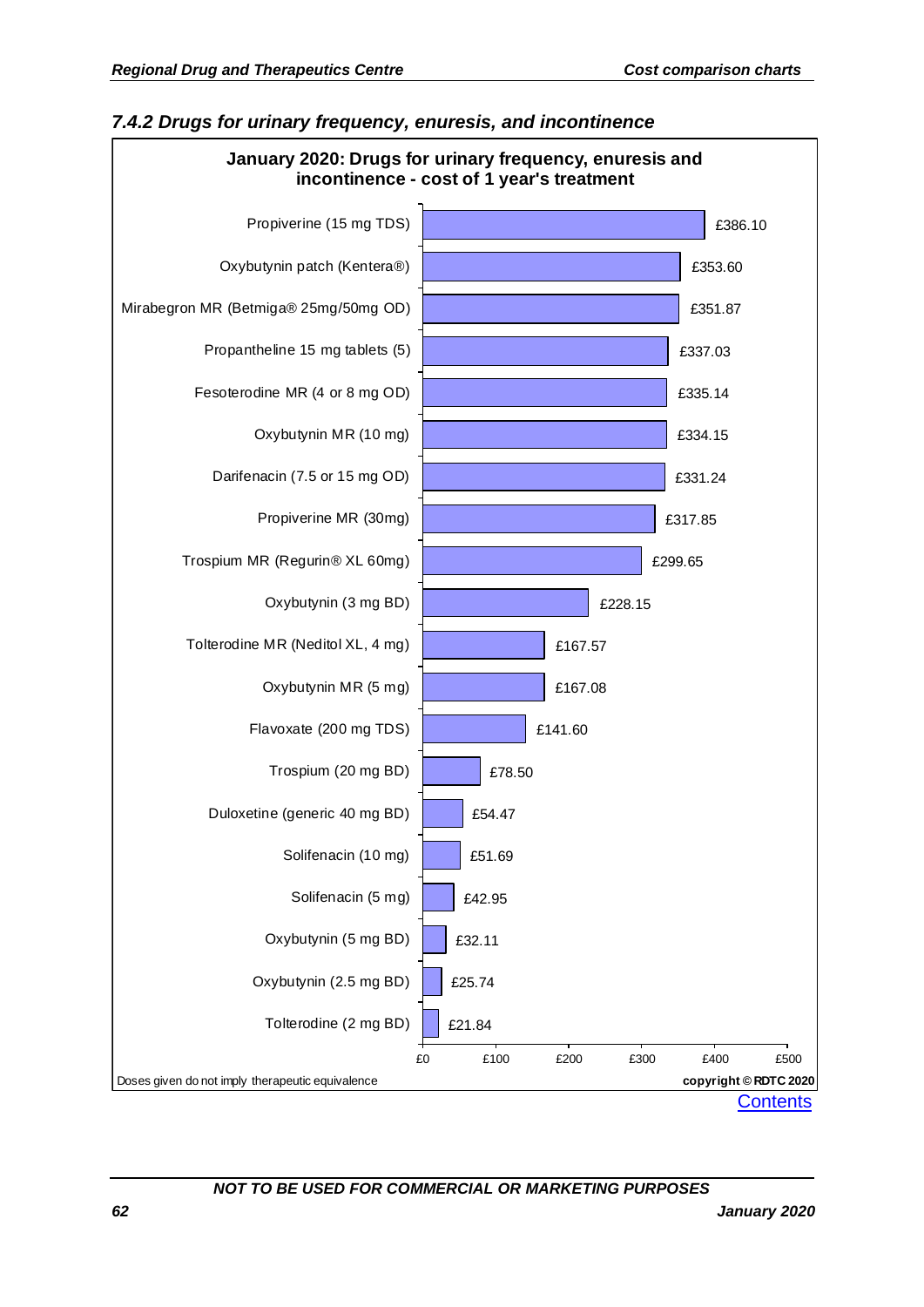

#### *7.4.5 Drugs for erectile dysfunction*

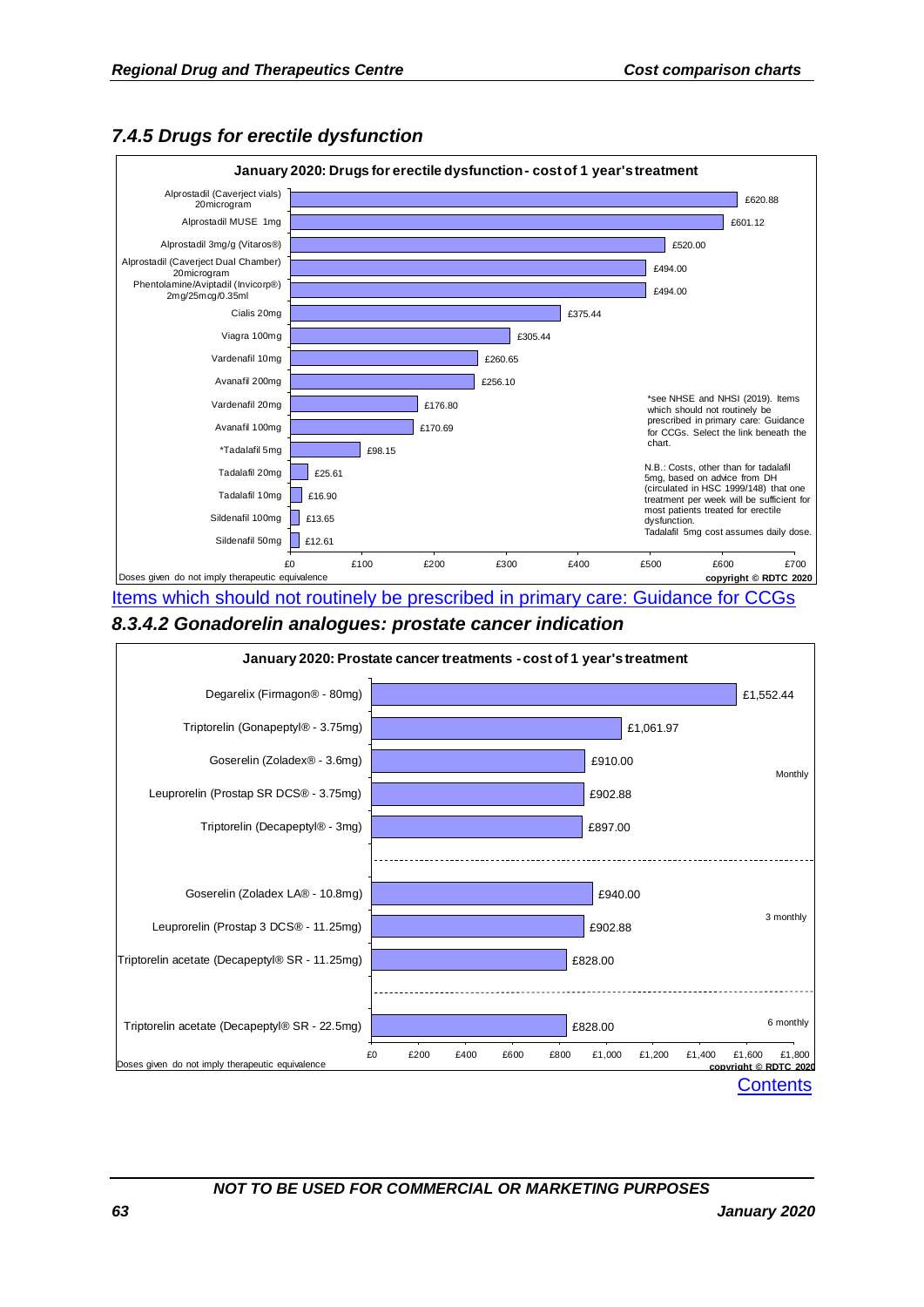#### *9.6.4 Vitamin D: (i) calcium and vitamin D combination products*





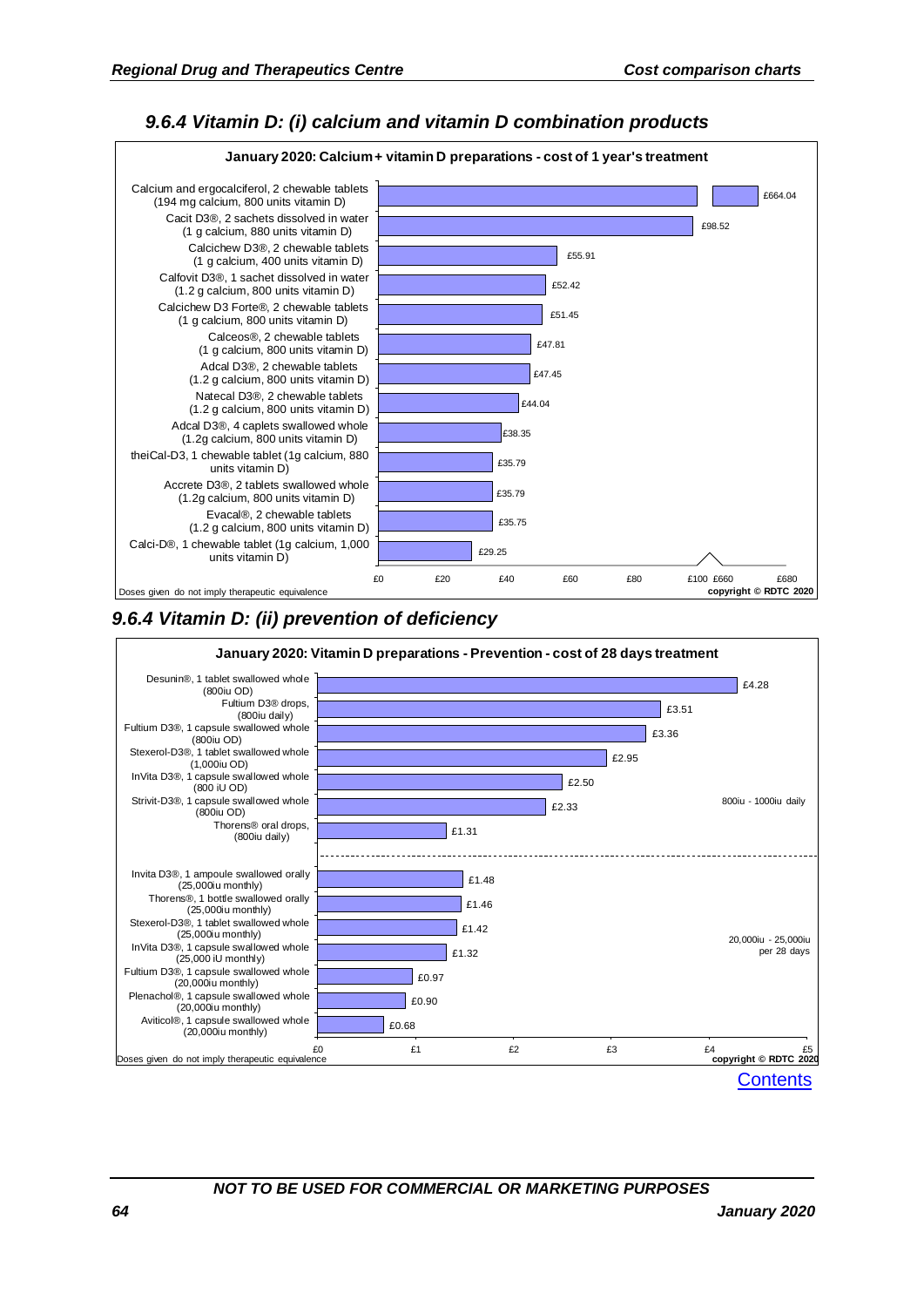## *9.6.4 Vitamin D: (iii) treatment of deficiency*

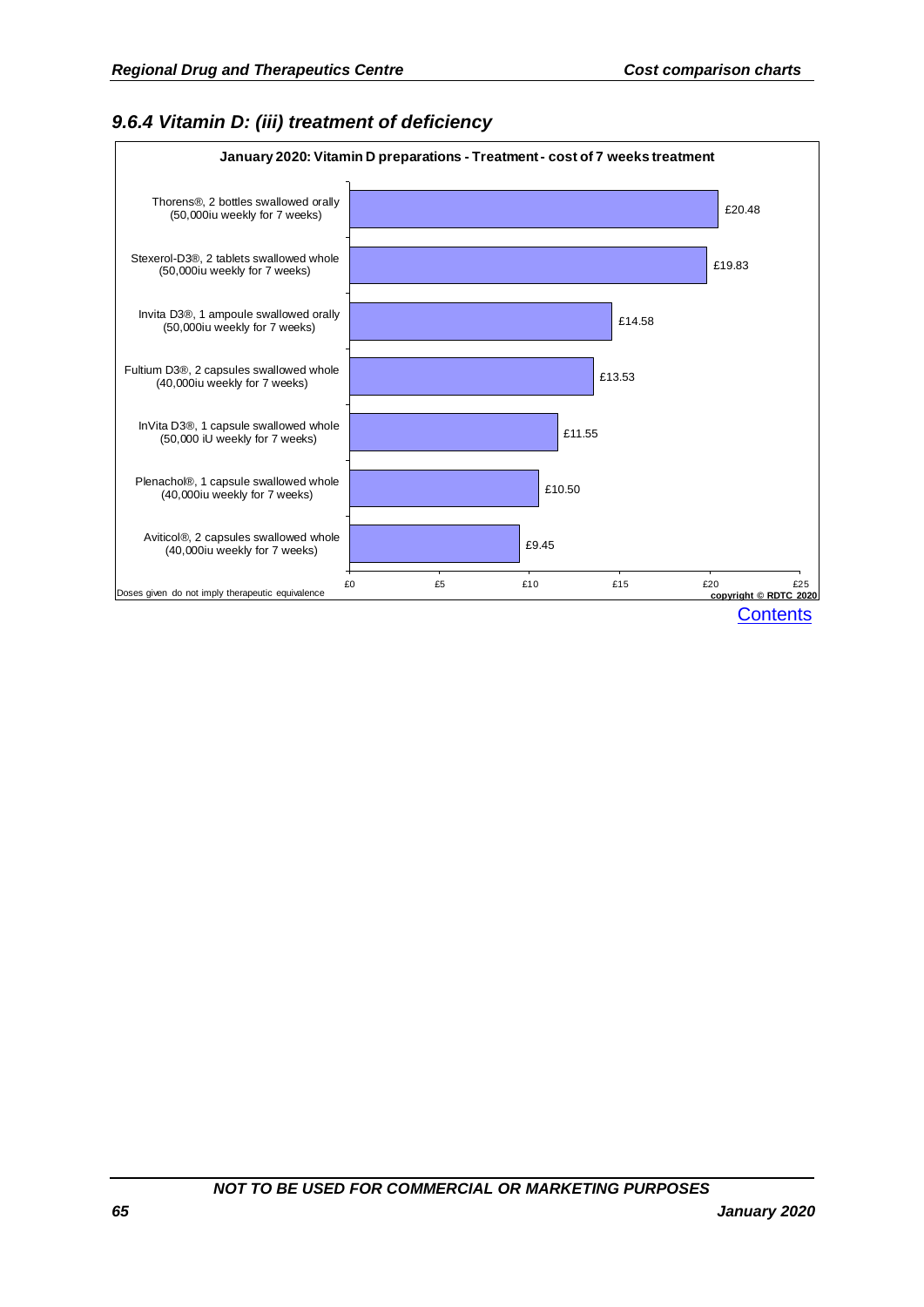#### *10.1.1 Non-steroidal anti-inflammatory drugs*

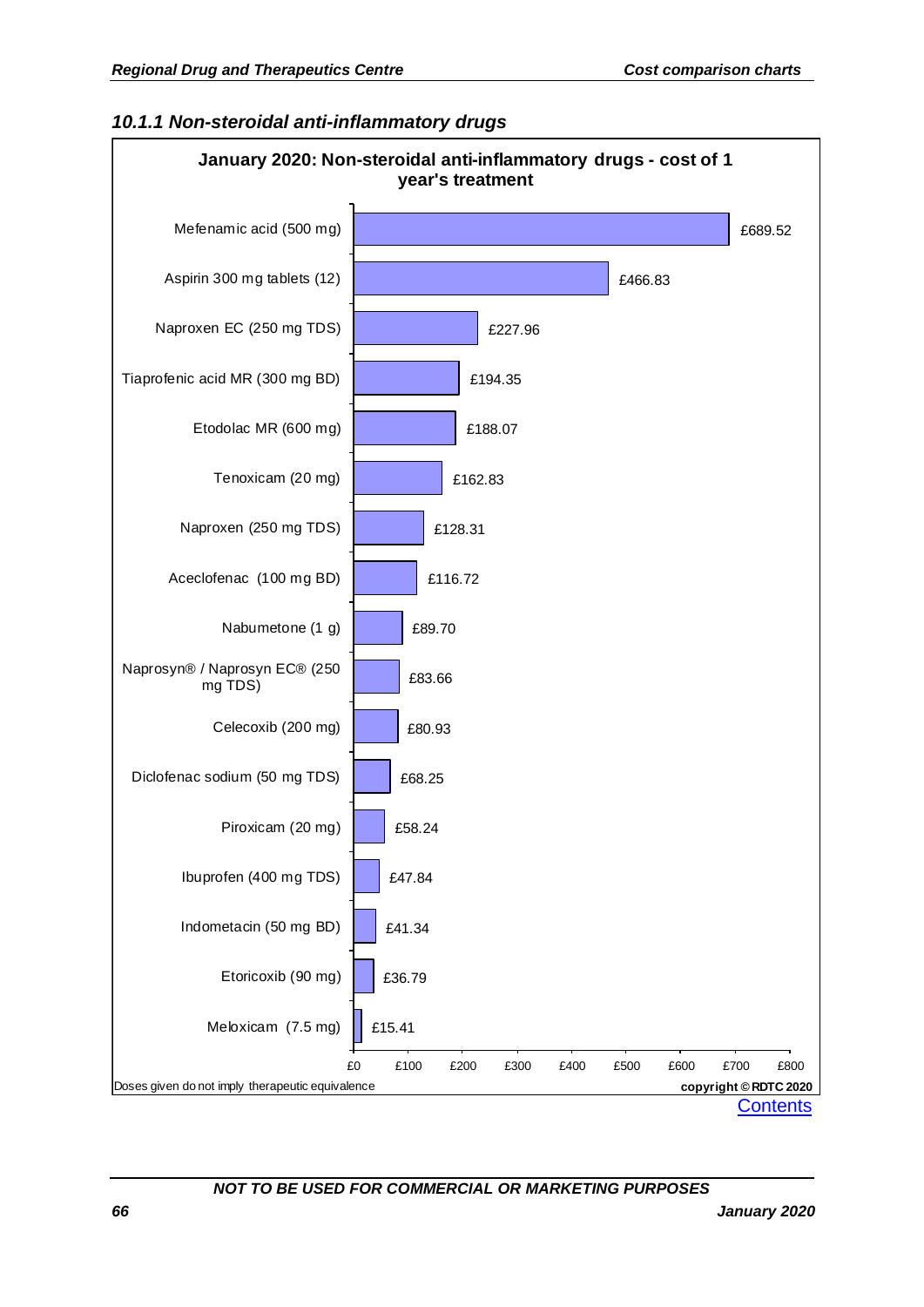#### £28.83 £36.47 £39.88 £46.82 £50.56 £63.23 £74.69 £87.69 £353.81 £429.76 £0 £50 £100 £150 £200 £250 £300 £350 £400 £450 £500 Ibuprofen 5% gel Ketoprofen 2.5% gel Piroxicam 0.5% gel \*Rubefacient (e.g. Transvasin® cream) Diclofenac 1% gel Ibuprofen 10% gel (Ibugel Forte®) Benzydamine 3% cream (Difflam®) Felbinac 3% gel Capsaicin 0.075% cream Capsaicin 0.025% cream **January 2020: Rubefacients, topical NSAIDs, capsaicin, and poultices - cost of 1 year's treatment** Doses given do not imply therapeutic equivalence \*see NHSE and NHSI (2019). Items which should not routinely be prescribed in primary care: Guidance for CCGs. Select the link beneath the chart. N.B. costs are based on usage of 3g/day [Items which should not routinely be prescribed in primary care: Guidance for CCGs](https://www.england.nhs.uk/wp-content/uploads/2019/08/items-which-should-not-routinely-be-prescribed-in-primary-care-v2.1.pdf)

#### *10.3.2 Rubefacients, topical NSAIDs, capsaicin, and poultices*

#### *11.4.2 Eye: other anti-inflammatory preparations*

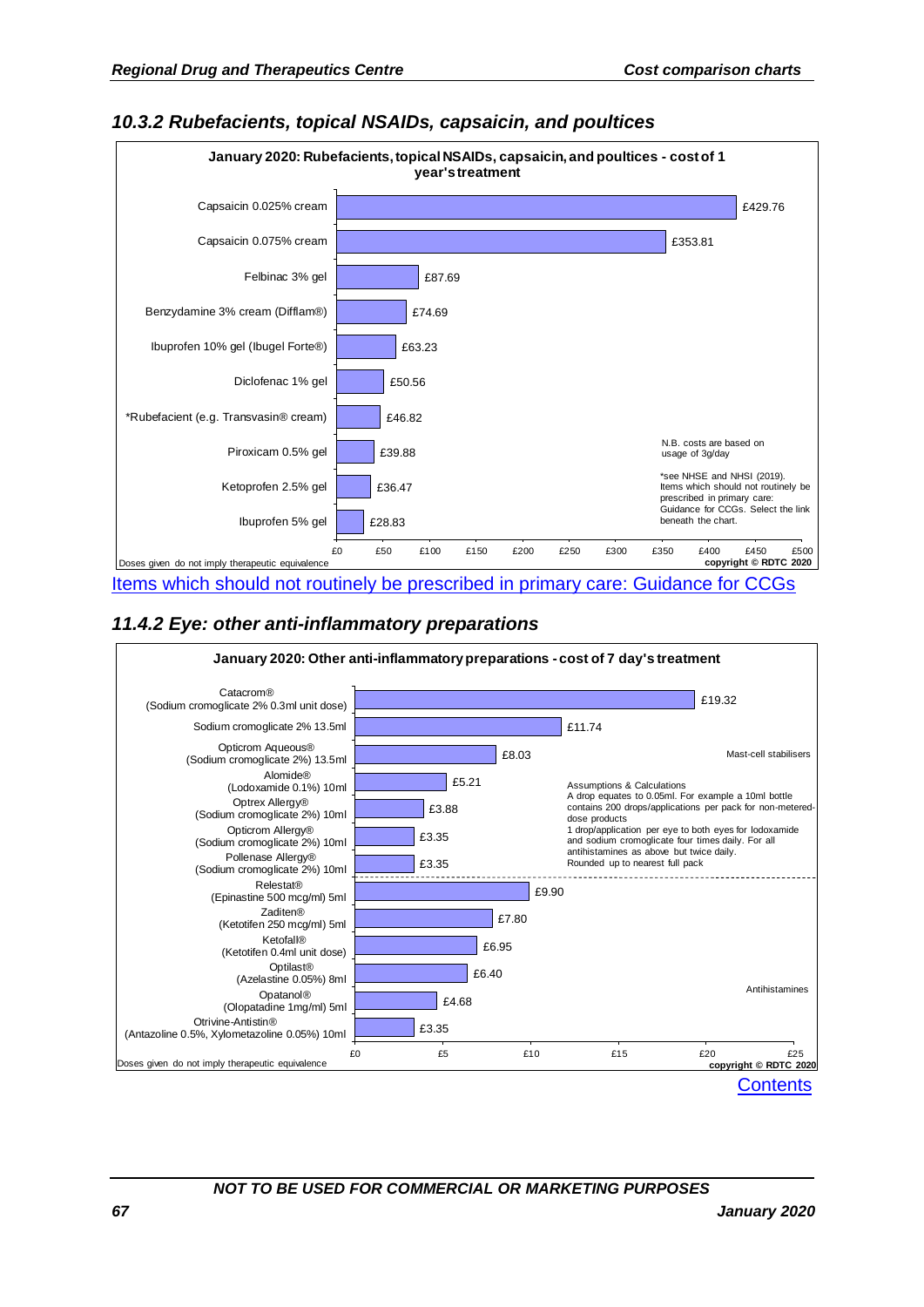#### *11.6 Treatment of glaucoma*

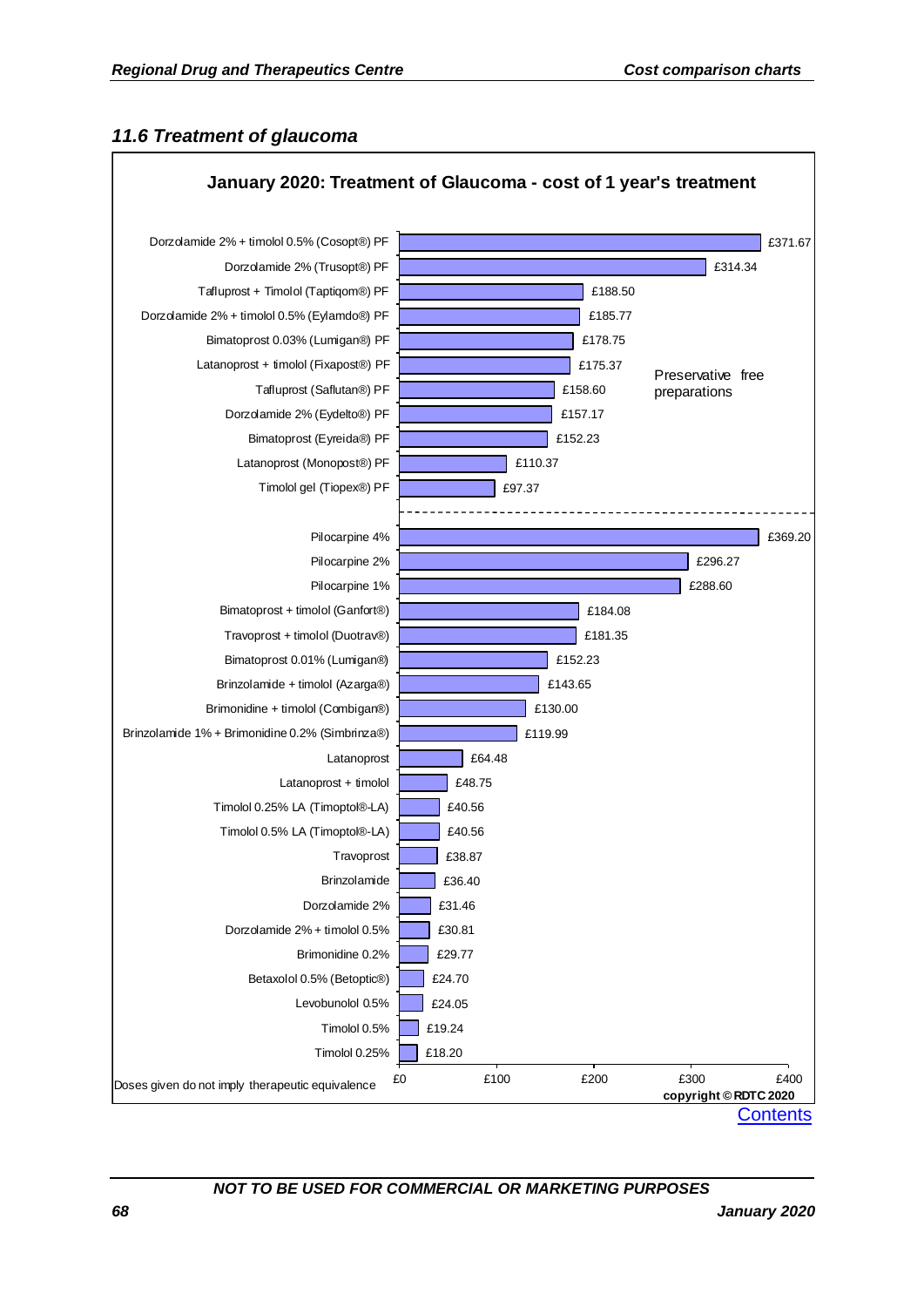

#### *11.8.1 Tear deficiency, ocular lubricants, and astringents*

Conditions for which over the counter items should not routinely be prescribed in primary [care: Guidance for CCGs. \(2018\)](https://www.england.nhs.uk/publication/conditions-for-which-over-the-counter-items-should-not-routinely-be-prescribed-in-primary-care-guidance-for-ccgs/)

## *12.2.1 Drugs used in nasal allergy: corticosteroids*

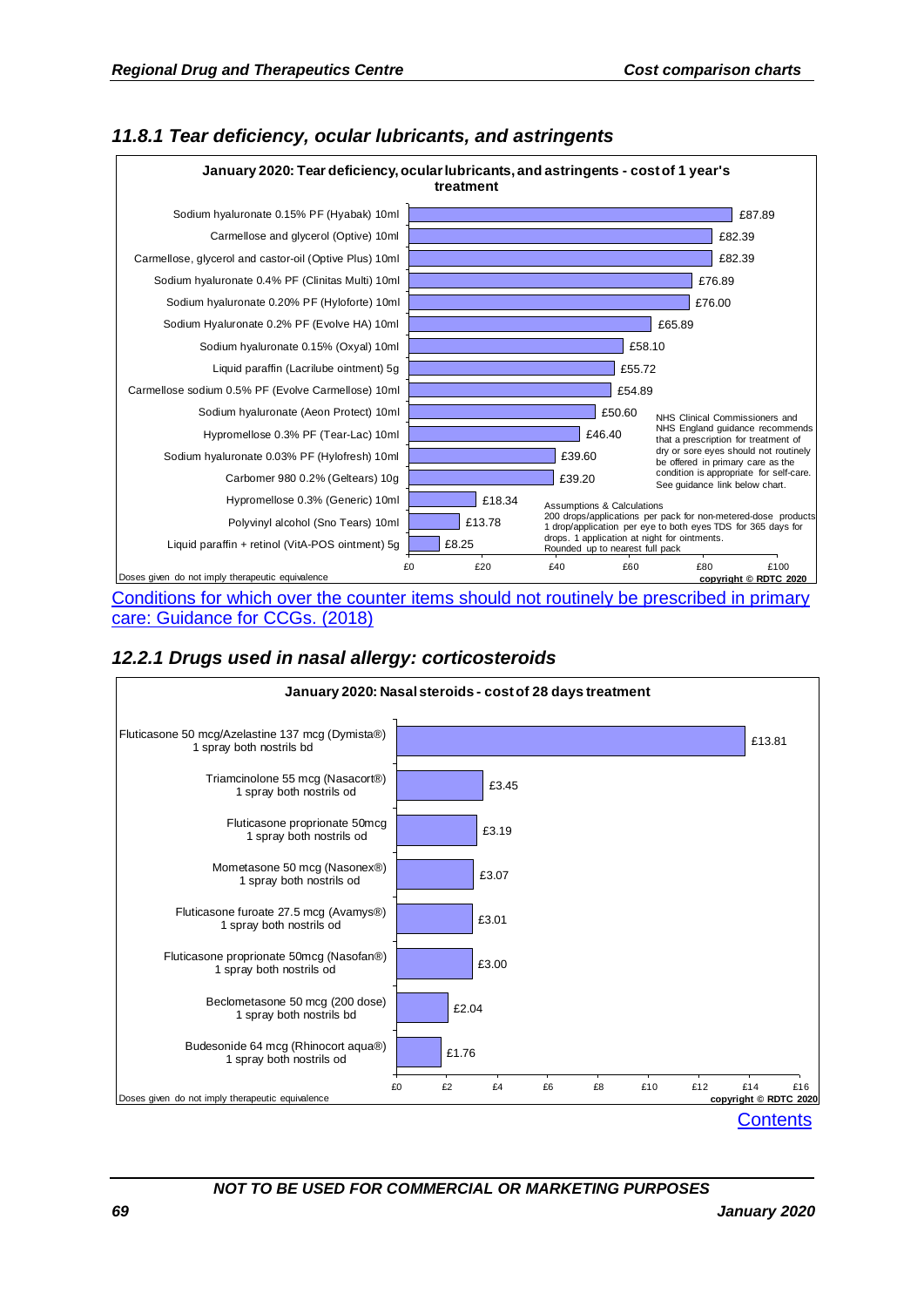#### *13.2.1 Emollients: (i) cost of 1 year's treatment*

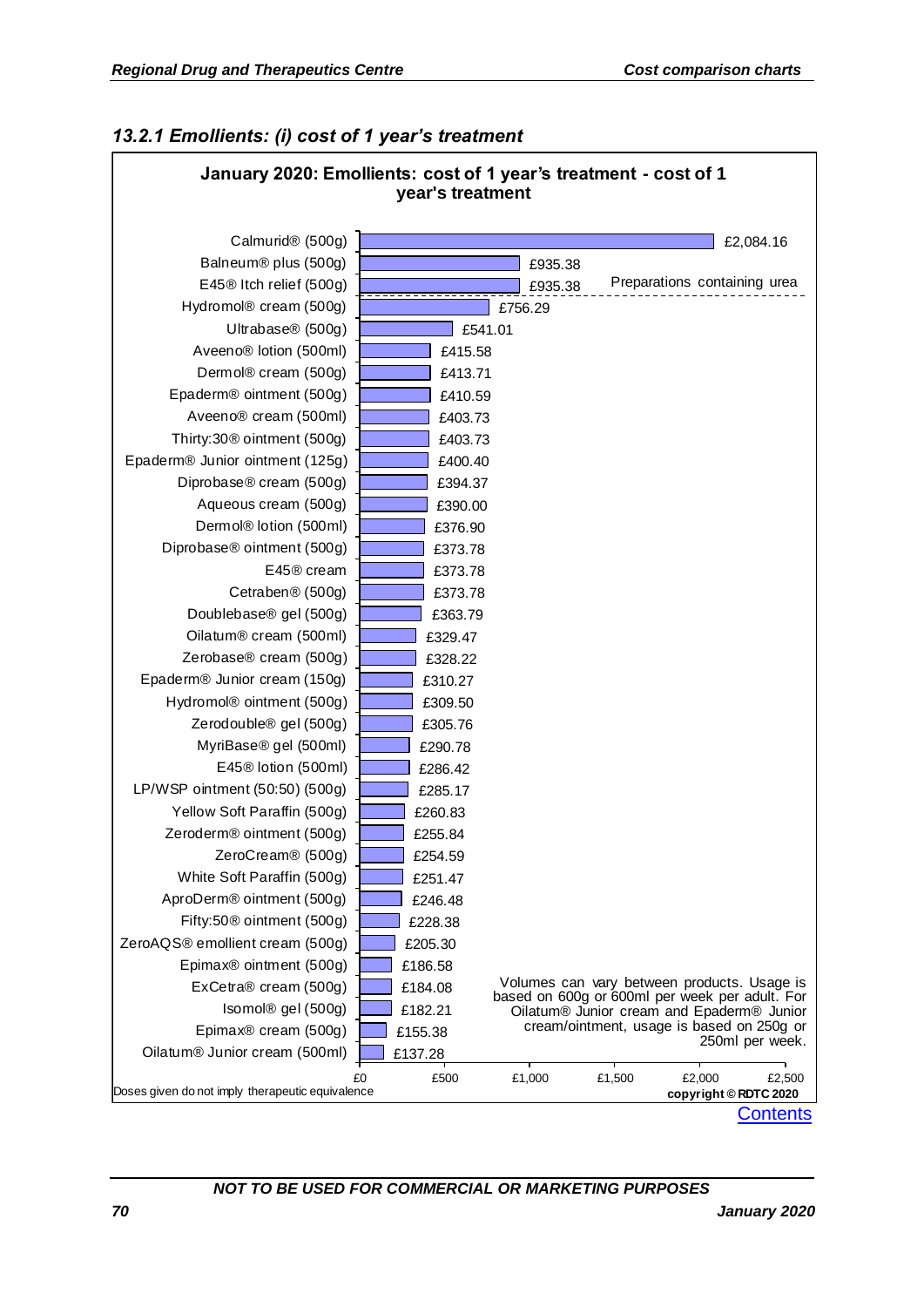## *13.2.1 Emollients: (ii) cost per 100g or 100ml*

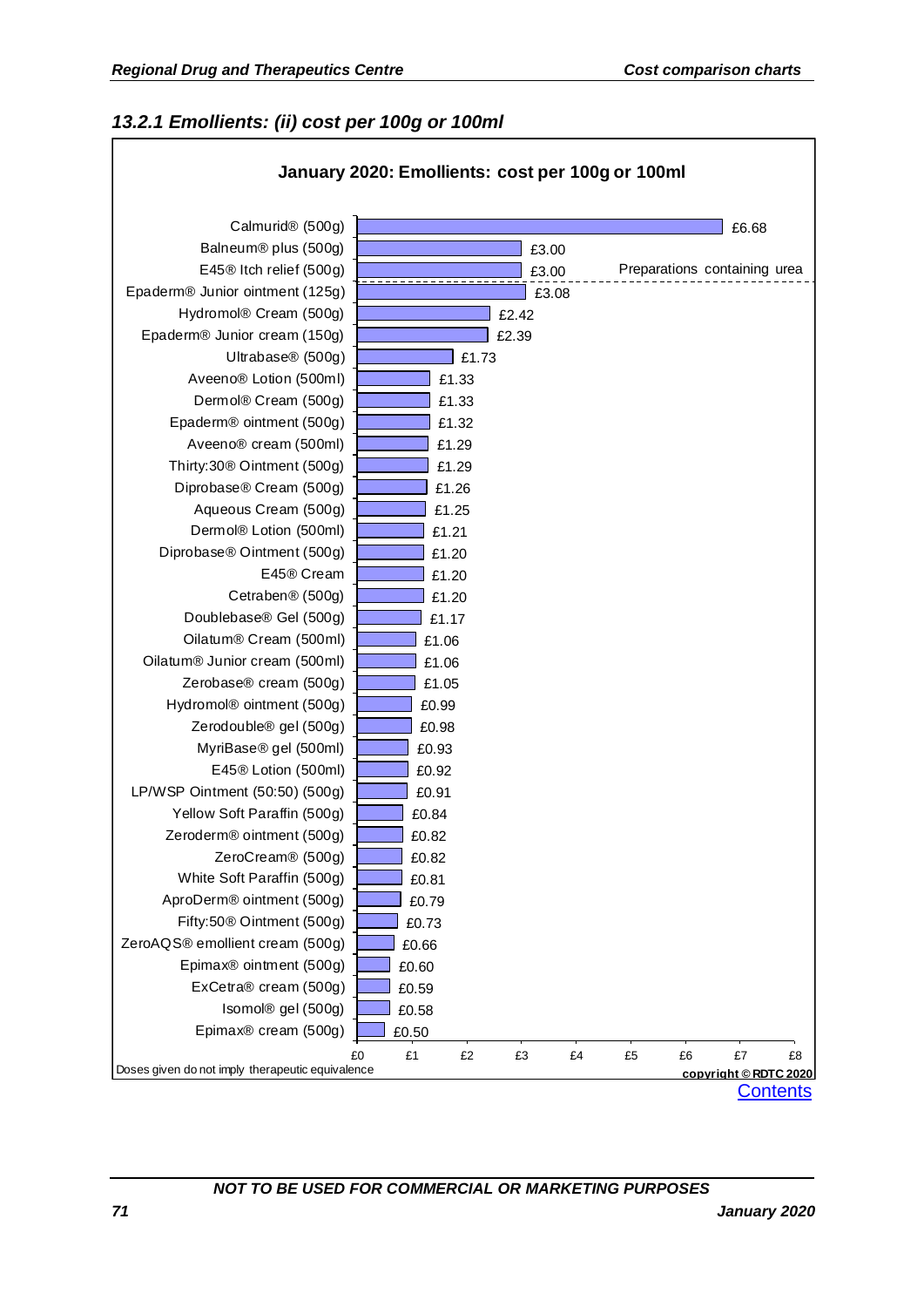

#### *13.2.1 Emollients: (iii) bath and shower preparations, cost per 100g or 100ml*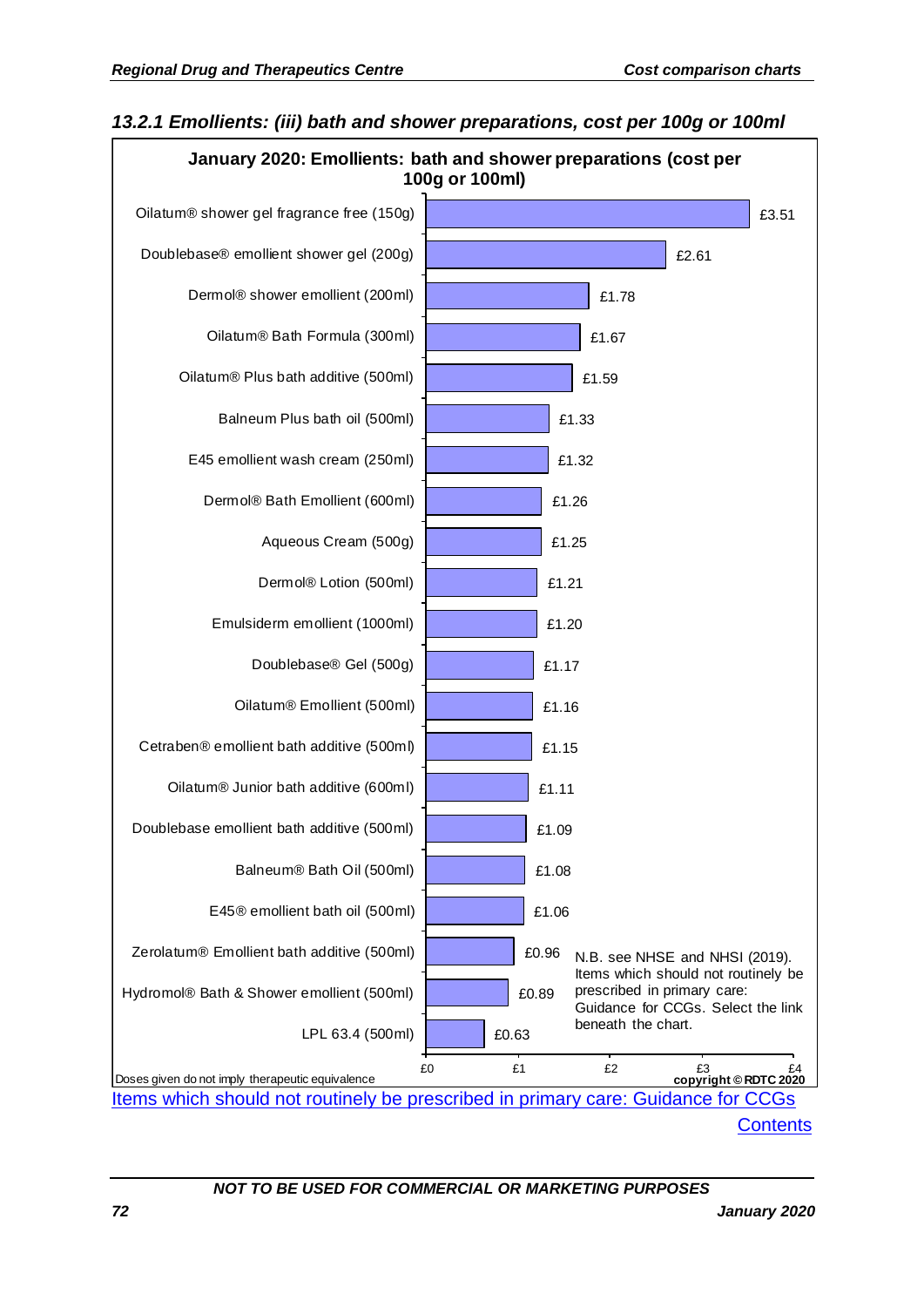## *13.4 Topical corticosteroids (skin): (i) cost per 30g*

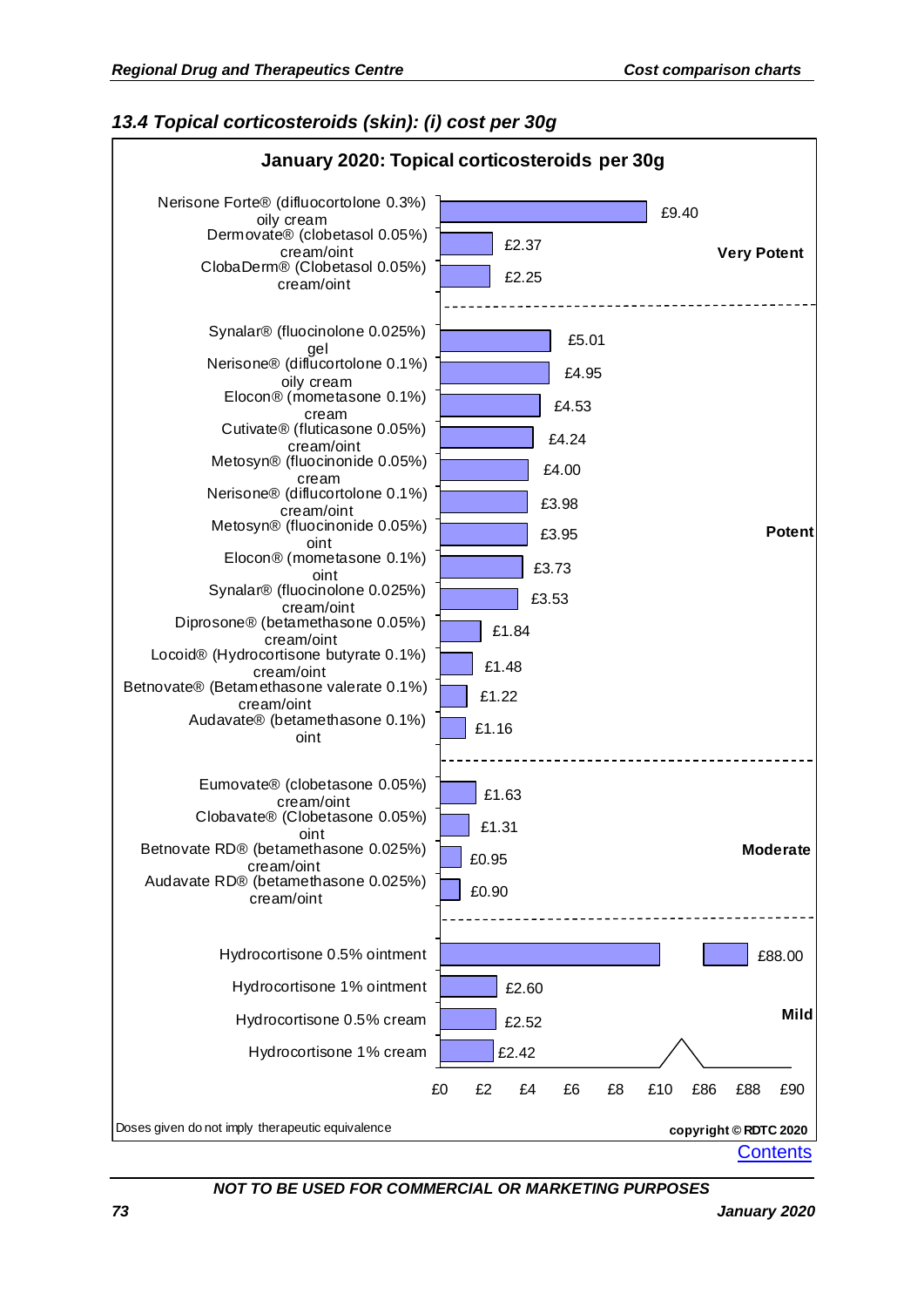## *13.4 Topical corticosteroids (skin): (ii) combination corticosteroid and antimicrobial products*



### *13.5 Preparations for eczema and psoriasis: scalp*

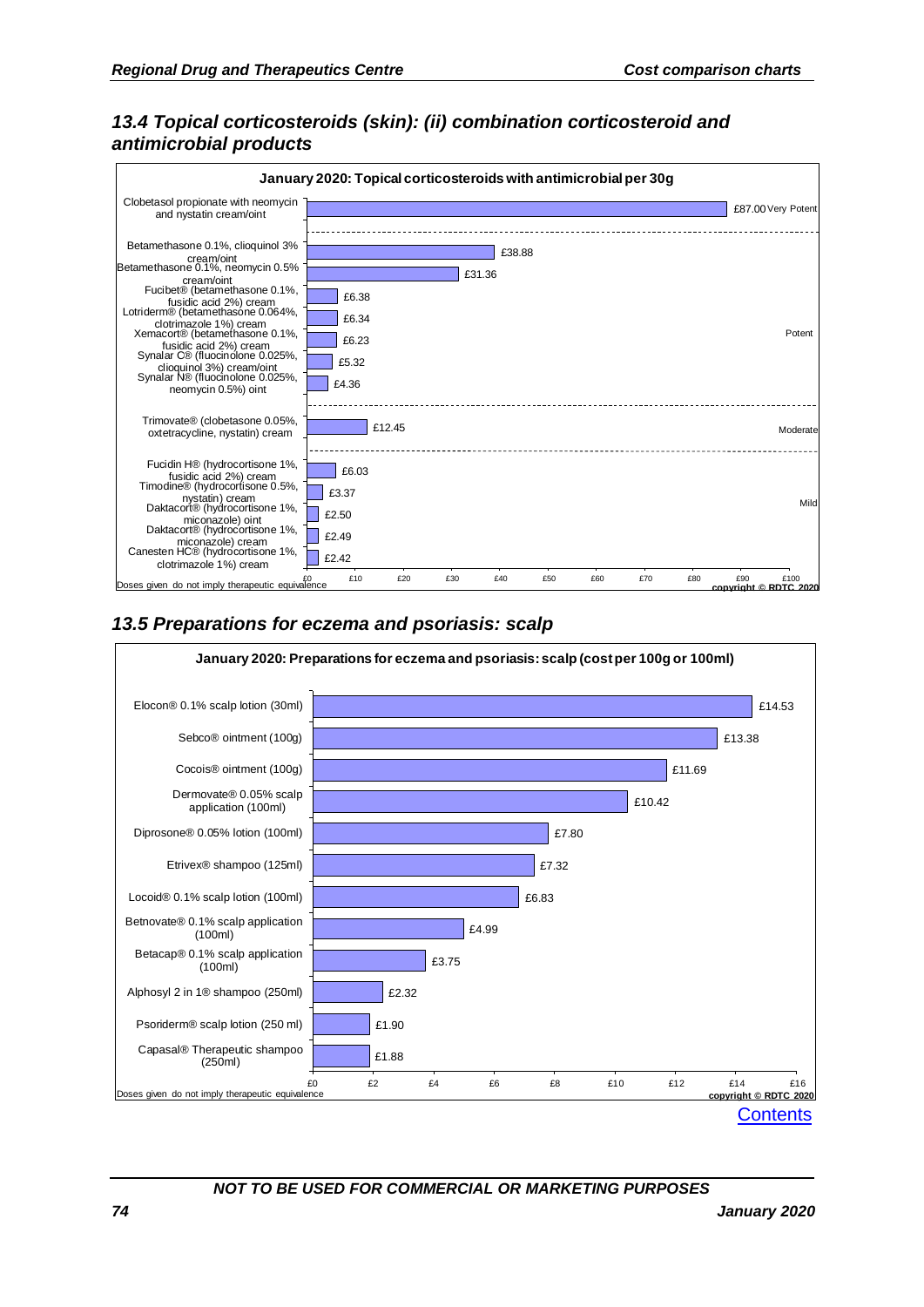

## *13.5.2 Preparations for psoriasis: corticosteroid and vitamin D combination topical preparations*

*13.6.1 Topical preparations for acne*



[Conditions for which over the counter items should not routinely be prescribed in primary](https://www.england.nhs.uk/publication/conditions-for-which-over-the-counter-items-should-not-routinely-be-prescribed-in-primary-care-guidance-for-ccgs/)  [care: Guidance for CCGs. \(2018\)](https://www.england.nhs.uk/publication/conditions-for-which-over-the-counter-items-should-not-routinely-be-prescribed-in-primary-care-guidance-for-ccgs/)

#### **[Contents](#page-2-0)**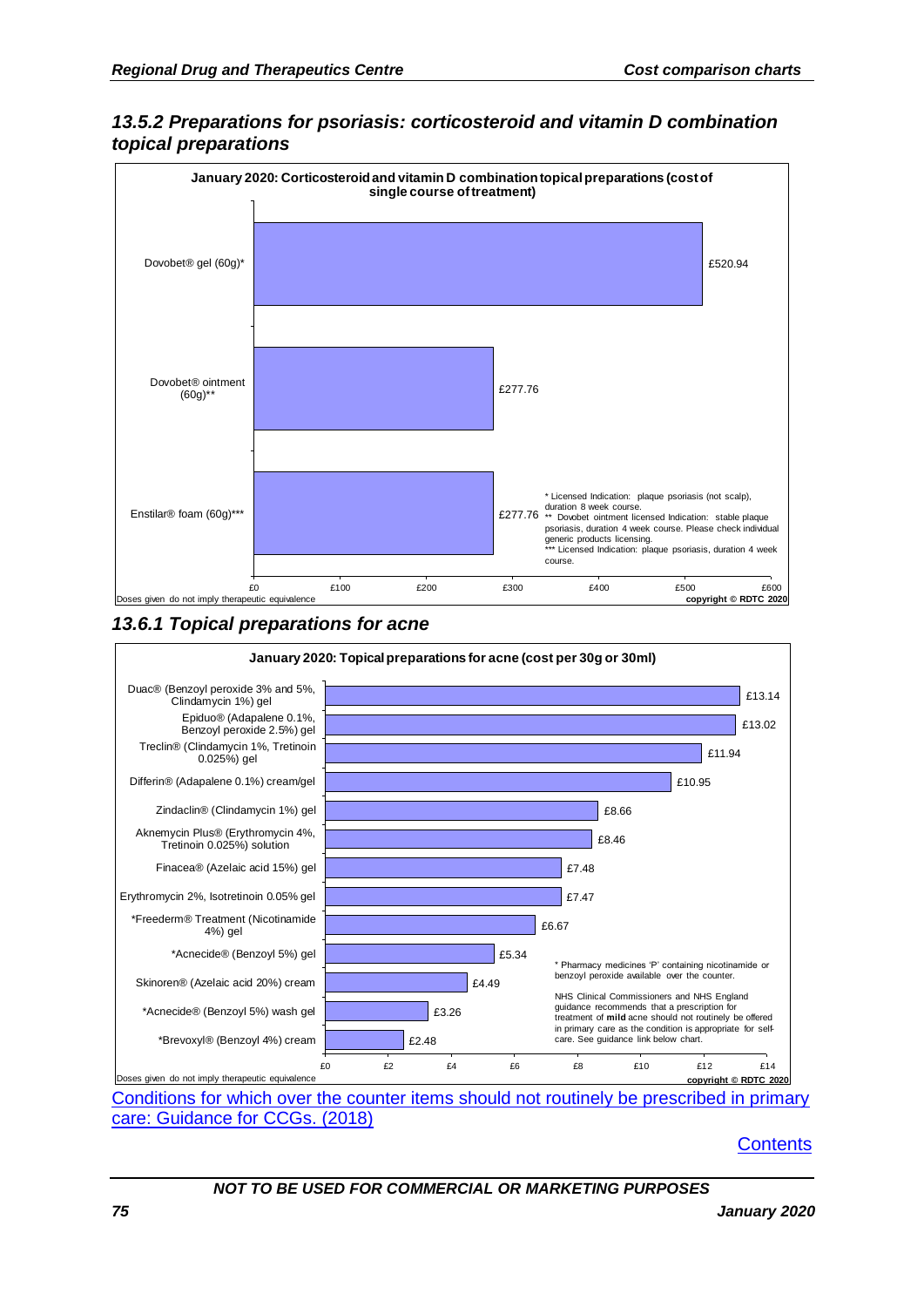

# *Specialised infant and child milk formulas<sup>5</sup>*

1

<sup>5</sup> BNF for Children. Borderline substances.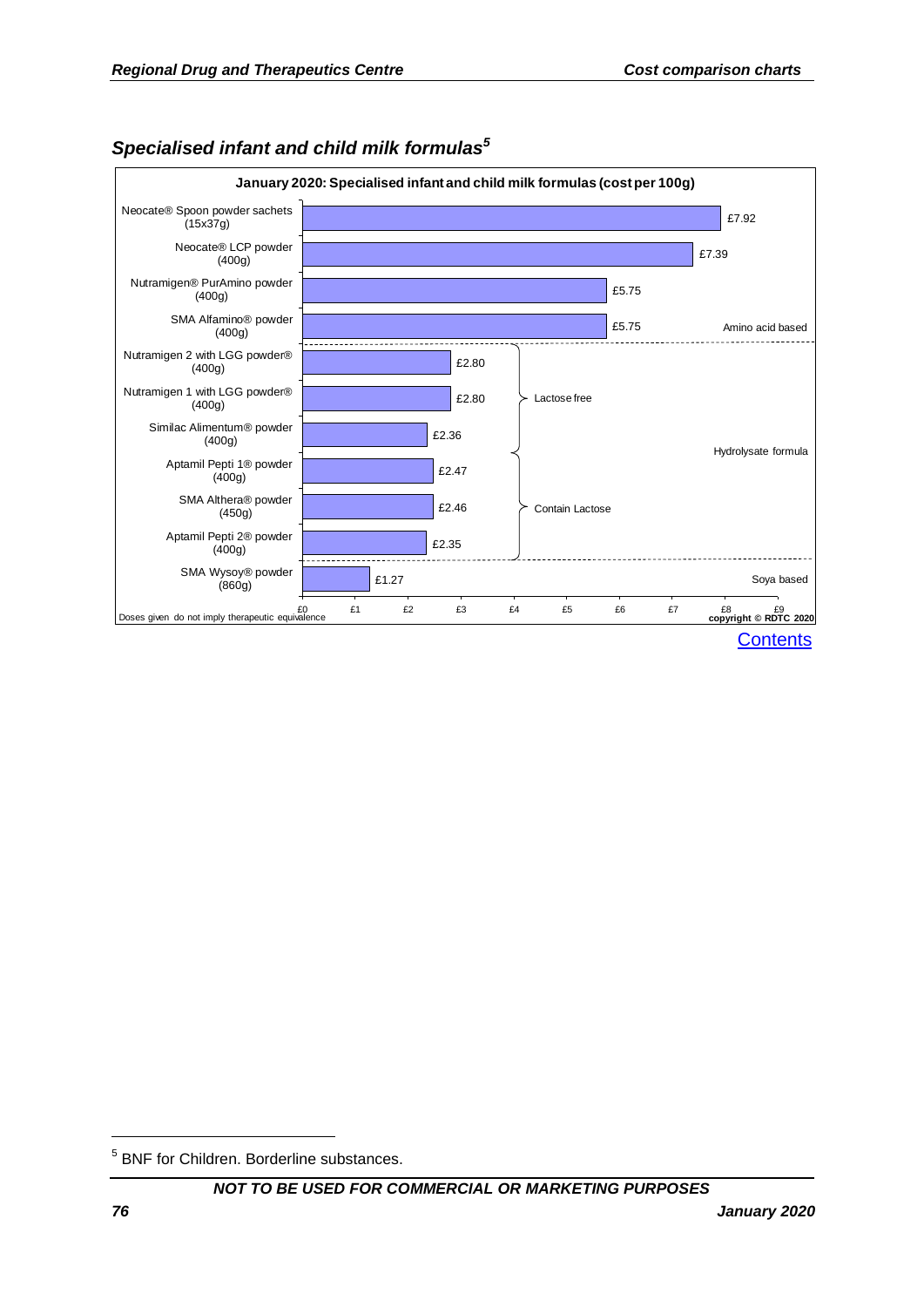# *Stoma adhesive removers (liquid preparations only)<sup>6</sup>*



<sup>6</sup> NHS BSA Drug tariff, Part IXC: Stoma appliances.

#### *NOT TO BE USED FOR COMMERCIAL OR MARKETING PURPOSES*

1